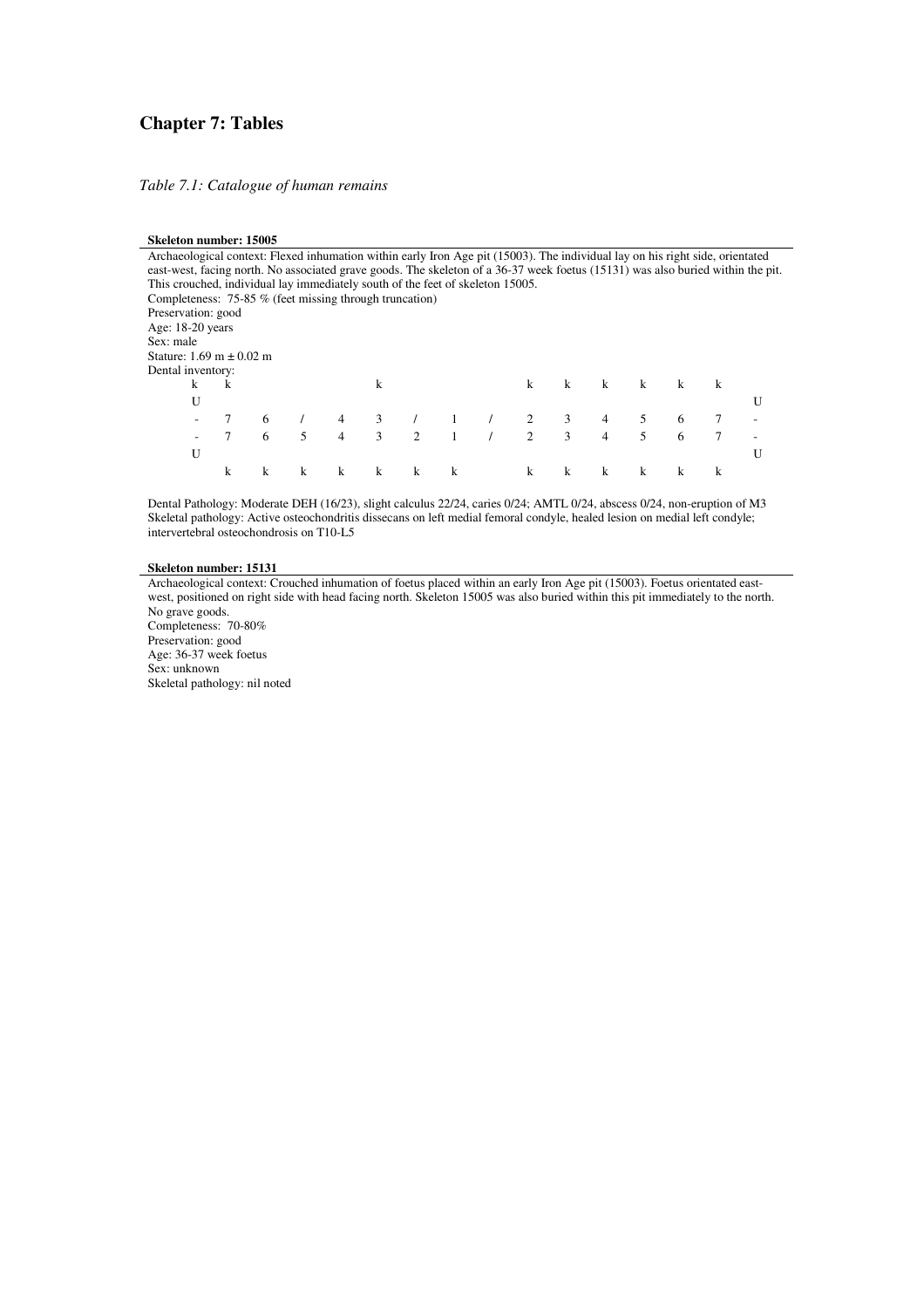*Table 7.2: Distribution of animal bone between phases.\* small proportion of fragments probably dating to phase included* 

| Data                | $BA*$ | EIA*  | MIA   | - IA | <b>LIA/ER</b> | $\mathbf{R}^*$ | PМ | Mod  |      | Total |
|---------------------|-------|-------|-------|------|---------------|----------------|----|------|------|-------|
| Number of fragments | 452   | 5190  | 2924  | -82  | 111           | 530            | 28 | 383  | 409  | 10115 |
| Weight $(g)$        | 3934  | 23713 | 16171 | 70   | 1211          | 4215           | 81 | 1641 | 2325 | 53361 |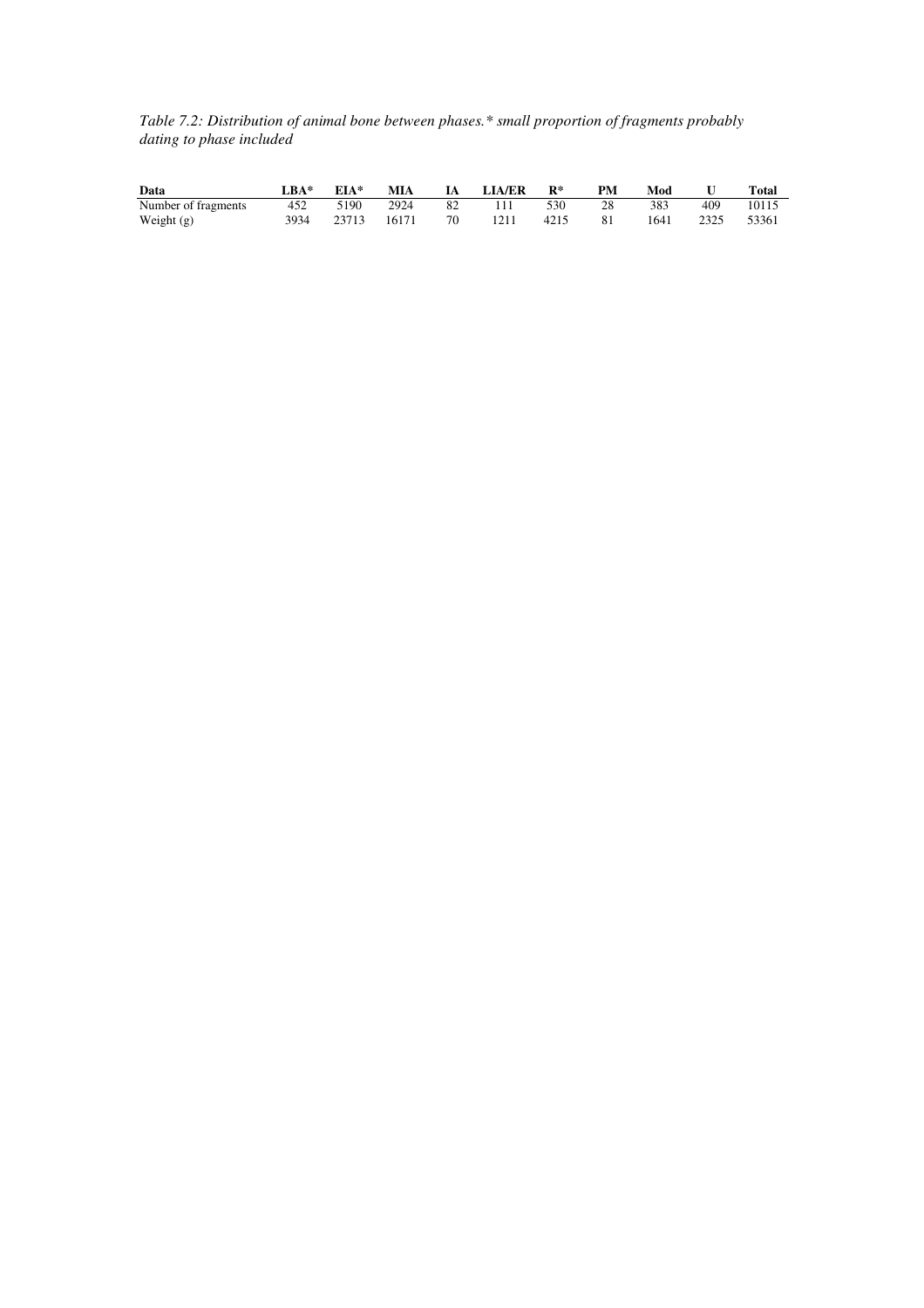*Table 7.3: Condition of the animal bone assemblage.\* small proportion of fragments probably dating to phase included* 

| Condition                  | LBA*                     | $EIA*$ | MIA  | IА    | <b>LIA/ER</b> | $\mathbf{R}^*$ | PМ  | Total |
|----------------------------|--------------------------|--------|------|-------|---------------|----------------|-----|-------|
| Excellent                  | 29%                      | 24%    | .7%  | 16%   | 37%           | 24%            | 18% | 21%   |
| Good                       | 50%                      | 65%    | 67%  | 79%   | 59%           | 55%            | 36% | 65%   |
| Moderate                   | 22%                      | 10%    | 16%  | $4\%$ | $3\%$         | 18%            | 43% | 13%   |
| Poor                       | $\overline{\phantom{a}}$ | $1\%$  | ٠.   | $1\%$ | $1\%$         | $4\%$          | 4%  | 1%    |
| Very Poor                  | $\overline{\phantom{a}}$ | -      |      | -     |               | -              |     |       |
| <b>Number of fragments</b> | 452                      | 5190   | 2924 | 82    | 111           | 530            | 28  | 9780  |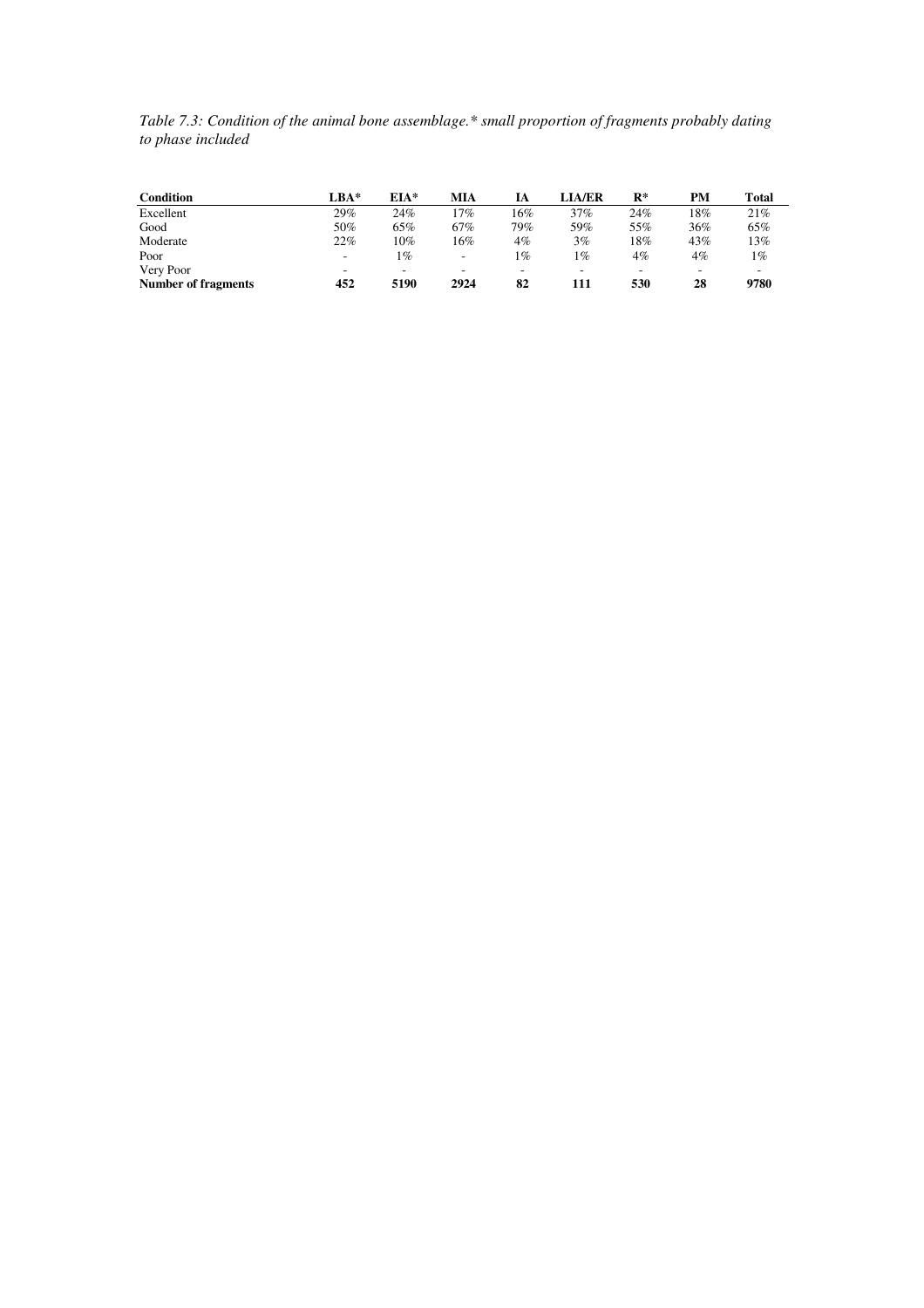*Table 7.4: Frequency of gnawing, burning and recent breaks in bone fragments of each phase .\* small proportion of fragments probably dating to phase included* 

| <b>Phase</b>                 | Number of<br>fragments | Gnawed | Burnt                    | Recent breaks |
|------------------------------|------------------------|--------|--------------------------|---------------|
| Late Bronze Age*             | 452                    | $1\%$  | $2\%$                    | 47%           |
| Early Iron Age*              | 5190                   | 3%     | 3%                       | 21%           |
| Middle Iron Age              | 2924                   | 2%     | $2\%$                    | 29%           |
| Iron Age                     | 82                     | -      | 7%                       | 16%           |
| Late Iron Age to early Roman | 111                    | 3%     | $1\%$                    | 41%           |
| Roman*                       | 530                    | 2%     | $1\%$                    | 46%           |
| Post-medieval                | 28                     | -      | $\overline{\phantom{a}}$ | 43%           |
| <b>Total</b>                 | 10115                  | 3%     | 2%                       | 29%           |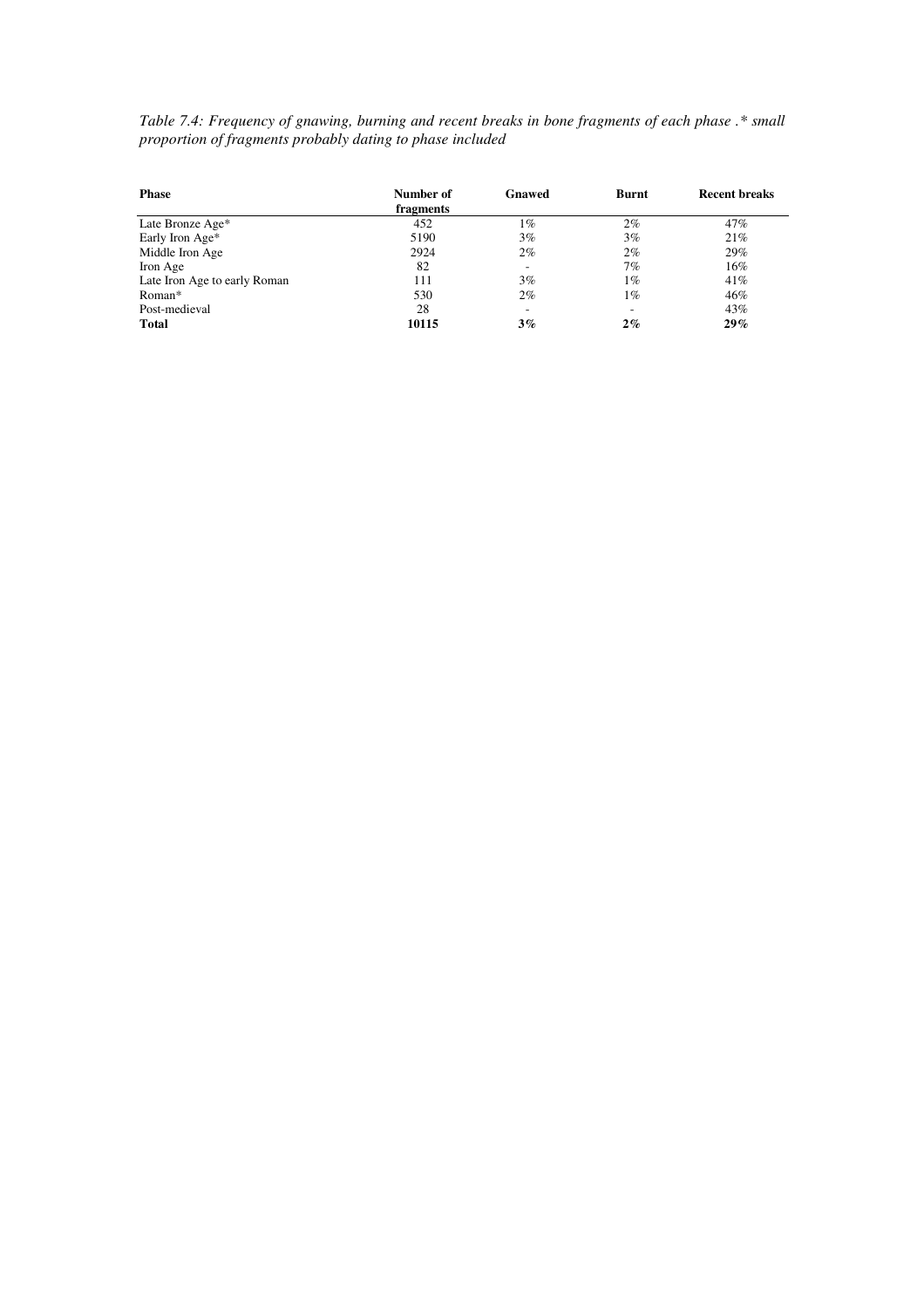|  |  |  |  | Table 7.5: Wild small mammals and microfauna |  |
|--|--|--|--|----------------------------------------------|--|
|  |  |  |  |                                              |  |

| <b>Phase</b>    | Frog or<br>toad | cf. snake Rabbit | <b>Rabbit or</b><br>hare | Small<br>mammal | Mole Weasel Rat | Water<br>vole | <b>Vole</b> | Micro-<br>fauna |
|-----------------|-----------------|------------------|--------------------------|-----------------|-----------------|---------------|-------------|-----------------|
| Early Iron Age  |                 |                  |                          |                 |                 |               |             |                 |
| Middle Iron Age |                 |                  |                          |                 |                 |               |             |                 |
| Roman           |                 |                  |                          |                 |                 |               |             |                 |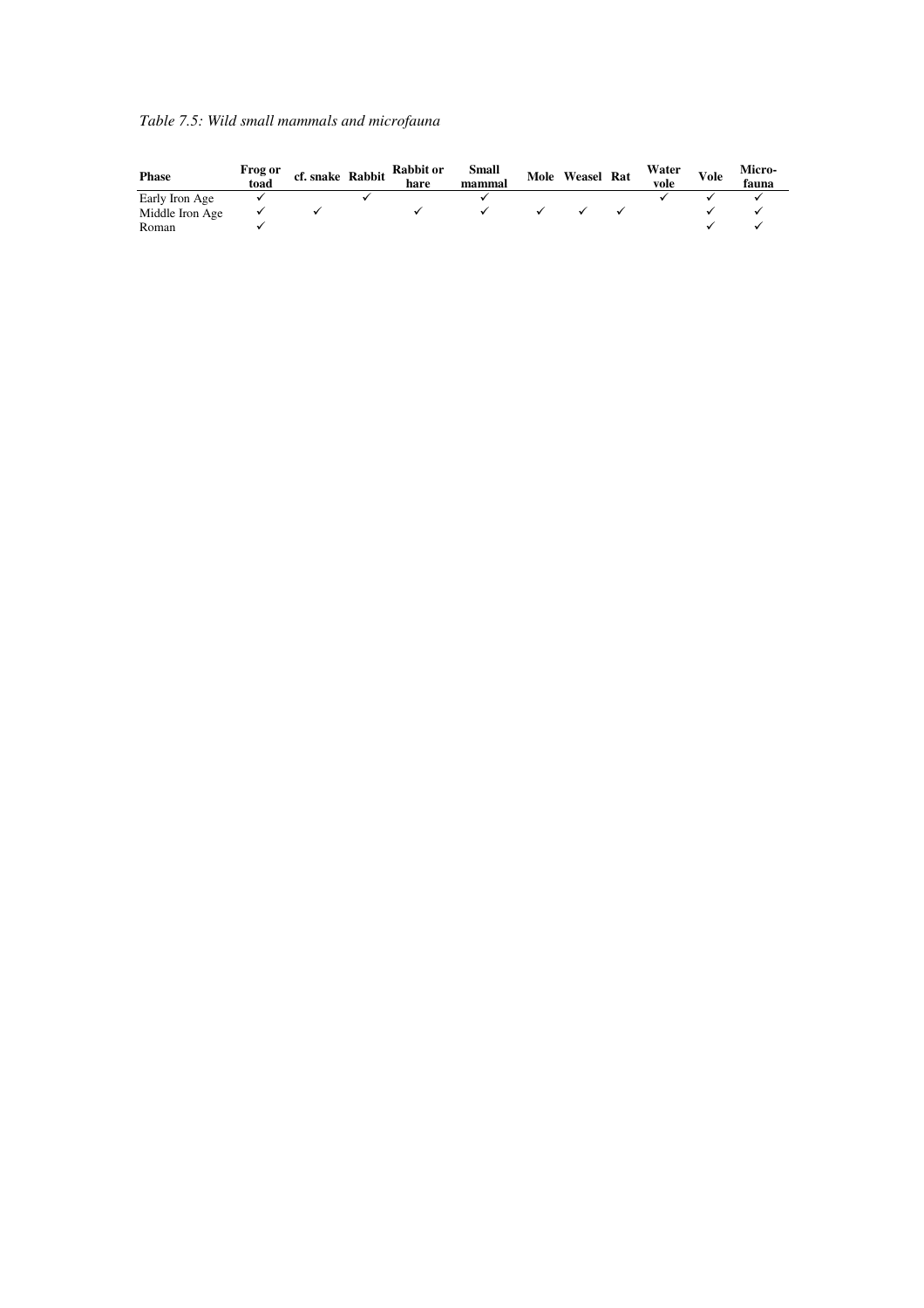*Table 7.6: Number of measured bones.\* small proportion of fragments probably dating to phase included* 

| <b>Phase</b>                 | Cattle | Horse | <b>Sheep</b> | Sheep or<br>goat | Pig | Dog | Wolf | <b>Mallard</b> | <b>Total</b> |
|------------------------------|--------|-------|--------------|------------------|-----|-----|------|----------------|--------------|
| Late Bronze Age              | 6      |       |              |                  |     |     |      |                | 14           |
| Early Iron Age*              | 19     |       | ۰            | 15               | 9   | 2   | ۰    | 3              | 51           |
| Middle Iron Age              | 9      | 3     |              | 4                | 2   | 2   |      | ۰              | 21           |
| Iron Age                     |        |       |              |                  |     |     |      |                | $\Omega$     |
| Late Iron Age to Early Roman |        |       |              |                  |     |     |      |                |              |
| Roman                        |        |       | ۰            | 3                |     | ۰   |      |                |              |
| Post-medieval                |        | ۰     |              |                  |     | ۰   |      |                |              |
| Modern                       |        |       |              |                  |     | -   |      |                |              |
| Unphased                     |        | ۰     | ۰            |                  | ۰   | ۰   |      |                |              |
| <b>Total</b>                 | 41     | 8     |              | 28               | 11  | 5   |      |                | 98           |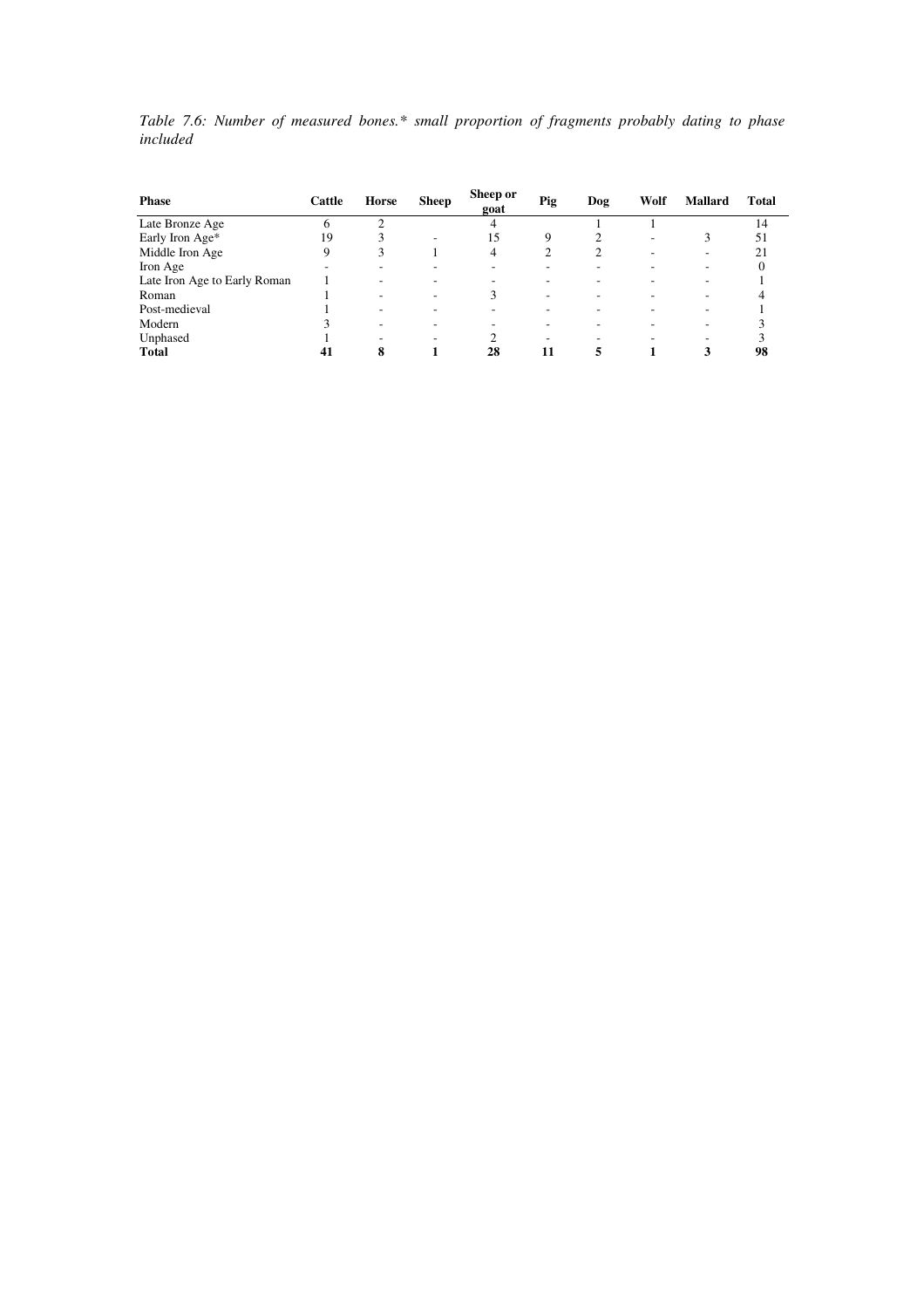|                    |                          |                |                |                         | <b>Trench 14</b> |                                        |              |              |                  |              |              | Trench 15    |               |              |
|--------------------|--------------------------|----------------|----------------|-------------------------|------------------|----------------------------------------|--------------|--------------|------------------|--------------|--------------|--------------|---------------|--------------|
| <b>Element</b>     | Cattle                   | Horse          | Large mammal   | Large or medium mammal  | Sheep or goat    | $\mathbf{p}^{\mathrm{a}}_{\mathrm{g}}$ | Dog          | Wolf         | Medium mammal    | Unidentified | Cattle       | $\mathbf{p}$ | Medium mammal | Unidentified |
| Skull<br>Tooth     | $\mathbf{1}$<br>5        | $\mathfrak{2}$ | $\mathbf{1}$   |                         | 12               | $\overline{4}$                         |              |              | $\mathbf{1}$     |              | $\mathbf{1}$ | $\,1\,$      |               |              |
| Mandible           | $\overline{c}$           |                | $rac{2}{5}$    |                         | $\mathbf{2}$     | $\overline{c}$                         |              |              |                  |              |              |              |               |              |
| Hyoid              |                          |                |                |                         | $\mathbf{1}$     |                                        |              |              |                  |              |              |              |               |              |
| Cervical vertebra  | $\mathbf{1}$             |                |                |                         |                  |                                        |              |              |                  |              |              |              |               |              |
| Thoracic vertebra  |                          |                | $\mathbf{1}$   |                         |                  |                                        |              |              | $\boldsymbol{2}$ |              |              |              |               |              |
| Vertebra           |                          |                | 6              |                         |                  |                                        |              |              | 3                |              |              |              |               |              |
| Rib                |                          |                | 11             |                         |                  |                                        |              |              | 10               |              |              |              |               |              |
| Ossified cartilage |                          |                | $\mathbf{1}$   |                         |                  |                                        |              |              |                  |              |              |              |               |              |
| Scapula            |                          |                | $\overline{7}$ |                         | 3                | $\mathbf{1}$                           |              |              |                  |              |              |              |               |              |
| Humerus            | $\frac{2}{6}$            |                |                |                         |                  |                                        |              |              | $\mathbf{1}$     |              |              |              |               |              |
| Radius             | $\overline{\mathcal{L}}$ |                |                |                         | $\mathbf{1}$     |                                        | $\mathbf{1}$ |              | $\mathbf{1}$     |              |              |              |               |              |
| Ulna               | $\frac{2}{2}$            |                |                |                         | $\mathbf{1}$     |                                        |              |              |                  |              |              |              |               |              |
| Metacarpal         |                          |                |                |                         | $\mathbf{1}$     |                                        |              |              |                  |              |              |              |               |              |
| Innominate         | $\overline{c}$           |                | 1              |                         |                  |                                        |              |              |                  |              |              |              |               |              |
| Sacrum             | $\mathbf{1}$             |                | 1              |                         |                  |                                        |              |              | $\mathbf{1}$     |              |              |              |               |              |
| Femur              | $\overline{c}$           | $\mathbf{1}$   |                |                         |                  |                                        |              |              |                  |              |              |              |               |              |
| Tibia              | $\frac{2}{2}$            |                | $\mathbf{1}$   |                         | 8                |                                        |              |              | $\mathbf{1}$     |              |              |              |               |              |
| Astragalus         |                          |                |                |                         | 3                |                                        |              |              |                  |              |              |              |               |              |
| Calcaneum          | $\overline{4}$           |                |                |                         | $\mathbf{1}$     |                                        |              | $\mathbf{1}$ |                  |              |              |              |               |              |
| Metatarsal         | $\overline{4}$           |                |                |                         | $\overline{c}$   |                                        |              |              |                  |              |              |              |               |              |
| Flat bone          |                          |                | $\sqrt{2}$     | $\mathbf{1}$            |                  |                                        |              |              | 3                |              |              |              |               |              |
| Long bone          |                          |                | 45             | $\overline{c}$          |                  |                                        |              |              | 41               |              |              |              |               |              |
| Metapodial         | $\frac{2}{2}$            |                |                |                         | $\mathbf{1}$     |                                        |              |              |                  |              |              |              |               |              |
| Phalanx I          |                          |                |                |                         | 1                |                                        |              |              |                  |              |              |              |               |              |
| Phalanx II         | $\mathbf{1}$             |                |                |                         |                  |                                        |              |              |                  |              |              |              |               |              |
| Unidentified       |                          |                | 68             | 1                       | $\mathbf{1}$     |                                        |              |              | 42               | 84           |              |              | $\mathbf{1}$  | 6            |
| <b>Total</b>       | 47                       | 3              | 152            | $\overline{\mathbf{4}}$ | 38               | $\overline{7}$                         | $\mathbf{1}$ | $\mathbf 1$  | 106              | 84           | 1            | 1            | $\mathbf{1}$  | 6            |

*Table 7.7: Late Bronze Age element representation. Trench 15 specimens are probably late Bronze Age in date*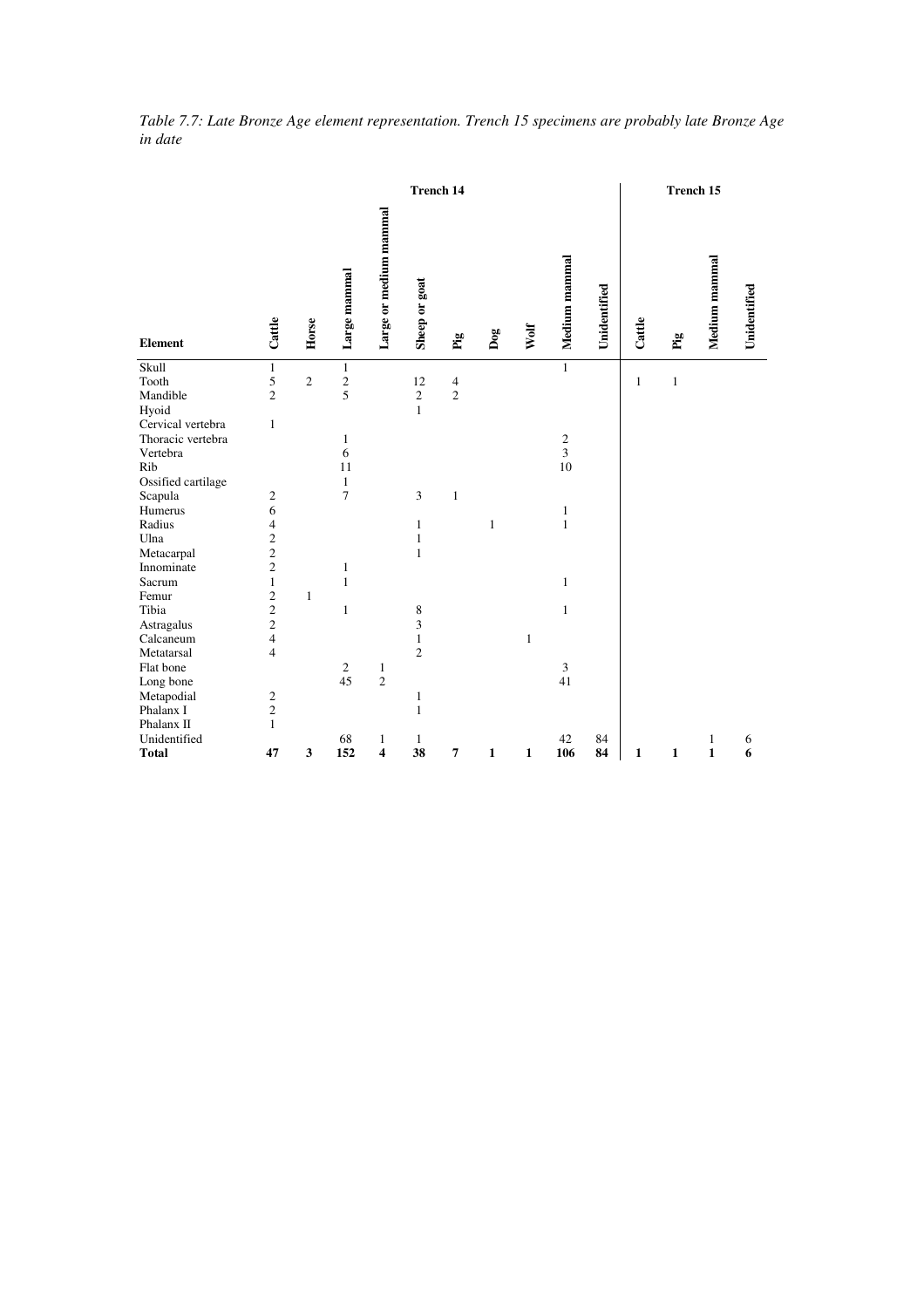| <b>Element</b>    | Cattle           | Horse          | Red deer | Large mammal   | Large or medium mammal      | Goat         | Sheep | Sheep or goat               | $_{\rm Fig}$            | $\mathbf{Dog}$   | Medium mammal  | Medium or small mammal | Rabbit | Small mammal   | Mammal                  | Vole         | Water vole   | Rodent       | Microfauna       | Bird | Fish | Unidentified     |
|-------------------|------------------|----------------|----------|----------------|-----------------------------|--------------|-------|-----------------------------|-------------------------|------------------|----------------|------------------------|--------|----------------|-------------------------|--------------|--------------|--------------|------------------|------|------|------------------|
| Antler            |                  |                | 3        |                |                             |              |       |                             |                         |                  |                |                        |        |                |                         |              |              |              |                  |      |      |                  |
| Horn core         | $\mathfrak{Z}$   |                |          |                |                             | 3            |       | 6                           |                         |                  |                |                        |        |                |                         |              |              |              |                  |      |      |                  |
| Skull             | $\overline{7}$   |                |          | 20             | $\,$ 8 $\,$                 | $\mathbf{1}$ |       | $\boldsymbol{7}$            | 15                      |                  | 87             | $\mathfrak{Z}$         |        | $\overline{4}$ | 5                       |              |              |              |                  |      |      | 7                |
| Maxilla           | $\overline{4}$   |                |          | $\sqrt{2}$     |                             |              |       | 5                           | 6                       |                  | $\overline{4}$ |                        |        |                |                         |              |              |              |                  |      |      |                  |
| Mandible          | 25               |                |          | 13             | $\mathbf{1}$                |              | 3     | 34                          | 9                       |                  | 15             |                        |        |                | $\mathbf{1}$            | $\mathbf{1}$ |              |              |                  |      |      |                  |
| Jaw               |                  |                |          | $\sqrt{5}$     | $\ensuremath{\mathfrak{Z}}$ |              |       | 6                           |                         |                  | 29             |                        |        |                | $\mathbf{1}$            |              |              |              |                  |      |      | $\mathbf{1}$     |
| Tooth             | 51               | $\overline{4}$ |          | 8              | $\sqrt{2}$                  |              | 5     | 119                         | 24                      | $\boldsymbol{7}$ | 5              | 1                      |        |                | $\mathbf{2}$            |              |              | 1            |                  |      |      | $\mathfrak{2}$   |
| Hyoid             | $\mathbf{1}$     |                |          |                |                             |              |       |                             |                         |                  |                |                        |        |                |                         |              |              |              |                  |      |      |                  |
| Atlas             | $\mathfrak{Z}$   |                |          |                |                             |              |       | $\ensuremath{\mathfrak{Z}}$ | $\mathbf{1}$            |                  |                |                        |        |                |                         |              |              |              |                  |      |      |                  |
| Axis              | $\mathbf{1}$     |                |          |                |                             |              |       | 3                           |                         |                  |                |                        |        |                |                         |              |              |              |                  |      |      |                  |
| Cervical vertebra |                  |                |          | 3              |                             |              |       |                             | 3                       |                  | 3              |                        |        |                |                         |              |              |              |                  |      |      |                  |
| Thoracic vertebra |                  |                |          | 6              |                             |              |       |                             | $\mathbf{1}$            |                  | 16             |                        |        |                |                         |              |              |              |                  |      |      |                  |
| Lumbar vertebra   |                  |                |          | $\overline{4}$ |                             |              |       |                             |                         |                  | 16             |                        |        |                |                         |              |              |              |                  |      |      |                  |
| Vertebra          |                  |                |          | 10             | 3                           |              |       |                             |                         |                  | 53             |                        |        | $\mathbf{1}$   |                         |              |              |              | $\overline{c}$   |      |      | 3                |
| Rib               |                  |                |          | 54             | 14                          |              |       | $\mathbf{1}$                |                         |                  | 213            | $\mathbf{1}$           |        | $\mathbf{1}$   | $\mathbf{2}$            |              |              |              |                  |      |      |                  |
| Ossified cart.    |                  |                |          | $\mathbf{1}$   |                             |              |       |                             |                         |                  |                |                        |        |                |                         |              |              |              |                  |      |      |                  |
| Sternum           |                  |                |          |                |                             |              |       |                             |                         |                  | $\mathbf{1}$   |                        |        |                |                         |              |              |              |                  |      |      |                  |
| Scapula           | 16               | $\mathbf{1}$   |          | 13             | $\mathbf{1}$                |              |       | 13                          | $\overline{\mathbf{c}}$ |                  | 13             |                        |        |                |                         |              |              |              |                  |      |      | $\boldsymbol{2}$ |
| Humerus           | $\tau$           | $\mathbf{1}$   |          | $\mathbf{1}$   |                             |              |       | 9                           | $\overline{\mathbf{4}}$ |                  | $\overline{4}$ |                        |        |                |                         |              |              |              |                  |      |      |                  |
| Radius            | 6                |                |          |                |                             |              |       | 21                          | $\mathbf{1}$            |                  | 7              |                        |        |                |                         |              |              |              |                  |      |      |                  |
| Ulna              |                  |                |          | $\mathbf{1}$   |                             |              |       | $\overline{4}$              |                         |                  |                |                        |        |                |                         |              |              |              |                  |      |      |                  |
|                   | 6                |                |          |                |                             |              |       |                             |                         | $\mathbf{1}$     |                |                        |        |                |                         |              |              |              |                  |      |      |                  |
| Carpal            | 6<br>$\tau$      |                |          |                |                             |              |       | $\mathbf{1}$<br>9           |                         |                  |                |                        |        |                |                         |              |              |              |                  |      |      |                  |
| Metacarpal        |                  |                |          |                |                             |              |       |                             |                         |                  |                |                        |        |                |                         |              |              |              |                  |      |      |                  |
| Metacarpal III    |                  |                |          |                |                             |              |       |                             | $\overline{c}$          |                  |                |                        |        |                |                         |              |              |              |                  |      |      |                  |
| Metacarpal IV     |                  |                |          |                |                             |              |       |                             | $\mathbf{1}$            |                  |                |                        |        |                |                         |              |              |              |                  |      |      |                  |
| Innominate        | $\mathfrak{Z}$   |                |          | 4              |                             |              |       | 10                          | $\sqrt{2}$              | $\mathbf{1}$     | $\overline{c}$ |                        | 3      |                |                         |              |              |              |                  |      |      |                  |
| Sacrum            |                  |                |          |                |                             |              |       |                             | $\sqrt{2}$              |                  | $\mathbf{1}$   |                        |        |                |                         |              |              |              |                  |      |      |                  |
| Caudal vertebra   |                  |                |          |                |                             |              |       |                             |                         |                  | 7              |                        |        |                |                         |              |              |              |                  |      |      |                  |
| Femur             | $\mathfrak{Z}$   |                |          | $\mathbf{1}$   |                             |              |       | $\overline{4}$              |                         |                  |                |                        |        |                |                         | $\mathbf{1}$ |              |              |                  |      |      |                  |
| Patella           |                  |                |          |                |                             |              |       |                             |                         |                  | $\sqrt{2}$     |                        |        |                |                         |              |              |              |                  |      |      |                  |
| Tibia             | $\boldsymbol{7}$ |                |          | $\overline{4}$ |                             |              |       | 25                          | $\sqrt{2}$              |                  | $\sqrt{2}$     |                        |        |                |                         |              |              |              |                  |      |      |                  |
| Tibio-fibula      |                  |                |          |                |                             |              |       |                             |                         |                  |                |                        |        |                |                         |              | $\mathbf{1}$ |              |                  |      |      |                  |
| Fibula?           |                  |                |          |                |                             |              |       |                             | $\mathbf{1}$            |                  |                |                        |        | $\mathbf{1}$   |                         |              |              |              |                  |      |      |                  |
| Astragalus        | 5                |                |          |                |                             |              |       | $\boldsymbol{2}$            |                         |                  |                |                        |        |                |                         |              |              |              |                  |      |      |                  |
| Calcaneum         | $\overline{4}$   |                |          |                |                             |              |       | $\boldsymbol{7}$            | $\mathbf{1}$            |                  |                |                        |        |                |                         |              |              |              |                  |      |      |                  |
| Navicular-cuboid  | $\sqrt{2}$       |                |          |                |                             |              |       | $\mathbf{2}$                |                         |                  |                |                        |        |                |                         |              |              |              |                  |      |      |                  |
| Tarsal            |                  |                |          |                |                             |              |       |                             | 1                       |                  |                |                        |        |                |                         |              |              |              |                  |      |      |                  |
| Metatarsal        | 6                |                |          |                |                             |              |       | 9                           |                         |                  |                |                        |        |                |                         |              |              |              |                  |      |      |                  |
| Metatarsal III    |                  |                |          |                |                             |              |       |                             | $\mathbf{1}$            |                  |                |                        |        |                |                         |              |              |              |                  |      |      |                  |
| Metatarsal IV     |                  |                |          |                |                             |              |       |                             | $\,1\,$                 |                  |                |                        |        |                |                         |              |              |              |                  |      |      |                  |
| Long bone         |                  | $\mathbf{1}$   |          | 136            | 6                           |              |       | $\sqrt{5}$                  | $\,1\,$                 |                  | 427            | $\overline{c}$         |        | $\sqrt{2}$     | $\overline{\mathbf{c}}$ |              |              |              |                  | 6    |      | $\mathbf{1}$     |
| Metapodial        | $\boldsymbol{7}$ | $\mathbf{1}$   |          | $\mathbf{1}$   |                             |              |       | 21                          | $\overline{4}$          | $\mathbf{1}$     |                |                        |        |                |                         |              |              |              |                  |      |      |                  |
| Phalanx I         | 13               |                |          |                |                             |              |       | 16                          | $\sqrt{2}$              |                  |                |                        |        |                |                         |              |              |              |                  |      |      |                  |
| Phalanx II        | 6                |                |          |                |                             |              |       | $\overline{4}$              | $\overline{4}$          |                  |                |                        |        |                |                         |              |              |              |                  |      |      |                  |
| Phalanx I/II      | $\mathbf{1}$     |                |          |                |                             |              |       |                             |                         |                  |                |                        |        |                |                         |              |              |              |                  |      |      |                  |
| Phalanx III       | $\mathbf{1}$     |                |          |                |                             |              |       | 5                           | $\sqrt{2}$              |                  | $\mathbf{1}$   |                        |        |                |                         |              |              |              |                  |      |      |                  |
| Indeterminate     | $\overline{4}$   |                |          | 113            | 59                          |              |       | $\mathfrak{Z}$              |                         |                  | 293            | 10                     |        | $\overline{c}$ | $\mathbf{1}$            |              |              |              |                  | 1    | 5    | 477              |
| <b>Total</b>      | 205              | 8              | 3        | 400            | 97                          | 4            | 8     | 354                         | 93                      | 10               | 1201           | 17                     | 3      | ${\bf 11}$     | 14                      | $\mathbf 2$  | $\mathbf 1$  | $\mathbf{1}$ | $\boldsymbol{2}$ | 7    | 5    | 493              |

# *Table 7.8: Early Iron Age element representation from Trench 14*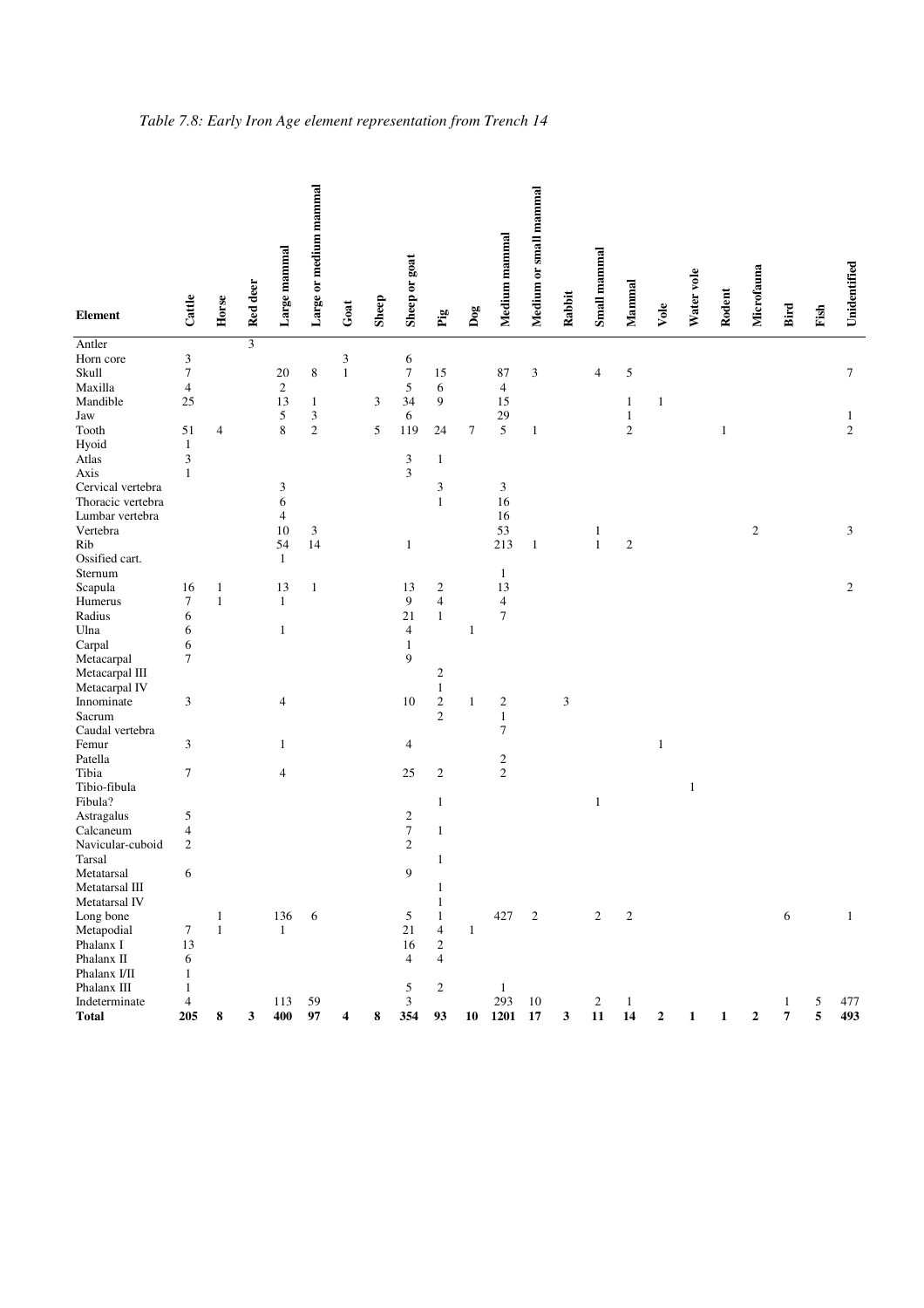| <b>Element</b>             | Cattle           | Horse          | Large mammal   | Large or medium mammal | Sheep        | Sheep or goat                | Pig            | $\mathbf{Dog}$ | Medium mammal  | Medium or small mammal | Rabbit       | Small mammal | Vole           | Rodent       | Frog or toad   | Microfauna     | Mammal         | Mallard      | Bird                    | Unidentified |
|----------------------------|------------------|----------------|----------------|------------------------|--------------|------------------------------|----------------|----------------|----------------|------------------------|--------------|--------------|----------------|--------------|----------------|----------------|----------------|--------------|-------------------------|--------------|
| Skull                      |                  |                | 12             | $\overline{c}$         | $\mathbf{1}$ |                              | $\overline{c}$ | $\mathbf{1}$   | 19             |                        |              |              |                |              |                |                | $\mathbf{1}$   |              |                         | $\mathbf{1}$ |
| Maxilla                    | $\mathbf{1}$     |                |                |                        |              | 3                            |                |                | $\mathbf{1}$   |                        |              |              | $\sqrt{2}$     |              |                |                |                |              |                         |              |
| Mandible                   | 11               | 3              | 14             | $\mathbf{1}$           |              | 27                           | 3              |                | 5              |                        |              |              | $\overline{c}$ |              |                |                | $\overline{c}$ |              |                         |              |
| Jaw                        |                  |                | 9              |                        |              |                              | $\,1$          |                | 6              |                        |              |              |                |              |                |                |                |              |                         |              |
| Tooth                      | 51               | 5              | 5              |                        | $\mathbf{1}$ | 66                           | 6              | $\mathbf{1}$   | $\,1\,$        |                        |              |              | $\mathfrak s$  | $\,1\,$      |                |                |                |              |                         |              |
| Hyoid                      |                  | $\mathbf{1}$   |                |                        |              | $\overline{c}$               |                |                |                |                        |              |              |                |              |                |                |                |              |                         |              |
| Atlas                      |                  |                | $\mathbf{1}$   |                        |              |                              |                |                |                |                        |              |              |                |              |                |                |                |              |                         |              |
| Axis                       | $\mathbf{1}$     | $\mathfrak{2}$ |                |                        |              | $\,1$                        |                |                |                |                        |              |              |                |              |                |                |                |              |                         |              |
| Cervical vertebra          |                  |                | $\mathbf{1}$   |                        |              |                              |                |                |                |                        |              |              |                |              |                |                |                |              |                         |              |
| Thoracic vertebra          |                  |                | 3              |                        |              |                              |                |                | $\overline{4}$ |                        |              |              |                |              |                |                |                |              |                         |              |
| Lumbar vertebra            |                  |                |                |                        |              |                              |                |                | $\mathbf{1}$   |                        |              |              |                |              |                |                |                |              |                         |              |
| Vertebra                   |                  |                | $\mathbf{1}$   |                        |              |                              |                |                | 19             |                        |              | $\mathbf{1}$ |                |              |                | $\mathbf{1}$   |                |              |                         |              |
| Rib                        |                  |                | 13             |                        |              | $\mathbf{1}$                 |                |                | 60             |                        |              | 3            | $\overline{c}$ |              |                |                |                |              |                         | 15           |
| Scapula                    | $\overline{4}$   | $\mathbf{2}$   | 12             |                        |              | $\,1$                        | $\mathbf{1}$   |                | $\sqrt{5}$     |                        |              |              |                |              |                |                |                |              |                         |              |
| Humerus                    | $\boldsymbol{7}$ | $\overline{c}$ | $\overline{c}$ |                        |              | 5                            |                |                | $\,1$          |                        |              |              | $\,1\,$        |              | $\tau$         |                |                |              |                         |              |
| Radius                     | 6                |                |                |                        |              | 12                           | $\sqrt{2}$     |                |                |                        |              |              |                |              |                | $\mathbf{1}$   |                | $\mathbf{1}$ |                         |              |
| Radioulna                  |                  |                |                |                        |              |                              |                |                |                |                        |              |              |                |              | 6              |                |                |              |                         |              |
| Radius and ulna            |                  | $\,1\,$        |                |                        |              |                              |                |                |                |                        |              |              |                |              |                |                |                |              |                         |              |
| Ulna                       | 3                |                |                |                        |              | $\mathfrak{2}$               | $\,1\,$        |                |                |                        |              |              |                |              |                |                |                | $\mathbf{1}$ |                         |              |
| Carpal                     | $\overline{2}$   | $\mathbf{1}$   |                |                        |              | $\overline{c}$               |                |                |                |                        |              |              |                |              |                |                |                |              |                         |              |
| Carpo-metacarpus           |                  |                |                |                        |              |                              |                |                |                |                        |              |              |                |              |                |                |                | $\mathbf{1}$ |                         |              |
| Metacarpal                 | 1                |                |                |                        |              | $\overline{\mathbf{3}}$      |                |                |                |                        |              |              |                |              |                |                |                |              |                         |              |
| Metacarpal III             |                  |                |                |                        |              |                              | $\mathbf{1}$   |                |                |                        |              |              |                |              |                |                |                |              |                         |              |
| Innominate                 | 4                | $\mathbf{1}$   | 6              |                        |              | 6                            |                |                | $\,1$          |                        | $\mathbf{1}$ |              | $\sqrt{2}$     |              | $\sqrt{2}$     |                |                |              |                         |              |
| Sacrum                     |                  |                | $\mathbf{1}$   |                        |              |                              |                |                |                |                        |              |              |                |              |                |                |                |              |                         |              |
| Femur                      | $\overline{c}$   |                |                |                        | $\mathbf{1}$ | 5                            |                |                |                |                        |              |              | $\mathbf{1}$   |              | 3              |                |                |              |                         |              |
| Tibia                      | $\mathbf{1}$     |                | $\overline{2}$ |                        |              | $\overline{4}$               | $\mathbf{1}$   |                |                |                        |              |              | $\overline{c}$ |              |                | $\mathbf{1}$   |                |              |                         |              |
| Tibiofibula                |                  |                |                |                        |              |                              |                |                |                |                        |              |              |                |              | $\overline{2}$ |                |                |              |                         |              |
| Astragalus                 |                  |                |                |                        |              | $\mathbf{1}$                 |                |                |                |                        |              |              |                |              |                |                |                |              |                         |              |
| Calcaneum                  |                  |                |                |                        |              | $\overline{c}$               |                |                |                |                        |              |              |                |              |                |                |                |              |                         |              |
| Tarsal                     |                  |                |                | $\mathbf{1}$           |              | $\mathbf{1}$                 |                |                |                |                        |              |              | $\mathbf{1}$   |              |                |                |                |              |                         |              |
| Metatarsal                 | 3                | $\mathbf{1}$   |                |                        |              | $\overline{4}$               |                |                |                |                        |              |              |                |              |                |                |                |              |                         |              |
| Metatarsal II<br>Flat bone |                  |                | 27             | $\sqrt{2}$             |              |                              | $\mathbf{1}$   |                | 14             |                        |              |              |                |              |                |                |                |              |                         | 33           |
| Long bone                  |                  |                | 60             |                        |              | $\overline{c}$               |                |                | 246            | 3                      |              |              |                |              | 3              | $\overline{7}$ | $\mathbf{1}$   |              | $\mathbf{1}$            | $\,1\,$      |
|                            | 1                |                |                |                        |              |                              |                |                |                |                        |              |              |                |              |                |                |                |              |                         |              |
| Carpal or tarsal           | 6                |                |                |                        |              |                              | $\,1$          |                |                |                        |              |              | $\mathfrak s$  |              |                |                |                |              |                         |              |
| Metapodial<br>Phalanx I    | 5                |                |                |                        |              | 5<br>$\overline{\mathbf{4}}$ | $\mathbf{1}$   |                |                |                        |              |              |                |              |                |                |                |              |                         |              |
| Phalanx II                 | $\mathbf{1}$     |                |                |                        |              | 3                            |                |                | $\,1$          |                        |              |              |                |              |                |                |                |              |                         |              |
| Phalanx III                | $\mathbf{1}$     |                |                |                        |              | 3                            |                |                |                |                        |              |              |                |              |                |                |                |              |                         |              |
| Unknown                    |                  |                | 42             |                        |              |                              |                |                | 300            | 6                      |              |              | 11             |              |                | 9              | 10             |              | $\mathbf{1}$            | 328          |
| <b>Total</b>               | 111              | 19             | 212            | 6                      | 3            | 165                          | 21             | $\mathbf{2}$   | 684            | 9                      | 1            | 4            | 34             | $\mathbf{1}$ | 23             | 19             | 14             | 3            | $\overline{\mathbf{c}}$ | 378          |
|                            |                  |                |                |                        |              |                              |                |                |                |                        |              |              |                |              |                |                |                |              |                         |              |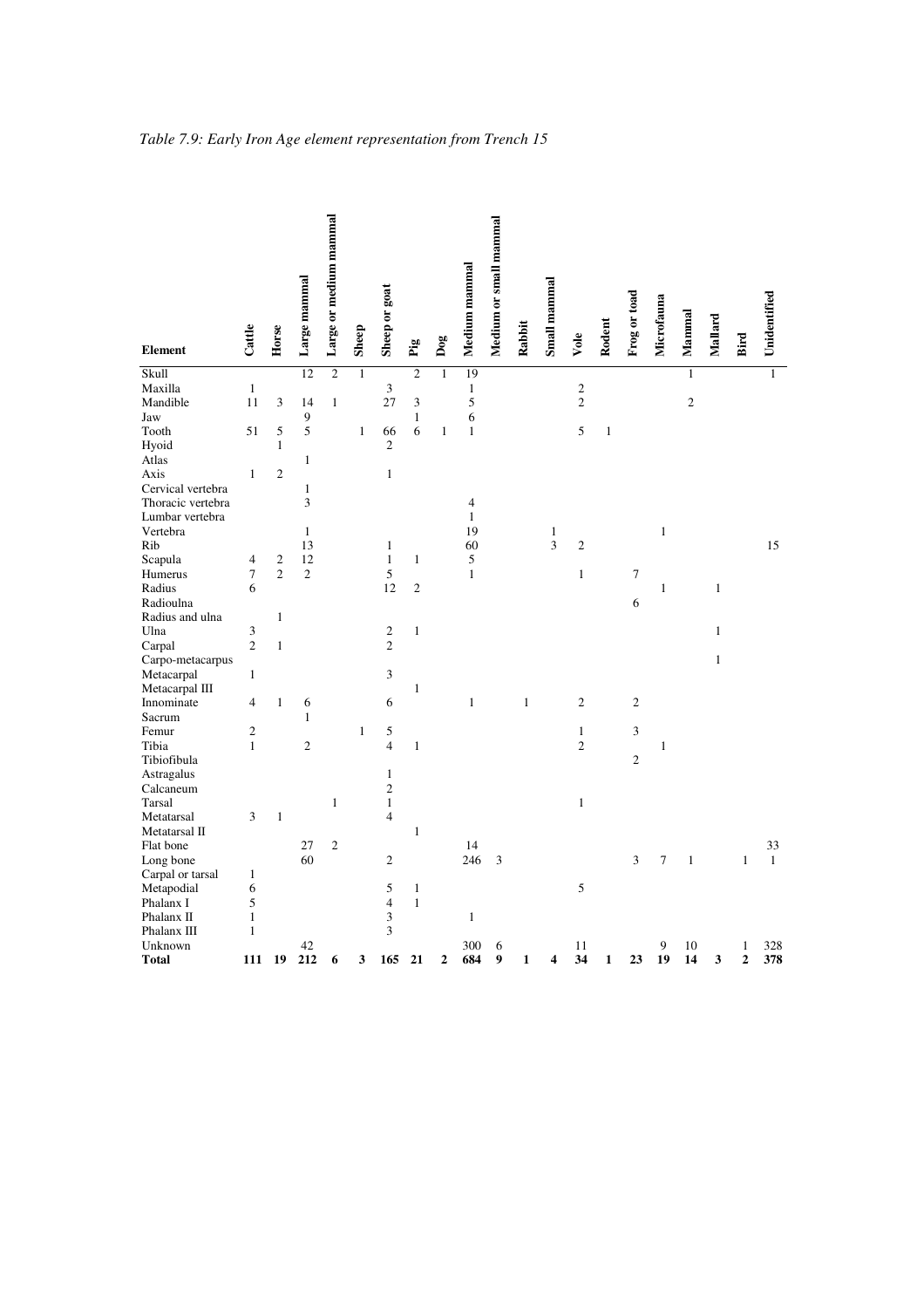|                   |                |                |                              | Large or medium mammal  |                |                |     |               | Medium or small mammal |              |                |                |              |
|-------------------|----------------|----------------|------------------------------|-------------------------|----------------|----------------|-----|---------------|------------------------|--------------|----------------|----------------|--------------|
|                   |                |                |                              |                         |                |                |     |               |                        |              |                |                |              |
|                   |                |                |                              |                         |                |                |     |               |                        |              |                |                |              |
|                   |                |                |                              |                         |                |                |     |               |                        |              |                |                |              |
|                   |                |                |                              |                         |                |                |     |               |                        |              |                |                |              |
| <b>Element</b>    | Cattle         | Horse          | Large mammal                 |                         | Sheep or goat  | Pig            | Dog | Medium mammal |                        | Small mammal | Vole           | Microfauna     | Unidentified |
|                   |                |                |                              |                         |                |                |     |               |                        |              |                |                |              |
| Horn core         |                |                |                              |                         | $\mathbf{1}$   |                |     |               |                        |              |                |                |              |
| Skull<br>Mandible |                | $\mathbf{1}$   | $\overline{c}$               |                         |                |                |     | 14            |                        |              |                |                |              |
| Tooth             | $\frac{5}{5}$  | $\mathbf{1}$   |                              |                         | 1              | $\overline{2}$ |     |               |                        |              | $\overline{2}$ |                | $\mathbf{1}$ |
| Axis              |                |                | $\mathbf{1}$<br>$\mathbf{1}$ |                         | 14             |                | 1   | $\mathbf{1}$  |                        |              |                |                |              |
| Vertebra          |                |                | $\mathbf{1}$                 |                         |                |                |     | $\mathbf{1}$  |                        |              |                | $\mathbf{1}$   |              |
| Rib               |                |                |                              |                         |                |                |     | $\mathbf{1}$  |                        |              |                |                |              |
| Scapula           | 1              |                | $\mathbf{1}$                 |                         |                |                |     |               |                        |              |                |                |              |
| Humerus           | $\overline{c}$ |                |                              |                         |                |                |     |               |                        |              |                |                |              |
| Radius            | $\overline{c}$ | 1              |                              |                         | 1              |                |     |               |                        |              |                |                |              |
| Metacarpal        |                |                |                              |                         | $\mathbf{1}$   |                |     |               |                        |              |                |                |              |
| Femur             |                |                |                              |                         | 1              |                |     |               |                        |              |                |                |              |
| Tibia             |                |                | $\mathbf{1}$                 |                         |                |                |     |               |                        |              |                |                |              |
| Astragalus        | 1              |                |                              |                         | $\overline{2}$ |                |     |               |                        |              |                |                |              |
| Flat bone         |                |                | 22                           | $\mathbf{1}$            |                |                |     | 1             |                        |              |                |                |              |
| Long bone         |                |                | 22                           | $\mathbf{1}$            |                |                |     | 23            |                        |              |                | $\overline{2}$ | $\mathbf{1}$ |
| Metapodial        |                | $\overline{c}$ |                              |                         |                |                |     |               |                        |              |                |                |              |
| Phalanx           | 1              |                |                              |                         |                |                |     |               |                        |              |                |                |              |
| Sesamoid          |                |                |                              |                         |                |                |     | $\mathbf{1}$  |                        |              |                |                |              |
| Unidentified      |                |                | 19                           | $\mathfrak{2}$          |                |                |     | $80\,$        | 5                      | $\mathbf{1}$ |                | 4              | 287          |
| <b>Total</b>      | 17             | 5              | 70                           | $\overline{\mathbf{4}}$ | 21             | $\overline{2}$ | 1   | 122           | 5                      | $\mathbf{1}$ | $\overline{2}$ | 7              | 289          |

*Table 7.10: Early Iron Age element representation from Trench 19*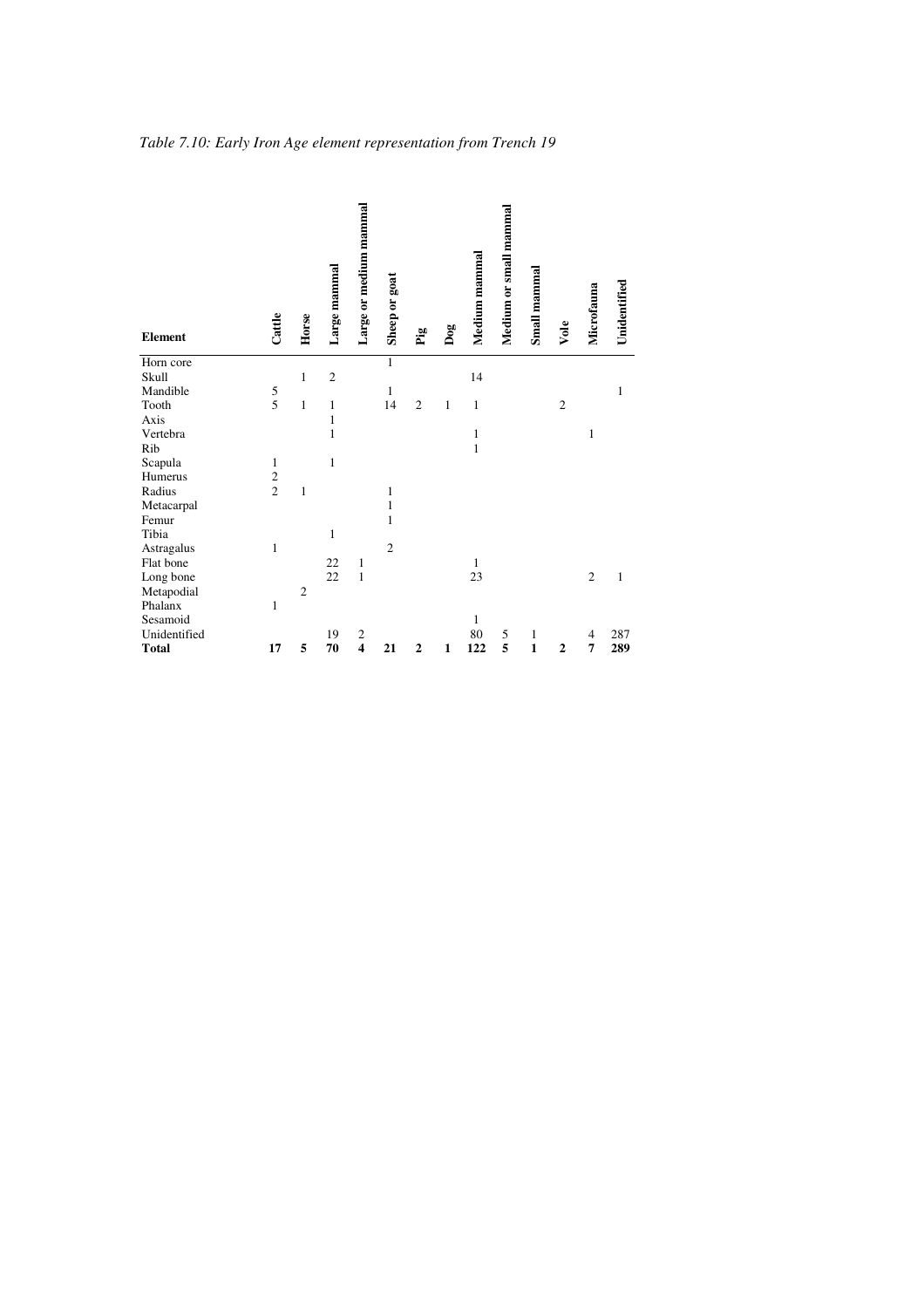| <b>Element</b> | Cattle         | Horse | Large mamma  | Sheep or goat  | Medium mammal | Vole         | Unidentified |
|----------------|----------------|-------|--------------|----------------|---------------|--------------|--------------|
| Skull          |                |       |              |                | 1             |              |              |
| Mandible       | 56             |       |              |                |               |              |              |
| Jaw            |                |       | 28           |                |               |              |              |
| Tooth          | 34             | 1     | $\mathbf{1}$ | $\overline{c}$ |               |              |              |
| Rib            |                |       | $\mathbf{1}$ |                | 2             |              |              |
| Scapula        | $\overline{c}$ |       |              |                |               |              |              |
| Humerus        | $\overline{7}$ |       |              |                |               | $\mathbf{1}$ |              |
| Metacarpal     | $\overline{c}$ |       |              |                |               |              |              |
| Innominate     | $\overline{c}$ |       |              |                |               |              |              |
| Tibia          |                |       |              | 4              |               |              |              |
| Calcaneum      | $\mathbf{1}$   |       |              |                |               |              |              |
| Flat bone      |                |       |              |                |               |              |              |
| Long bone      |                |       | 14           |                | 9             |              |              |
| Metapodial     | 1              |       |              |                |               |              |              |
| Unidentified   |                |       | 126          |                | 3             |              | 7            |
| Total          | 105            | 1     | 170          | 6              | 15            | 1            | 7            |

*Table 7.11: Middle Iron Age element representation from Trench 13*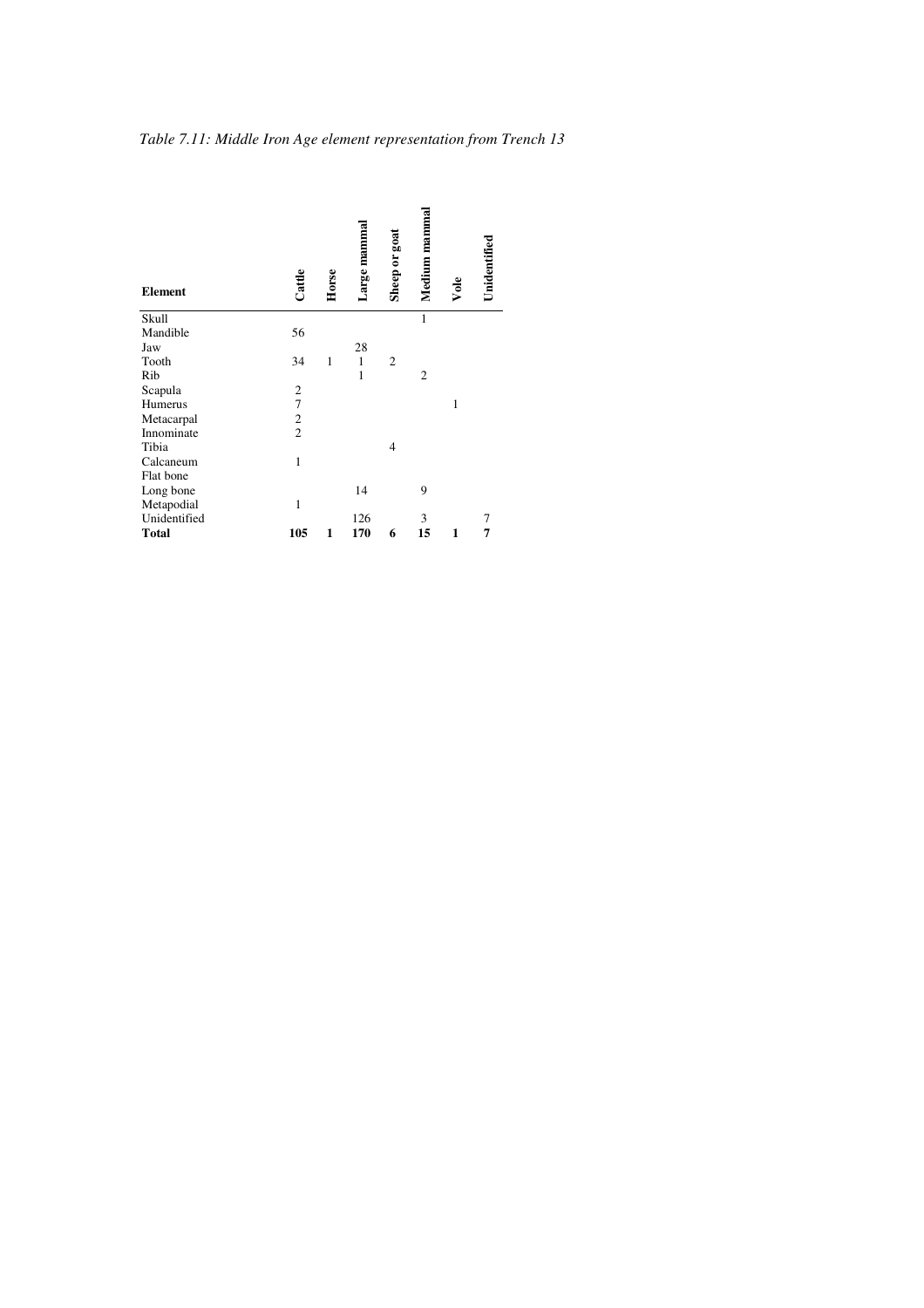| <b>Element</b>    | Cattle                      | Horse        | Large mammal                | Large or medium<br>mammal | Sheep | Sheep or goat  | $\mathbf{p}^{\mathrm{a}}_{\mathrm{g}}$ | $_{\text{Dog}}$ | Medium mammal   | Medium or small<br>mammal | Small mammal | Weasel       | Mole         | Vole         | Rat          | Rodent       | Frog or toad | Cf. snake | Microfauna                  | Mammal | Fish         | Goose | Bird             | Unidentified                               |
|-------------------|-----------------------------|--------------|-----------------------------|---------------------------|-------|----------------|----------------------------------------|-----------------|-----------------|---------------------------|--------------|--------------|--------------|--------------|--------------|--------------|--------------|-----------|-----------------------------|--------|--------------|-------|------------------|--------------------------------------------|
| Skull             | 21                          | $\mathbf{1}$ | $\mathfrak{2}$              | 1                         | 1     | $\sqrt{2}$     | $\sqrt{2}$                             | $\mathbf{1}$    | $\overline{20}$ | $\mathbf{1}$              | $\sqrt{2}$   |              |              |              |              |              |              |           | $\overline{c}$              |        | $\mathbf{1}$ |       |                  |                                            |
| Maxilla           | $\ensuremath{\mathfrak{Z}}$ |              |                             |                           |       | 3              | $\mathbf{1}$                           |                 | $\mathbf{1}$    |                           |              |              |              |              |              |              | 3            |           |                             |        |              |       |                  |                                            |
| Mandible          | 13                          |              | $\,$ 8 $\,$                 |                           | 1     | 19             | $\sqrt{2}$                             |                 | $\overline{9}$  |                           |              |              |              | 1            | $\mathbf{1}$ |              |              |           |                             |        |              |       |                  |                                            |
| Jaw               |                             |              |                             |                           |       |                |                                        |                 | 16              |                           |              |              |              |              |              |              |              |           |                             |        |              |       |                  |                                            |
| Tooth             | 18                          | $\sqrt{2}$   | 6                           | 1                         | 1     | 41             | $\mathfrak{Z}$                         | $\overline{4}$  | $\mathbf{1}$    | $\mathbf{1}$              |              |              |              | 6            |              |              |              |           | $\ensuremath{\mathfrak{Z}}$ |        |              |       |                  | $\mathbf{1}$                               |
| Atlas             |                             | $\mathbf{1}$ |                             |                           |       |                |                                        |                 |                 |                           |              |              |              |              |              |              |              |           |                             |        |              |       |                  |                                            |
| Axis              | $\mathbf{1}$                |              | 1                           |                           |       |                |                                        |                 |                 |                           |              |              |              |              |              |              |              |           |                             |        |              |       |                  |                                            |
| Cervical vertebra |                             |              | $\,1\,$                     |                           |       |                |                                        |                 |                 |                           |              |              |              |              |              |              |              |           |                             |        |              |       |                  |                                            |
| Thoracic vertebra |                             |              | $\sqrt{2}$                  |                           |       | $\mathbf{1}$   |                                        |                 | 6               |                           |              |              |              |              |              |              |              |           |                             |        |              |       |                  |                                            |
| Lumbar vertebra   |                             |              | $\mathbf{1}$                |                           |       |                |                                        |                 | $\mathbf{1}$    |                           |              |              |              |              |              |              |              |           |                             |        |              |       |                  |                                            |
| Vertebra          |                             |              | $\ensuremath{\mathfrak{Z}}$ |                           |       |                |                                        |                 | 11              | $\mathbf{1}$              |              |              |              |              |              |              |              | 9         | 41                          |        |              |       |                  |                                            |
| Rib               |                             |              | 28                          | $\mathbf{1}$              |       | 1              |                                        |                 | 61              |                           | 3            |              |              |              |              |              |              |           | 11                          |        |              |       |                  | 15                                         |
| Scapula           | 7                           |              | $\,8\,$                     |                           |       | $\overline{4}$ | $\overline{4}$                         |                 | $\overline{4}$  |                           |              |              |              |              |              |              |              |           |                             |        |              |       |                  |                                            |
| Humerus           | 6                           | 1            |                             |                           |       | $\overline{4}$ | $\mathbf{1}$                           |                 |                 |                           |              |              |              |              |              |              | 9            |           |                             |        |              | 1     |                  |                                            |
| Radius            | 3                           | $\mathbf{1}$ |                             |                           |       | 10             |                                        |                 | 14              |                           |              |              | $\mathbf{1}$ |              |              | $\mathbf{1}$ |              |           |                             |        |              |       |                  |                                            |
| Radioulnar        |                             |              |                             |                           |       |                |                                        |                 |                 |                           |              |              |              |              |              |              | $\,$ 8 $\,$  |           |                             |        |              |       |                  |                                            |
| Ulna              | $\boldsymbol{2}$            |              |                             |                           |       | 5              |                                        |                 |                 |                           |              |              |              | 1            |              |              |              |           |                             |        |              |       |                  |                                            |
| Carpal            | $\mathbf{1}$                |              |                             |                           |       |                |                                        |                 |                 |                           |              |              |              |              |              |              |              |           |                             |        |              |       |                  |                                            |
| Metacarpal        | 4                           | $\mathbf{1}$ |                             |                           | 1     | $\sqrt{2}$     |                                        |                 |                 |                           |              |              |              |              |              |              |              |           |                             |        |              |       |                  |                                            |
| Innominate        | $\mathbf{1}$                |              | $\overline{4}$              |                           |       | $\overline{4}$ |                                        |                 | $\mathbf{1}$    |                           |              |              |              | 1            |              |              | $10\,$       |           | $\sqrt{2}$                  |        |              |       |                  |                                            |
| Caudal vertebra   |                             |              |                             |                           |       |                |                                        |                 | $\mathbf{1}$    |                           |              |              |              |              |              |              |              |           |                             |        |              |       |                  |                                            |
| Femur             |                             |              |                             |                           |       | 3              |                                        |                 |                 |                           |              | $\mathbf{1}$ |              | $\sqrt{2}$   |              |              | $20\,$       |           |                             |        |              |       |                  |                                            |
| Tibia             | 4                           |              |                             |                           |       | 6              |                                        |                 | $\mathbf{1}$    |                           |              |              |              | $\mathbf{1}$ |              |              |              |           |                             |        |              |       |                  |                                            |
| Tibiofibula       |                             |              |                             |                           |       |                |                                        |                 |                 |                           |              |              |              |              |              |              | 17           |           |                             |        |              |       |                  |                                            |
| Fibula            |                             |              |                             |                           |       |                |                                        | $\mathbf{1}$    |                 |                           |              |              |              |              |              |              |              |           |                             |        |              |       |                  |                                            |
| Astragalus        |                             |              |                             |                           |       | 1              | $\mathbf{1}$                           |                 |                 |                           |              |              |              |              |              |              |              |           |                             |        |              |       |                  |                                            |
| Calcaneum         |                             |              |                             |                           |       | $\overline{4}$ | $\,1\,$                                |                 |                 |                           |              |              |              |              |              |              |              |           |                             |        |              |       |                  |                                            |
| Tarsal            | $\frac{2}{3}$               |              |                             |                           |       |                |                                        |                 |                 |                           |              |              |              |              |              |              |              |           |                             |        |              |       |                  |                                            |
| Metatarsal        |                             |              |                             |                           |       | $\mathfrak{Z}$ |                                        |                 |                 |                           |              |              |              |              |              |              |              |           |                             |        |              |       |                  |                                            |
| Metatarsal III    |                             |              |                             |                           |       |                |                                        | $\mathbf{1}$    |                 |                           |              |              |              |              |              |              |              |           |                             |        |              |       |                  |                                            |
| Flat bone         |                             |              | 23                          |                           |       |                |                                        |                 | $\mathfrak{Z}$  |                           |              |              |              |              |              |              |              |           |                             |        |              |       |                  | $\begin{smallmatrix}2\\1\end{smallmatrix}$ |
| Long bone         |                             |              | 78                          |                           |       |                |                                        |                 | 141             |                           | $\sqrt{2}$   |              |              |              |              |              |              |           | 10                          |        |              |       | $\sqrt{2}$       |                                            |
| Metapodial        | 3                           |              |                             |                           |       | 9              |                                        |                 |                 |                           |              |              |              |              |              |              |              |           |                             |        |              |       |                  |                                            |
| Phalanx I         | $\mathbf{1}$                |              |                             |                           |       | $\mathbf{1}$   |                                        |                 |                 |                           |              |              |              |              |              |              |              |           |                             |        |              |       |                  |                                            |
| Phalanx II        | $\mathbf{1}$                |              |                             |                           |       | 3              | $\mathbf{1}$                           |                 |                 |                           |              |              |              |              |              |              |              |           |                             |        |              |       |                  |                                            |
| Phalanx III       |                             |              |                             |                           |       | 3              |                                        |                 |                 |                           |              |              |              |              |              |              |              |           |                             |        |              |       |                  |                                            |
| Unidentified      |                             |              | 34                          |                           |       |                |                                        |                 | 251             | 6                         |              |              |              |              |              |              |              |           | 77                          | 10     |              |       |                  | 231                                        |
| <b>Total</b>      | 93                          | 7            | 199                         | 3                         | 4     | 129            | 16                                     | $\bf 8$         | 542             | 9                         | 7            | 1            | 1            | 13           | 1            | $\mathbf{1}$ | 67           | 9         | 146                         | 10     | 1            | 1     | $\boldsymbol{2}$ | 250                                        |

#### *Table 7.12: Middle Iron Age element representation from Trench 15*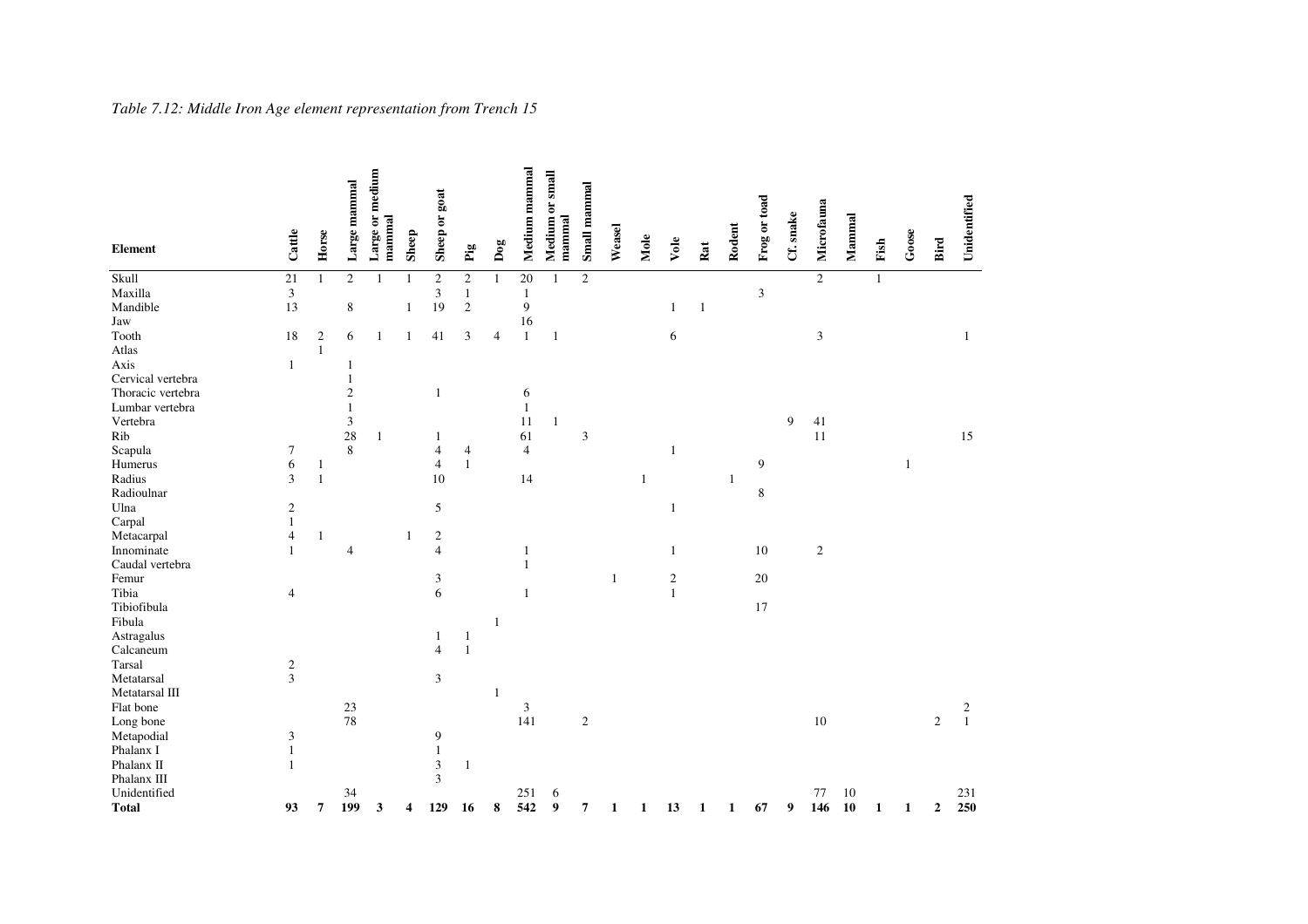| <b>Element</b>    | Cattle                   | Horse        | Large mammal   | Large or medium mammal | Sheep          | Sheep or goat  | Pig            | Dog          | Medium mammal           | Cat     | Rabbit or hare | Small mammal   | Rat?         | Vole           | Microfauna | Unidentified |
|-------------------|--------------------------|--------------|----------------|------------------------|----------------|----------------|----------------|--------------|-------------------------|---------|----------------|----------------|--------------|----------------|------------|--------------|
| Horn core         |                          |              |                |                        |                | $\mathbf{1}$   |                |              |                         |         |                |                |              |                |            |              |
| Skull             | $\mathbf{1}$             |              | $\mathbf{1}$   |                        |                | $\mathbf{1}$   |                | 1            | 30                      |         | $\,1\,$        |                |              |                |            |              |
| Maxilla           | $\overline{4}$           |              |                |                        |                |                | 3              | $\mathbf{1}$ |                         |         |                |                |              |                |            |              |
| Mandible          | 8                        |              | 4              | 1                      |                | 27             | 5              | $\mathbf{1}$ |                         |         |                |                |              |                |            |              |
| Jaw               |                          |              |                |                        |                | 3              |                |              | 10                      |         |                |                |              |                |            |              |
| Tooth             | 24                       | $\mathbf{1}$ | $\overline{4}$ | 4                      | $\overline{c}$ | 56             | 14             | 3            | 5                       | $\,1\,$ |                |                |              | $\mathbf{1}$   |            | $\mathbf{1}$ |
| Atlas             | $\overline{2}$           |              |                |                        |                |                |                |              |                         |         |                |                |              |                |            |              |
| Axis              |                          |              | 1              |                        |                | $\,1$          |                |              |                         |         |                |                |              |                |            |              |
| Thoracic vertebra |                          |              | $\overline{c}$ |                        |                |                |                |              |                         |         |                |                |              |                |            |              |
| Lumbar vertebra   |                          |              | $\overline{c}$ |                        |                |                |                |              | $\mathbf{1}$            |         |                |                |              |                |            |              |
| Vertebra          |                          |              | $\overline{c}$ |                        |                |                |                |              | $\overline{\mathbf{3}}$ |         |                |                |              |                |            |              |
| Rib               |                          |              | $\overline{7}$ |                        |                |                |                |              | $\tau$                  |         |                | $\overline{4}$ |              |                |            |              |
| Scapula           | $\overline{c}$           |              | $\overline{4}$ |                        |                | $\mathbf{1}$   | $\overline{c}$ |              | $\overline{4}$          |         |                |                |              |                |            |              |
| Humerus           | 10                       |              | $\mathbf{1}$   |                        |                |                | $\mathbf{1}$   |              | $\overline{4}$          |         |                |                |              |                |            |              |
| Radius            | $\overline{4}$           |              |                |                        |                | $\overline{4}$ | $\mathbf{1}$   |              |                         |         |                |                |              |                |            |              |
| Ulna              | $\overline{4}$           |              |                |                        |                | $\overline{c}$ |                |              |                         |         |                |                |              |                |            |              |
| Carpal            | $\overline{\mathcal{L}}$ |              |                |                        |                | $\mathbf{1}$   |                |              |                         |         |                |                |              |                |            |              |
| Metacarpal        | $\sqrt{2}$               |              |                |                        |                | $\mathbf{1}$   |                |              |                         |         |                |                |              |                |            |              |
| Innominate        |                          | 9            | $\overline{c}$ |                        |                | $\overline{c}$ |                |              | $\mathbf{1}$            |         |                |                |              |                |            |              |
| Caudal vertebra   |                          |              |                |                        |                |                |                |              |                         |         |                |                | $\mathbf{1}$ |                |            |              |
| Femur             | $\mathbf{1}$             |              |                |                        |                |                |                |              |                         |         |                |                |              | $\overline{c}$ |            |              |
| Patella           | $\mathbf{1}$             |              |                |                        |                | $\mathbf{1}$   |                |              |                         |         |                |                |              |                |            |              |
| Tibia             | $\mathbf{1}$             |              |                |                        |                | $\overline{4}$ |                |              | $\mathbf{1}$            |         |                |                |              |                |            |              |
| Astragalus        | $\overline{c}$           |              |                |                        |                | $\mathbf{1}$   |                |              |                         |         |                |                |              |                |            |              |
| Calcaneum         | $\overline{c}$           |              |                |                        |                | $\mathbf{1}$   |                |              |                         |         |                |                |              |                |            |              |
| Metatarsal        | $\overline{c}$           | $\mathbf{1}$ |                |                        |                | $\mathbf{1}$   |                |              |                         |         |                |                |              |                |            |              |
| Metatarsal III    |                          |              |                |                        |                |                |                | $\mathbf{1}$ |                         |         |                |                |              |                |            |              |
| Flat bone         |                          |              | 14             |                        |                |                |                |              | $\tau$                  |         |                |                |              |                |            |              |
| Long bone         |                          |              | 90             | $\mathbf{1}$           |                |                |                |              | 105                     |         |                | $\mathbf{1}$   |              |                | 8          |              |
| Metapodial        |                          |              |                |                        |                | 6              |                |              |                         |         |                |                |              |                |            |              |
| Phalanx I         | $\mathbf{1}$             | $\mathbf{1}$ |                |                        |                | $\overline{c}$ | $\frac{2}{2}$  |              |                         |         |                |                |              |                |            |              |
| Phalanx II        | $\mathbf{1}$             |              |                |                        |                |                |                |              |                         |         |                |                |              |                |            |              |
| Phalanx III       |                          |              |                |                        |                |                | $\mathbf{1}$   |              |                         |         |                |                |              |                |            |              |
| Unidentified      |                          |              | 41             | $\mathbf{2}$           |                | $\mathbf{1}$   |                |              | 234                     |         |                |                |              |                |            | 308          |
| <b>Total</b>      | 76                       | 12           | 175            | 8                      | $\overline{c}$ | 117            | 31             | 7            | 412                     | 1       | $\mathbf{1}$   | 5              | $\mathbf{1}$ | 3              | 8          | 309          |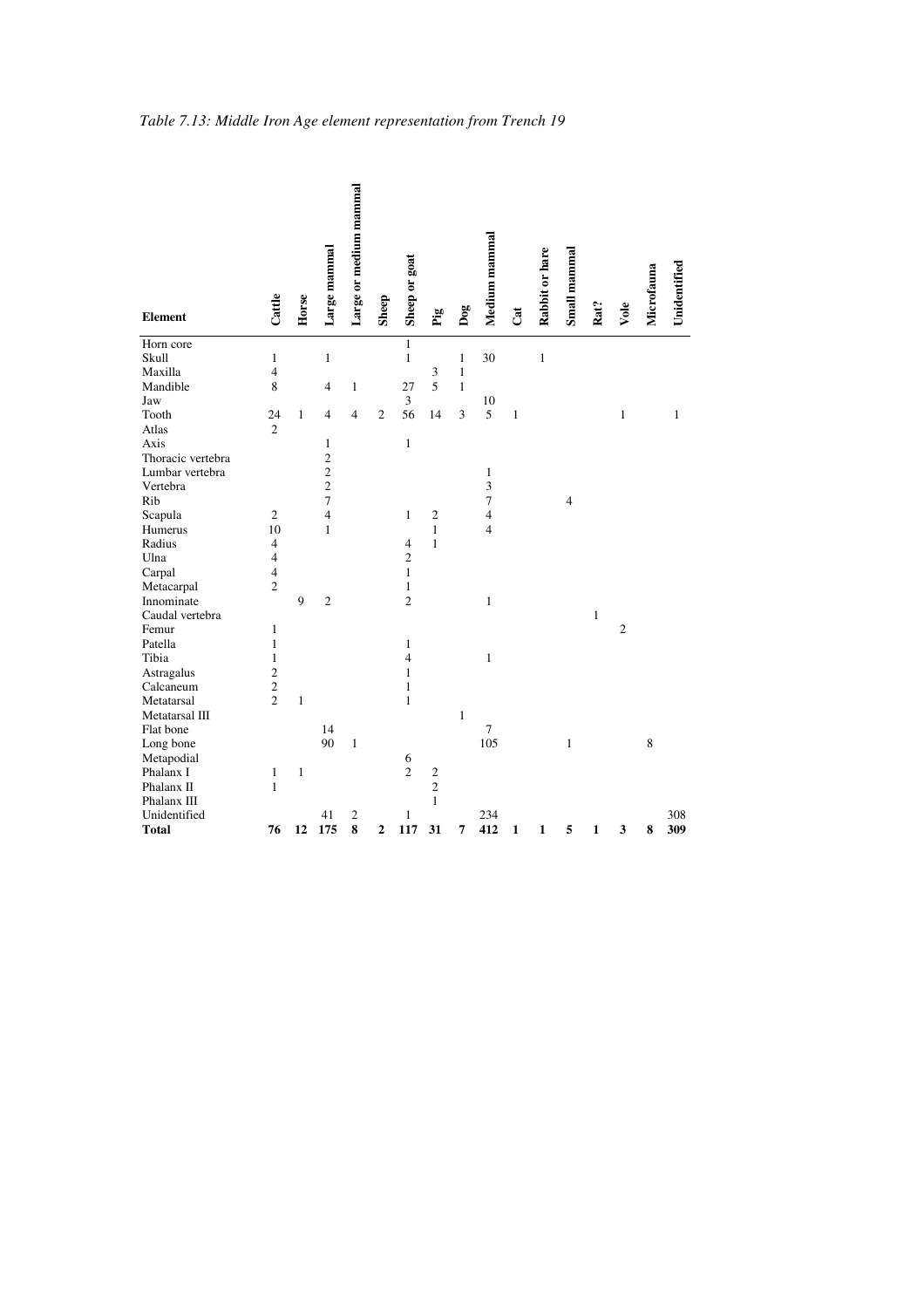|  |  |  | Table 7.14: Iron Age element representation |
|--|--|--|---------------------------------------------|
|--|--|--|---------------------------------------------|

|                   |              |              | Trench 15         |                           |               |               | Trench 19                      |              |
|-------------------|--------------|--------------|-------------------|---------------------------|---------------|---------------|--------------------------------|--------------|
| <b>Element</b>    | Large mammal | Unidentified | mammal<br>Large 1 | Large or medium<br>mammal | Sheep or goat | Medium mammal | small<br>ă<br>Medium<br>mammal | Unidentified |
| Skull             |              |              |                   |                           |               |               | 1                              |              |
| Tooth             |              |              |                   |                           | 1             | 3             |                                |              |
| Thoracic vertebra | 1            |              |                   |                           |               |               |                                |              |
| Rib               | $\mathbf{1}$ |              | 1                 |                           |               | 1             |                                |              |
| Radius            |              |              |                   |                           | 1             |               |                                |              |
| Carpal            |              |              |                   |                           | 11            |               |                                |              |
| Flat bone         |              |              |                   |                           |               | 1             |                                |              |
|                   |              |              |                   |                           |               |               |                                |              |
| Long bone         | 1            |              | 3                 |                           | 1             | 4             |                                |              |
| Unidentified      |              | 7            |                   | 2                         |               | 6             |                                | 36           |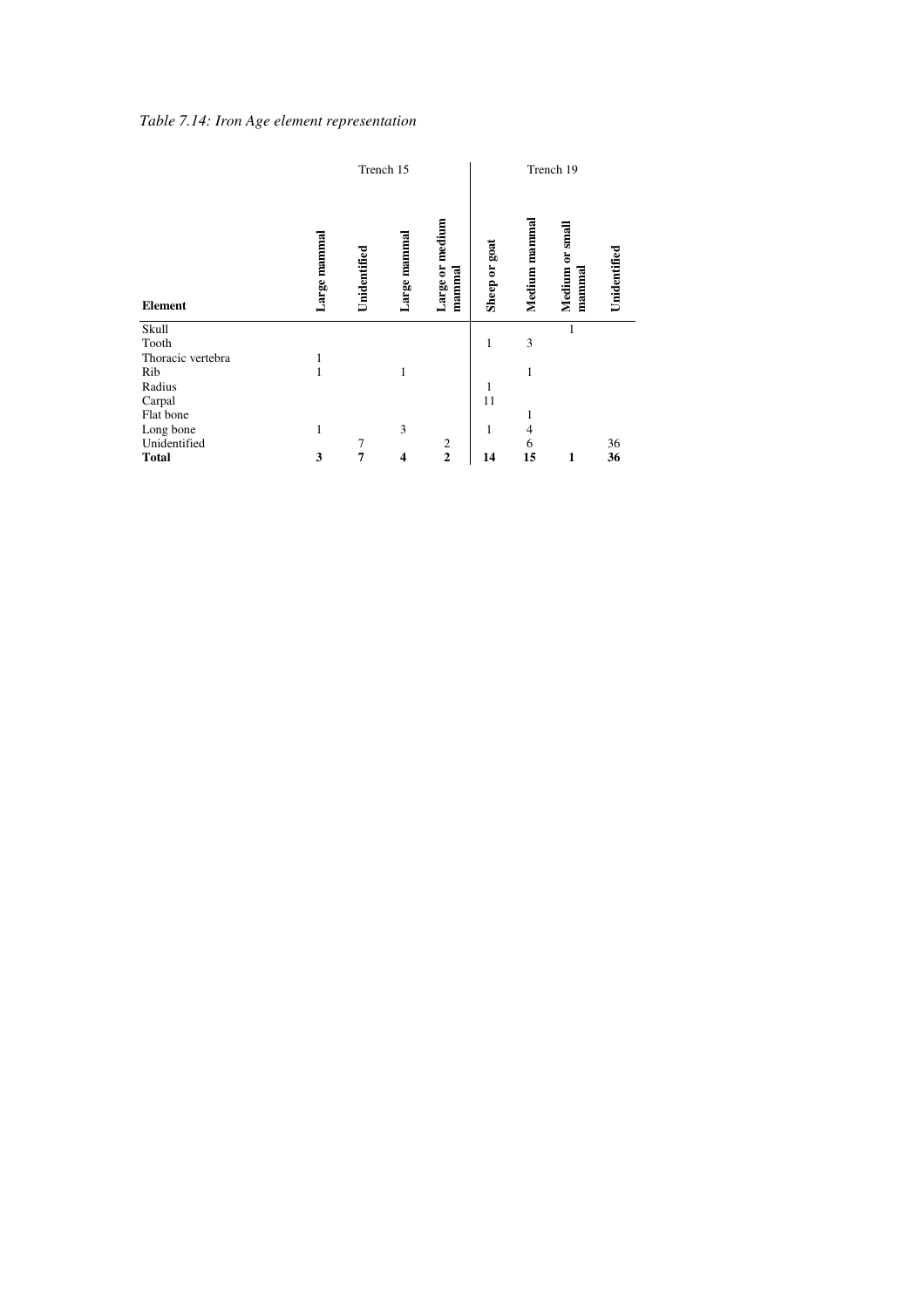| Table 7.15: Late Iron Age to early Roman element representation from Trench 15 |  |
|--------------------------------------------------------------------------------|--|
|                                                                                |  |

| <b>Element</b> | Cattle         | Horse        | Large mammal   | Sheep or goat  |              | Medium mammal  | Unidentified |
|----------------|----------------|--------------|----------------|----------------|--------------|----------------|--------------|
| Skull          |                |              | $\overline{2}$ |                | $\mathbf{1}$ | $\overline{4}$ |              |
| Mandible       |                |              |                | $\mathfrak{2}$ |              |                |              |
| Jaw            |                |              |                |                |              | 1              |              |
| Tooth          | 3              |              |                | $\overline{c}$ |              |                |              |
| Rib            |                |              | $\mathbf{1}$   |                |              | $\mathbf{1}$   |              |
| Humerus        | $\mathbf{1}$   |              |                |                | 1            |                |              |
| Radius         | $\mathbf{1}$   |              |                | 1              |              |                |              |
| Ulna           | $\mathbf{1}$   |              |                | 1              |              |                |              |
| Metacarpal     | $\mathbf{1}$   |              |                | 1              |              |                |              |
| Innominate     |                |              | $\mathbf{1}$   |                |              |                |              |
| Femur          | $\mathbf{1}$   |              |                |                |              |                |              |
| Tibia          | $\mathbf{1}$   |              |                | $\overline{c}$ |              |                |              |
| Calcaneum      |                | $\mathbf{1}$ |                | $\mathbf{1}$   |              |                |              |
| Metatarsal     | $\mathbf{1}$   |              |                | $\mathbf{1}$   |              |                |              |
| Flat bone      |                |              | 1              |                |              |                | 6            |
| Long bone      |                |              | 8              |                |              | 17             |              |
| Metapodial     | $\overline{2}$ |              |                | $\mathbf{1}$   |              |                |              |
| Phalanx II     |                |              |                |                | $\mathbf{1}$ | $\mathbf{1}$   |              |
| Unidentified   |                |              | 4              |                |              | 35             |              |
| <b>Total</b>   | 13             | 1            | 17             | 12             | 3            | 59             | 6            |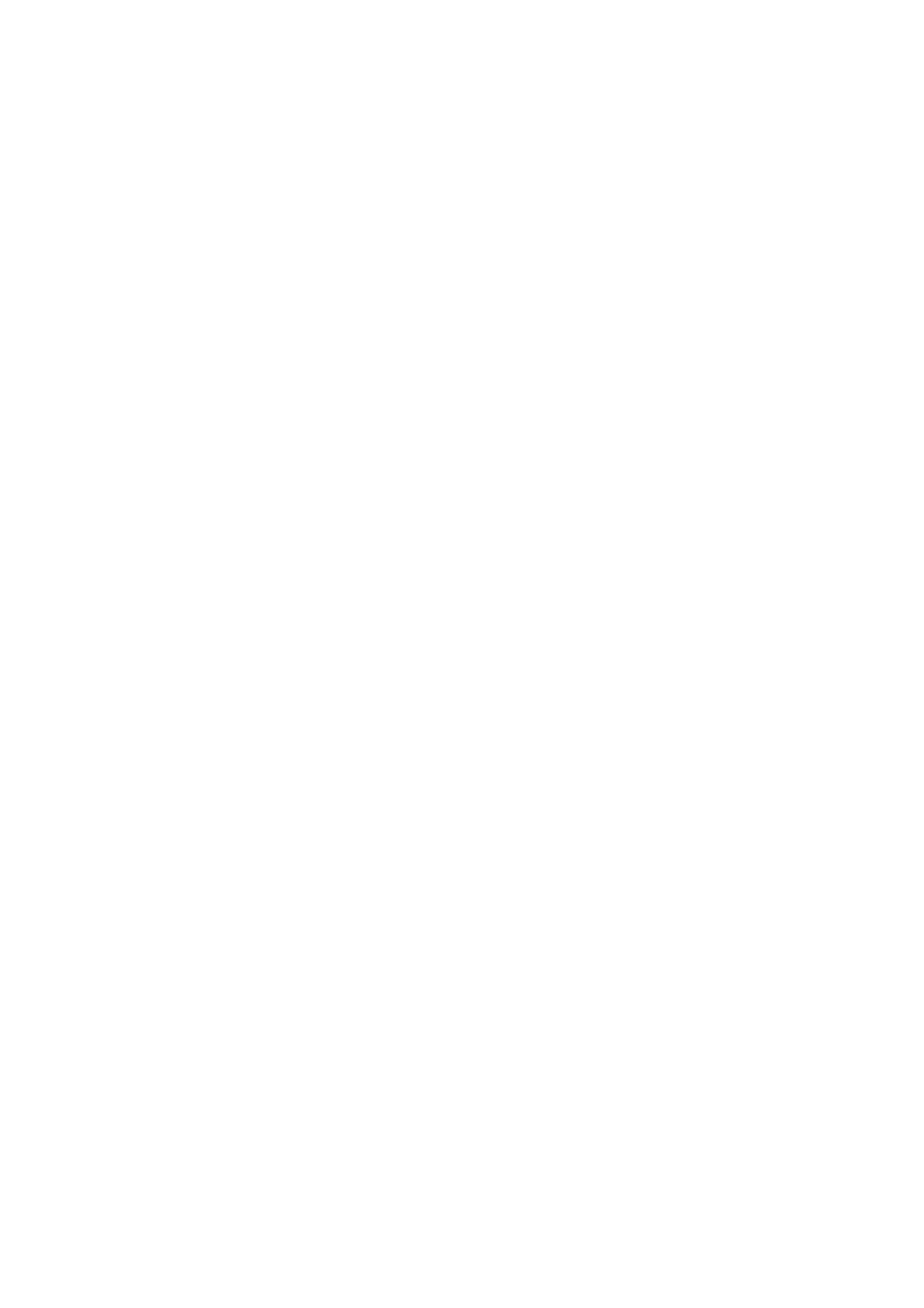| Table 7.16: Roman element representation |  |  |
|------------------------------------------|--|--|
|------------------------------------------|--|--|

|                                                                                                                      |              | Trench 12    |                 |                                       |              |          |                                                |                     | <b>Trench 13</b> |              |                 |            |              |                                                                      |              |                          |                       | Trench 15                                                         |                                 |              |                                  |        |                |
|----------------------------------------------------------------------------------------------------------------------|--------------|--------------|-----------------|---------------------------------------|--------------|----------|------------------------------------------------|---------------------|------------------|--------------|-----------------|------------|--------------|----------------------------------------------------------------------|--------------|--------------------------|-----------------------|-------------------------------------------------------------------|---------------------------------|--------------|----------------------------------|--------|----------------|
| <b>Element</b>                                                                                                       | Cattle       | Red deer     | mammal<br>Large | Cattle                                | Horse        | Red deer | mammal<br>Large                                | Sheep or<br>goat    | mammal<br>Medium | Vole         | Frog or toad    | Microfauna | Unidentified | Cattle                                                               | Horse        | mammal<br>$_{\rm Large}$ | Sheep                 | öľ<br>Sheep<br>goat                                               | $_{\rm Fig}$                    | Dog          | mammal<br>Medium                 | Mammal | Unidentified   |
| Horn core<br>Skull<br>Maxilla<br>Mandible<br>Jaw<br>Tooth<br>Cervical vertebra<br>Atlas<br>Axis<br>Thoracic vertebra |              | $\mathbf{1}$ | 1               | 3<br>$\boldsymbol{2}$<br>$\mathbf{1}$ | 1<br>1       |          | $\mathbf{1}$<br>$\,1\,$<br>$\overline{4}$<br>1 | 6<br>$\mathfrak{2}$ |                  | $\mathbf{1}$ |                 |            |              | 1<br>5<br>10<br>1<br>1                                               | $\mathbf{1}$ | 3<br>4<br>$\overline{c}$ | $\mathbf{1}$<br>$\,1$ | 1<br>5<br>$10\,$                                                  | $\mathbf{1}$<br>$1\,$           |              | $\mathfrak z$<br>$\mathbf{1}$    | 18     |                |
| Lumbar vertebra<br>Vertebra<br>Rib<br>Scapula<br>Humerus<br>Radius<br>Radioulna<br>Ulna<br>Carpal<br>Metacarpal      | 1            |              | 1               |                                       | 1            | 1        | $\mathbf{1}$<br>6<br>$\overline{7}$            |                     | $\sqrt{2}$       |              | 1               | 1<br>1     |              | 1<br>$\overline{\mathcal{A}}$<br>$\mathfrak{2}$<br>$\mathbf{1}$<br>1 |              | $\mathfrak{2}$<br>1      |                       | 2<br>$\overline{\mathbf{3}}$<br>5<br>$\mathbf{2}$<br>$\mathbf{1}$ | 1                               | $\mathbf{1}$ | $\sqrt{2}$<br>15<br>$\mathbf{1}$ |        |                |
| Innominate<br>Femur<br>Tibia<br>astragalus<br>calcaneum<br>Metatarsal<br>Flat bone                                   |              |              | 10              | 1<br>$\mathbf{1}$                     | $\mathbf{1}$ |          |                                                | $\mathbf{1}$        |                  |              |                 |            |              | 1                                                                    | 1            | $\overline{4}$<br>12     |                       | $rac{2}{5}$<br>$\mathbf{1}$<br>$\overline{2}$                     |                                 | $\mathbf{1}$ |                                  |        | $\overline{c}$ |
| Long bone<br>Metapodial<br>Phalanx I<br>Phalanx II<br>Unidentified<br><b>Total</b>                                   | $\mathbf{1}$ | $\mathbf{1}$ | 3<br>15         | 8                                     | 1<br>5       | 1        | 17<br>64<br>102                                | 9                   | 9<br>11          | 1            | $\sqrt{2}$<br>3 | 6<br>8     | 38<br>38     | 1<br>29                                                              | $\mathbf{2}$ | 19<br>13<br>60           | $\boldsymbol{2}$      | 6<br>$\overline{\mathbf{4}}$<br>$\,2$<br>$\mathbf{1}$<br>52       | $\mathbf{1}$<br>$\sqrt{2}$<br>8 | $\mathbf{2}$ | 35<br>82<br>139                  | 18     | 13<br>15       |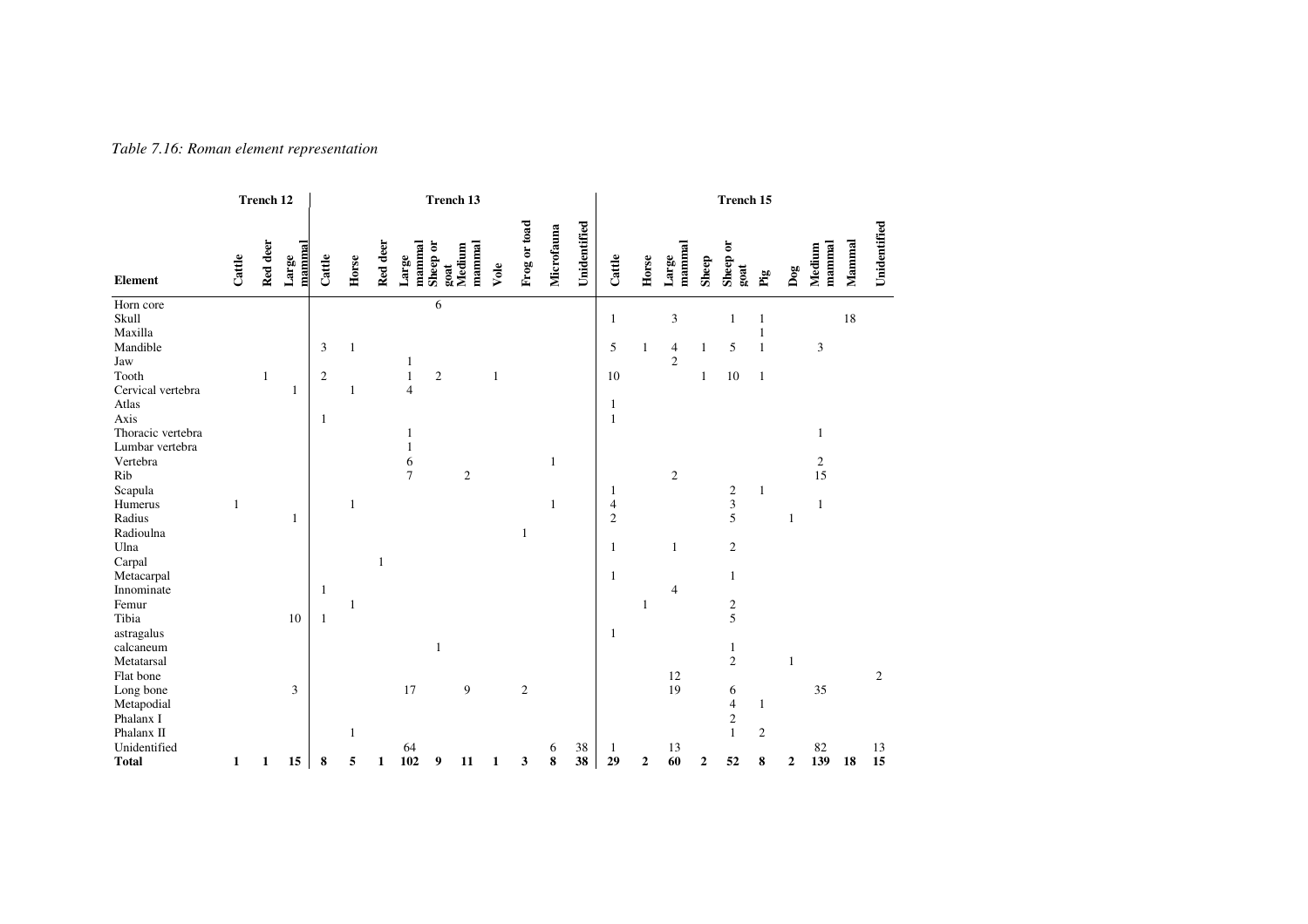| Table 7.17: Post-medieval element representation |  |
|--------------------------------------------------|--|
|--------------------------------------------------|--|

|                | <b>Trench</b><br>11 | <b>Trench</b><br>Trench 15 |                |                  |              |     |                 |              |              |        |  |
|----------------|---------------------|----------------------------|----------------|------------------|--------------|-----|-----------------|--------------|--------------|--------|--|
| <b>Element</b> | Large mammal        | Cattle                     | Large mammal   | goat<br>Sheep or | $\mathbf{p}$ | Dog | mamma<br>Medium | Mannnal      | Unidentified | Cattle |  |
| Skull          |                     |                            |                |                  |              |     | $\overline{2}$  |              |              |        |  |
| Mandible       |                     |                            | 1              |                  |              |     |                 |              |              |        |  |
| Tooth          |                     |                            |                | 1                | 1            | 1   |                 | 1            |              |        |  |
| Rib            |                     |                            | 1              |                  |              |     |                 |              |              |        |  |
| Long bone      | 1                   |                            |                |                  |              |     | 5               |              | 1            |        |  |
| Phalanx I      |                     |                            |                | 1                |              |     |                 |              |              |        |  |
| Phalanx II     |                     | 1                          |                |                  |              |     |                 |              |              |        |  |
| Unidentified   |                     |                            | $\overline{c}$ |                  |              |     |                 |              | 8            |        |  |
| <b>Total</b>   | 1                   |                            | 4              | $\overline{2}$   | 1            | 1   | 7               | $\mathbf{1}$ | 9            | 1      |  |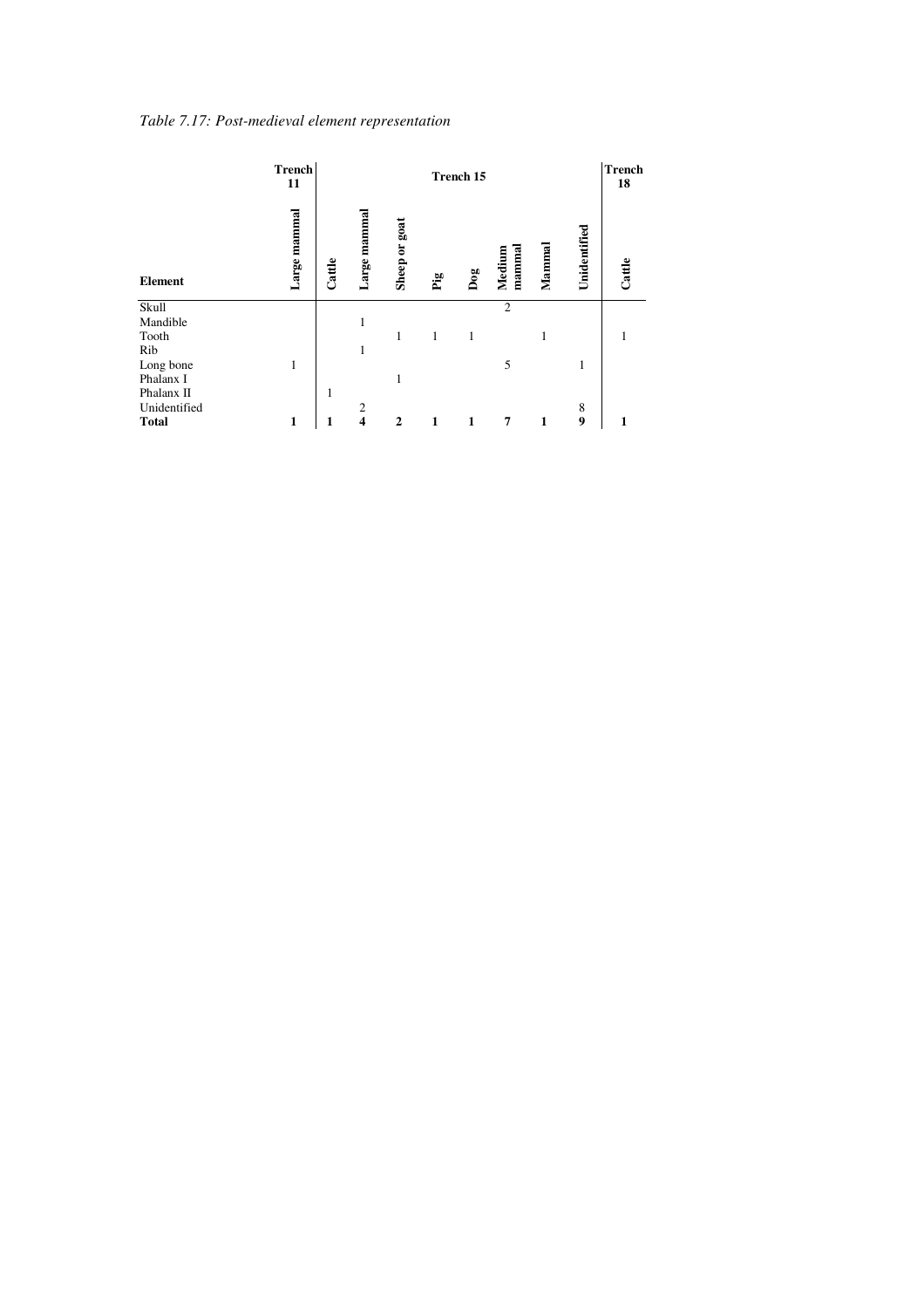### *Table 7.18: Modern element representation*

|                |        |                | Trench 13        |               |               |              | <b>Trench 14</b> |               |                |                | Trench 15      |                     |               |              |     |               |      |              |
|----------------|--------|----------------|------------------|---------------|---------------|--------------|------------------|---------------|----------------|----------------|----------------|---------------------|---------------|--------------|-----|---------------|------|--------------|
| Element        | Cattle | Horse          | Large mammal     | Sheep or goat | Medium mammal | Unidentified | Large mammal     | Sheep or goat | Medium mammal  | Unidentified   | Cattle         | Large mammal        | Sheep or goat | $\mathbf{p}$ | Dog | Medium mammal | Bird | Unidentified |
| Skull          | 1      |                | $\mathbf{1}$     |               |               |              |                  |               |                |                |                |                     |               |              |     |               |      |              |
| Maxilla        |        |                |                  |               |               |              |                  |               |                |                |                |                     |               | 1            |     |               |      |              |
| Mandible       | 19     |                |                  |               |               |              |                  | 1             |                |                | $\mathfrak{2}$ | $\overline{2}$      |               |              |     |               |      |              |
| Jaw            |        |                | 4                |               |               |              |                  |               | 3              |                |                |                     |               |              |     |               |      |              |
| Tooth          | 13     | $\overline{c}$ | $\,1\,$          | 4             |               |              |                  | 3             |                | 1              | 125            |                     | 3             |              |     |               |      |              |
| Vertebra       |        |                |                  |               |               |              |                  |               |                |                |                | 1<br>$\overline{7}$ |               |              |     |               |      |              |
| Rib            |        |                |                  |               |               |              |                  |               | 1              |                |                |                     | 1             |              |     | 1             |      |              |
| Scapula        | 1      |                |                  |               |               |              |                  |               |                |                |                |                     | 3             |              |     |               |      |              |
| Radius<br>Ulna |        |                |                  |               |               |              |                  |               |                |                | $\frac{2}{3}$  |                     |               |              |     |               |      |              |
| Innominate     |        |                |                  |               |               |              |                  |               |                |                |                | 1                   |               |              |     |               |      |              |
| Tibia          |        |                |                  |               |               |              |                  |               |                |                | $\overline{2}$ |                     |               |              |     |               |      |              |
| Astragalus     |        |                |                  |               |               |              |                  |               |                |                |                |                     |               |              |     |               |      |              |
| Flat bone      |        |                |                  | $\mathbf{1}$  |               |              |                  |               |                |                |                | $\mathfrak{Z}$      |               |              |     |               |      | 1            |
| Long bone      |        |                |                  | 5             | 9             |              | $\overline{7}$   |               | $\overline{4}$ |                |                | 8                   |               |              |     | 11            |      |              |
| Metapodial     |        |                |                  |               |               |              |                  |               |                |                |                |                     |               |              |     |               |      |              |
| Phalanx I      |        |                |                  |               |               |              |                  |               |                |                | 1              |                     |               |              |     |               |      |              |
| Unidentified   |        |                |                  | 60            | 9             | 23           |                  |               |                | $\overline{c}$ |                |                     |               |              |     | 4             | 13   | 9            |
| <b>Total</b>   | 34     | $\overline{2}$ | $\boldsymbol{2}$ | 72            | 18            | 23           | 7                | 4             | 8              | $\mathbf{3}$   | 135            | 22                  | 8             | $\mathbf{2}$ | 1   | 16            | 14   | 10           |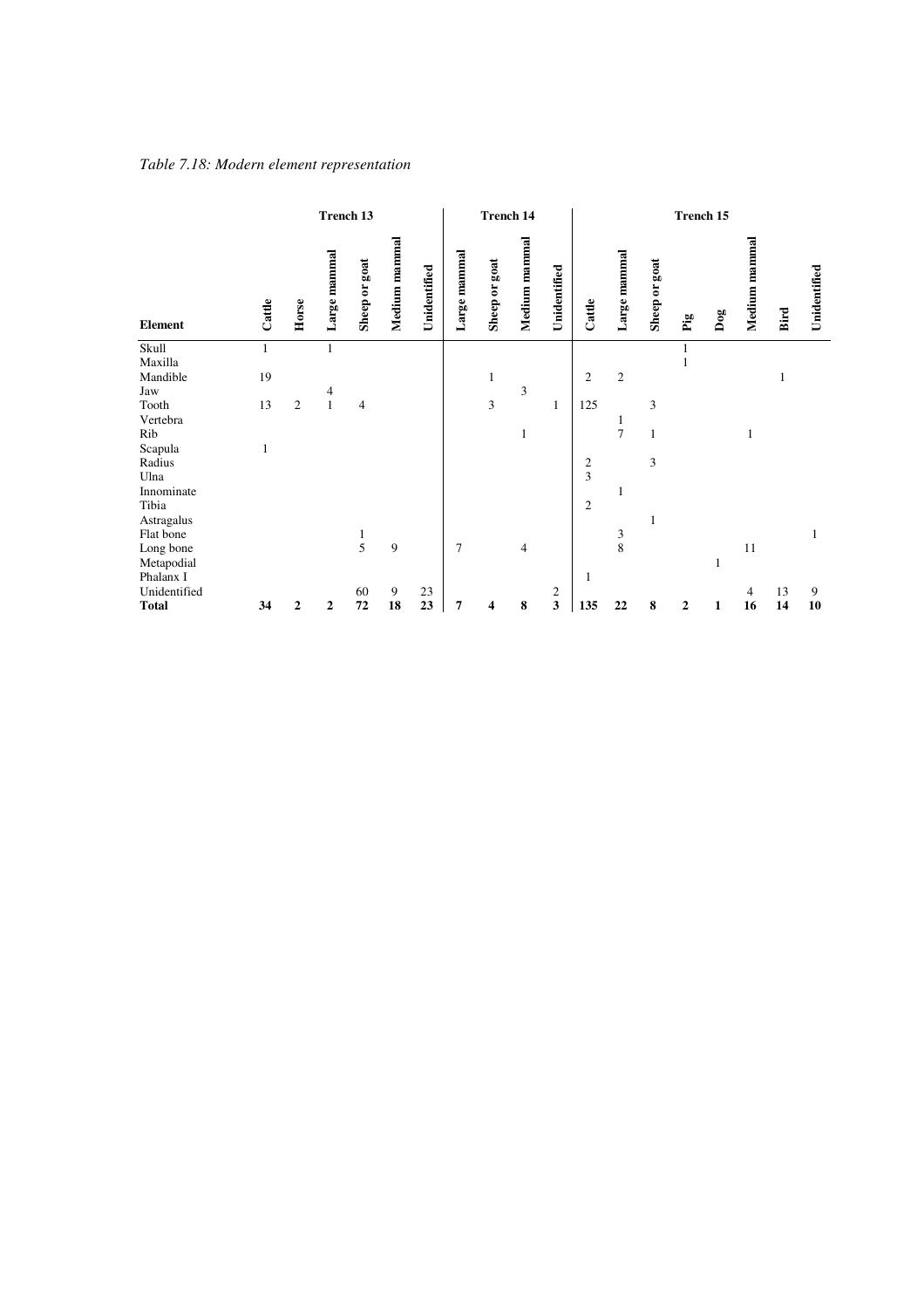| Table 7.19: Epiphyseal fusion of cattle bones |  |  |
|-----------------------------------------------|--|--|

| Approx.                   |                    |                |                 |       |                | <b>Phase</b>          |     |                  |                        |        |  |
|---------------------------|--------------------|----------------|-----------------|-------|----------------|-----------------------|-----|------------------|------------------------|--------|--|
| age of                    | Element            |                | Late Bronze Age |       |                | <b>Early Iron Age</b> |     |                  | <b>Middle Iron Age</b> |        |  |
| fusion                    |                    | F              | UF              | $%$ F | F              | UF                    | %F  | F                | UF                     | $\%$ F |  |
|                           | 7-10mths scapula d | 1              |                 |       | 6              |                       |     | 4                |                        |        |  |
| <b>Total 7-10 months</b>  |                    |                | $\bf{0}$        | 100   | 6              | $\bf{0}$              | 100 | 4                | $\bf{0}$               | 100    |  |
|                           | humerus d          | 3              |                 |       | 5              |                       |     | 9                |                        |        |  |
| 18mths                    | radius p           | $\overline{2}$ |                 |       | 9              |                       |     | 3                |                        |        |  |
|                           | ph <sub>1</sub> p  |                |                 |       | 14             |                       |     | 2                |                        |        |  |
|                           | $ph2$ p            | 1              |                 |       | 6              |                       |     | $\overline{2}$   |                        |        |  |
| <b>Total 13-18 months</b> |                    | 7              | $\bf{0}$        | 100   | 34             |                       | 100 | 16               | 1                      | 94     |  |
|                           | metacarpal d       |                |                 |       | 3              |                       |     | 2                |                        |        |  |
| $2-3yrs$                  | tibia d            | $\overline{2}$ |                 |       | 3              |                       |     | 3                |                        |        |  |
|                           | metatarsal d       |                |                 |       |                |                       |     | $\boldsymbol{2}$ |                        |        |  |
| Total 2-3 years           |                    | 2              | $\bf{0}$        | 100   | 7              | 2                     | 78  | 7                | $\boldsymbol{0}$       | 100    |  |
| $3.5$ yrs                 | calc p             | 1              |                 |       |                |                       |     |                  |                        |        |  |
|                           | femur p            |                |                 |       | $\overline{c}$ |                       |     |                  |                        |        |  |
|                           | humerus p          |                |                 |       |                | 1                     |     | 3                |                        |        |  |
|                           | radius d           | 1              |                 |       |                |                       |     |                  |                        |        |  |
| $3.5-4yrs$                | ulna p             |                |                 |       |                |                       |     |                  |                        |        |  |
|                           | femur d            |                |                 |       | 1              |                       |     |                  |                        |        |  |
|                           | tibia p            |                |                 |       | $\mathfrak{2}$ | 1                     |     |                  |                        |        |  |
| Total 3.5-4years          |                    | 2              |                 | 67    | 6              | 3                     | 50  |                  | 2                      | 67     |  |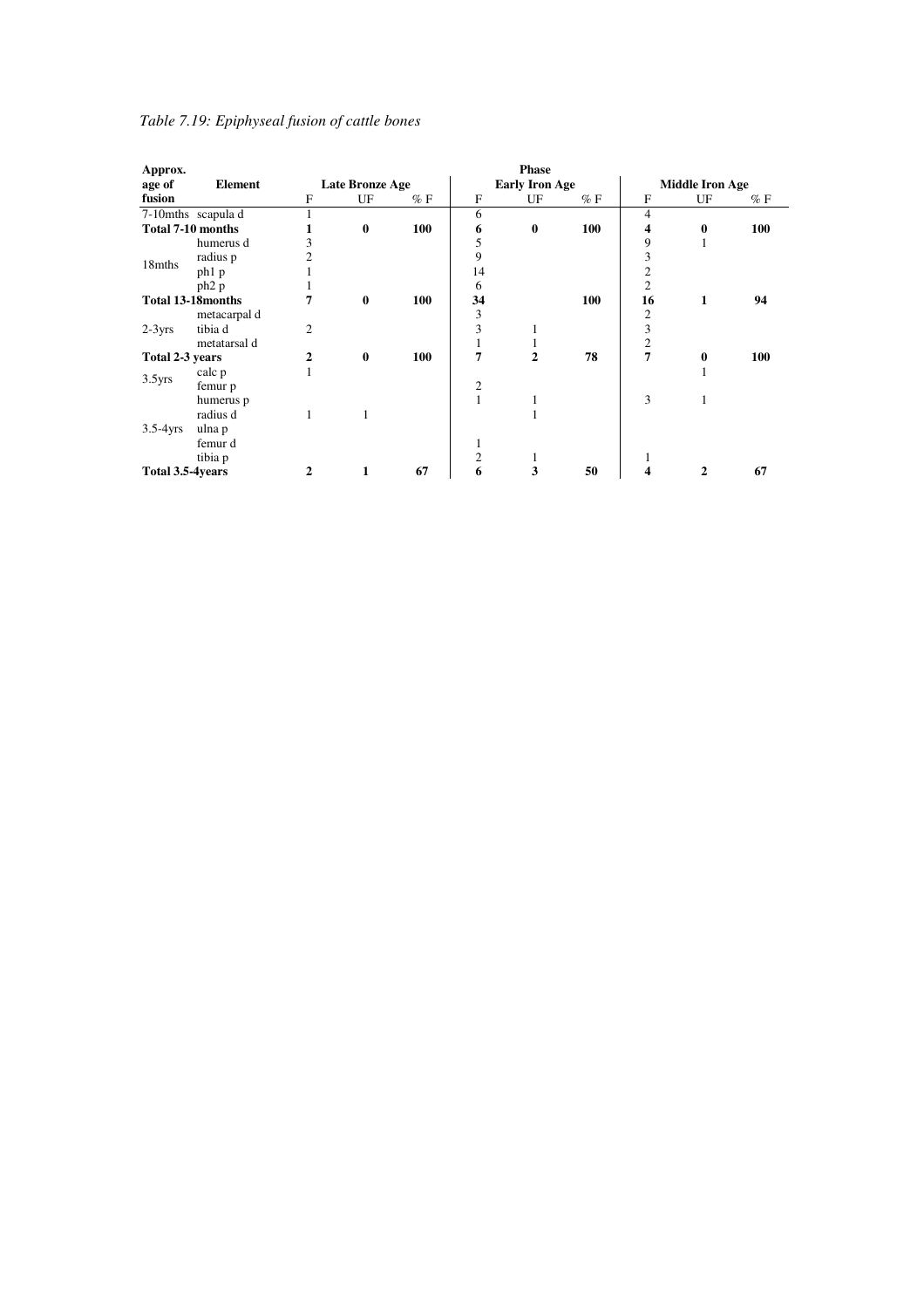| Age-at-death    | <b>EIA</b>     | <b>MIA</b>     | R | PM | Mod |
|-----------------|----------------|----------------|---|----|-----|
| 1-8 months      |                |                |   |    |     |
| $1 - 30$ months |                |                |   |    |     |
| 8-18 months     | $\mathfrak{D}$ |                |   |    |     |
| 8-30 months     |                |                |   |    |     |
| >8 months       |                |                |   |    |     |
| $18-30$ months  | 3              |                |   |    |     |
| $18-36$ months  |                |                |   |    |     |
| >18 months      |                |                |   |    |     |
| $30-36$ months  |                | 3              |   |    |     |
| $>30-36$ months |                |                |   |    |     |
| adult           |                | 3              |   |    |     |
| adult-senile    |                | 2              |   |    |     |
| old adult       |                | $\overline{c}$ |   |    |     |
| senile          |                | $\overline{c}$ |   |    |     |
| <b>Total</b>    |                | 18             |   |    | 2   |

*Table 7.20: Cattle age-at-death from mandibular tooth wear (numbers of specimens)*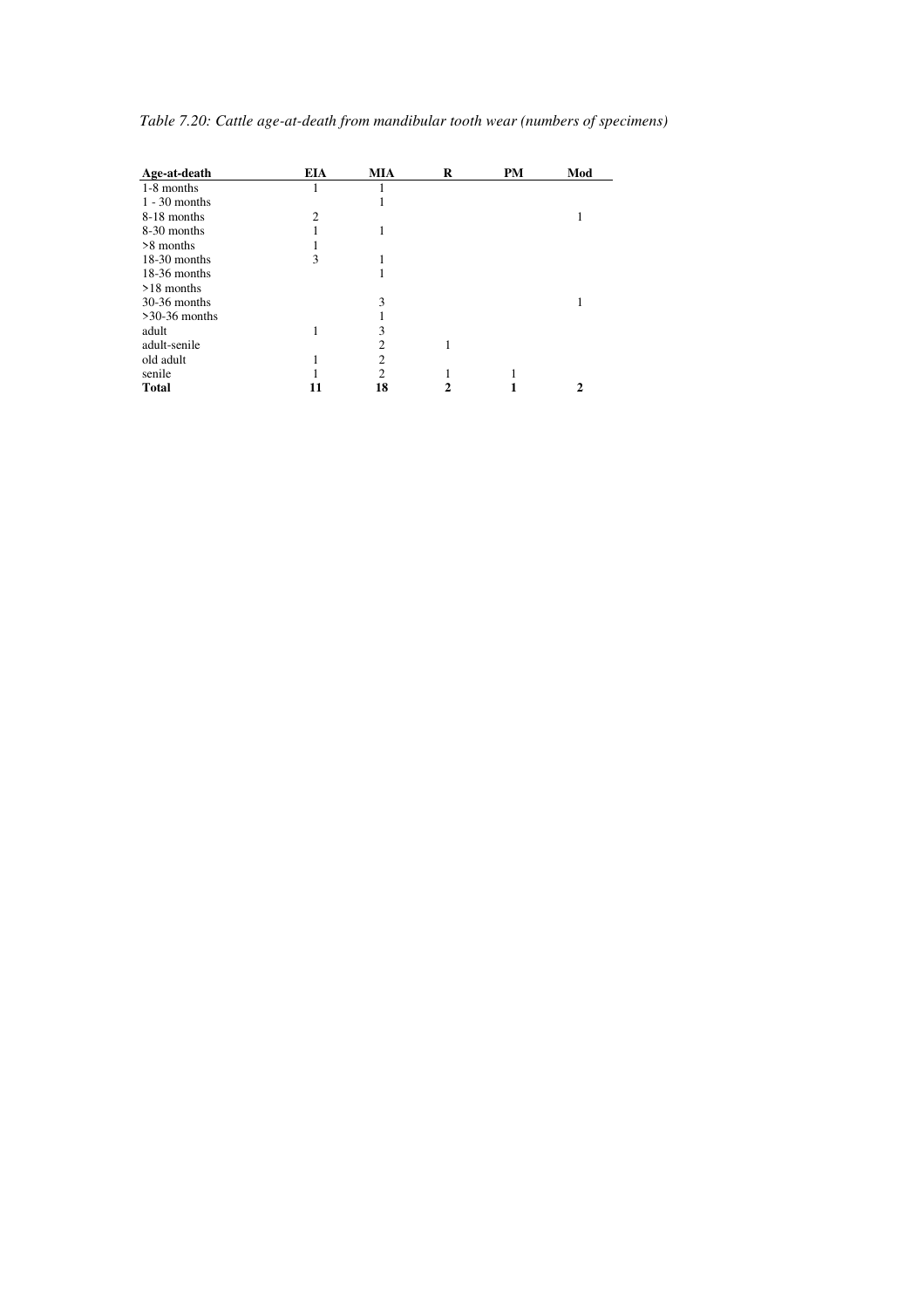| Approx.                    |                   |              |                 |          |                         | <b>Phase</b>          |       |                |                        |       |
|----------------------------|-------------------|--------------|-----------------|----------|-------------------------|-----------------------|-------|----------------|------------------------|-------|
| age of                     | Element           |              | Late Bronze Age |          |                         | <b>Early Iron Age</b> |       |                | <b>Middle Iron Age</b> |       |
| fusion                     |                   | $\mathbf{F}$ | UF              | $%$ F    | $\mathbf{F}$            | UF                    | $%$ F | $\mathbf{F}$   | UF                     | $%$ F |
| 8 mths                     | scapula d         |              |                 |          | $\overline{c}$          |                       |       |                |                        |       |
| 10 mths                    | humerus d         |              |                 |          | 9                       | ш                     |       |                | 1                      |       |
|                            | radius p          |              |                 |          | 7                       |                       |       | 1              |                        |       |
| Total <10 months           |                   |              |                 | 100      | 18                      | $\overline{2}$        | 90    | $\overline{2}$ | 1                      | 67    |
| $1.3$ yrs                  | ph <sub>1</sub> p |              |                 |          | 10                      | 8                     |       |                |                        |       |
|                            | ph <sub>2</sub> p |              |                 |          | 7                       |                       |       | 3              |                        |       |
| 2 yrs                      | metacarpal d      |              |                 |          | 1                       | 1                     |       |                | 1                      |       |
|                            | tibia d           |              | $\overline{c}$  |          | $\overline{2}$          | 1                     |       | 3              | 3                      |       |
| $2.3$ yrs                  | metatarsal d      |              |                 |          |                         |                       |       |                |                        |       |
| <b>Total 1.3-2.3 years</b> |                   |              | 3               |          | 20                      | 10                    | 67    | 6              | 4                      | 60    |
| $2.5$ yrs                  | ulna p            |              |                 |          | 1                       | 2                     |       | $\mathbf{1}$   | 2                      |       |
|                            | calc p            |              |                 |          | $\overline{2}$          | 4                     |       | 3              | $\boldsymbol{2}$       |       |
| 3 yrs                      | femur p           |              |                 |          |                         | 5                     |       |                | 3                      |       |
|                            | radius d          |              |                 |          | 1                       |                       |       |                | $\overline{2}$         |       |
| Total 2.5-3 years          |                   |              |                 |          | $\overline{\mathbf{4}}$ | 11                    | 27    | 4              | 9                      | 31    |
|                            | humerus p         |              |                 |          |                         |                       |       |                |                        |       |
| 3.5 <sub>yrs</sub>         | femur d           |              |                 |          |                         | 3                     |       |                |                        |       |
|                            | tibia p           |              |                 |          | 1                       | 3                     |       |                |                        |       |
| Total 3-3.5 years          |                   |              |                 | $\bf{0}$ |                         | 6                     | 14    |                | 2                      | 33    |

# *Table 7.21: Epiphyseal fusion of sheep or goat bones*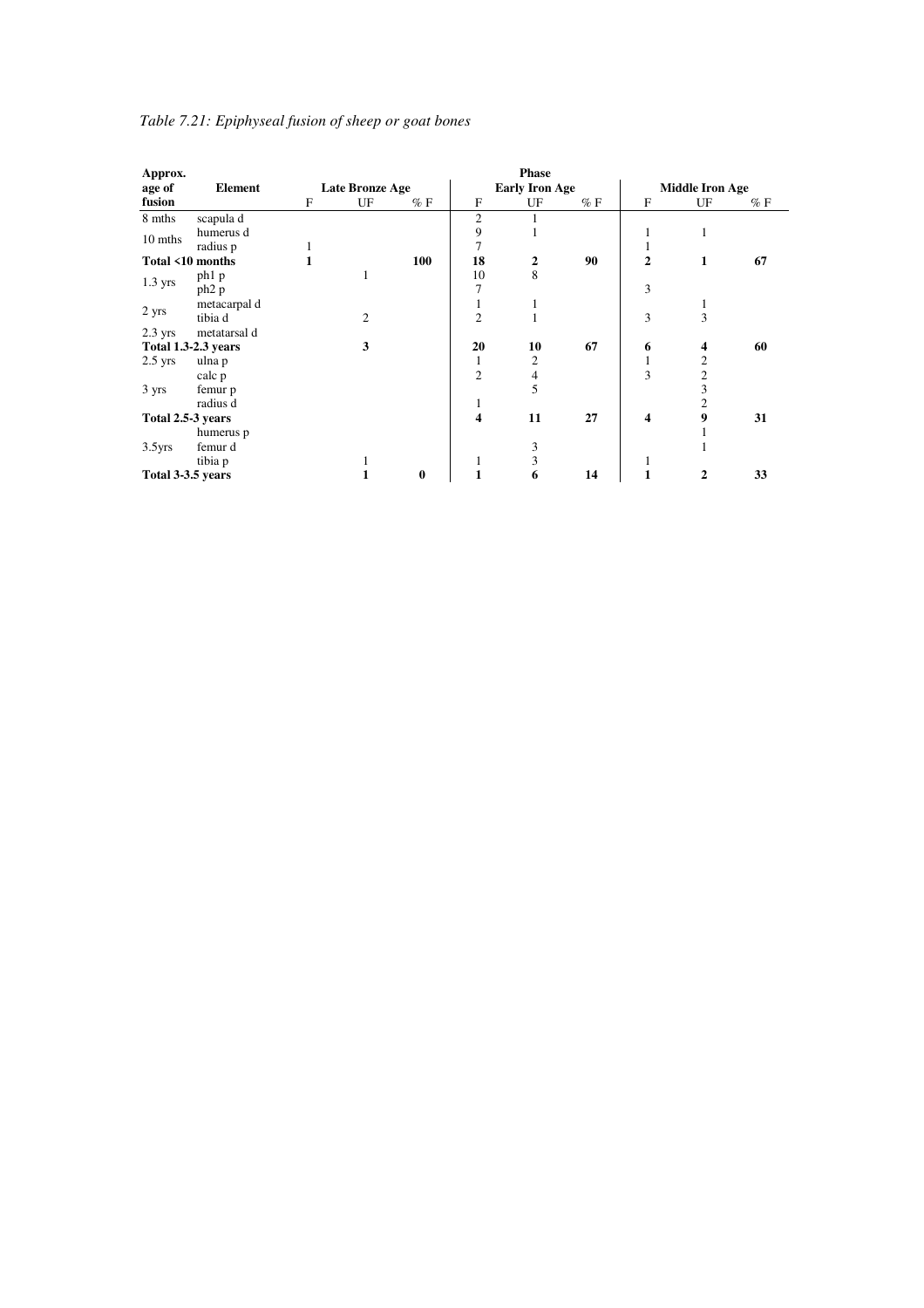*Table 7.22: Sheep or goat age-at-death from mandibular tooth wear (numbers of specimens). \*one element identified as sheep, \*\* two elements identified as sheep, \*\*\* three elements identified as sheep. EIA includes a >10 months old individual and a 3-20 month old individual from contexts probably dated to the EIA* 

| Age-at-death       | <b>EIA</b>     | <b>MIA</b>     | <b>LIA/ER</b> | R    | Mod |
|--------------------|----------------|----------------|---------------|------|-----|
| neonate            | 1              |                |               | 1    |     |
| $\leq 1$ month     |                |                |               | $1*$ |     |
| 1-3 months         | 1              | 1              |               |      |     |
| $\leq$ 3 months    |                |                |               |      |     |
| $1-10$ months      | $2*$           | 1              |               |      |     |
| $3-10$ months      | $5***$         | 3              |               | $1*$ |     |
| $\leq$ 9-12 months |                |                |               |      |     |
| $>1-3$ months      | 1              |                |               |      |     |
| 3-20 months        | $7*$           | $1*$           |               | 1    |     |
| $>3-5$ months      |                |                |               |      |     |
| 1-20 months        |                |                |               |      |     |
| $10-20$ months     | 3              | $\overline{2}$ |               | 1    |     |
| $>10$ months       | $\overline{2}$ |                |               |      |     |
| $>18-24$ months    |                | 1              |               |      |     |
| 24-30 months       |                |                | 1             |      |     |
| 20-34 months       | 1              | 14             |               |      | 1   |
| 3-5 years          | 2              | 1              | 1             |      |     |
| >3 years           |                | 1              |               |      |     |
| 5-8 years          | 3              | 3              |               |      |     |
| >5 years           | 3              | $\mathbf{1}$   |               |      |     |
| >8 years           | 3              |                |               |      |     |
| <b>Total</b>       | 38             | 29             | 2             | 5    | 1   |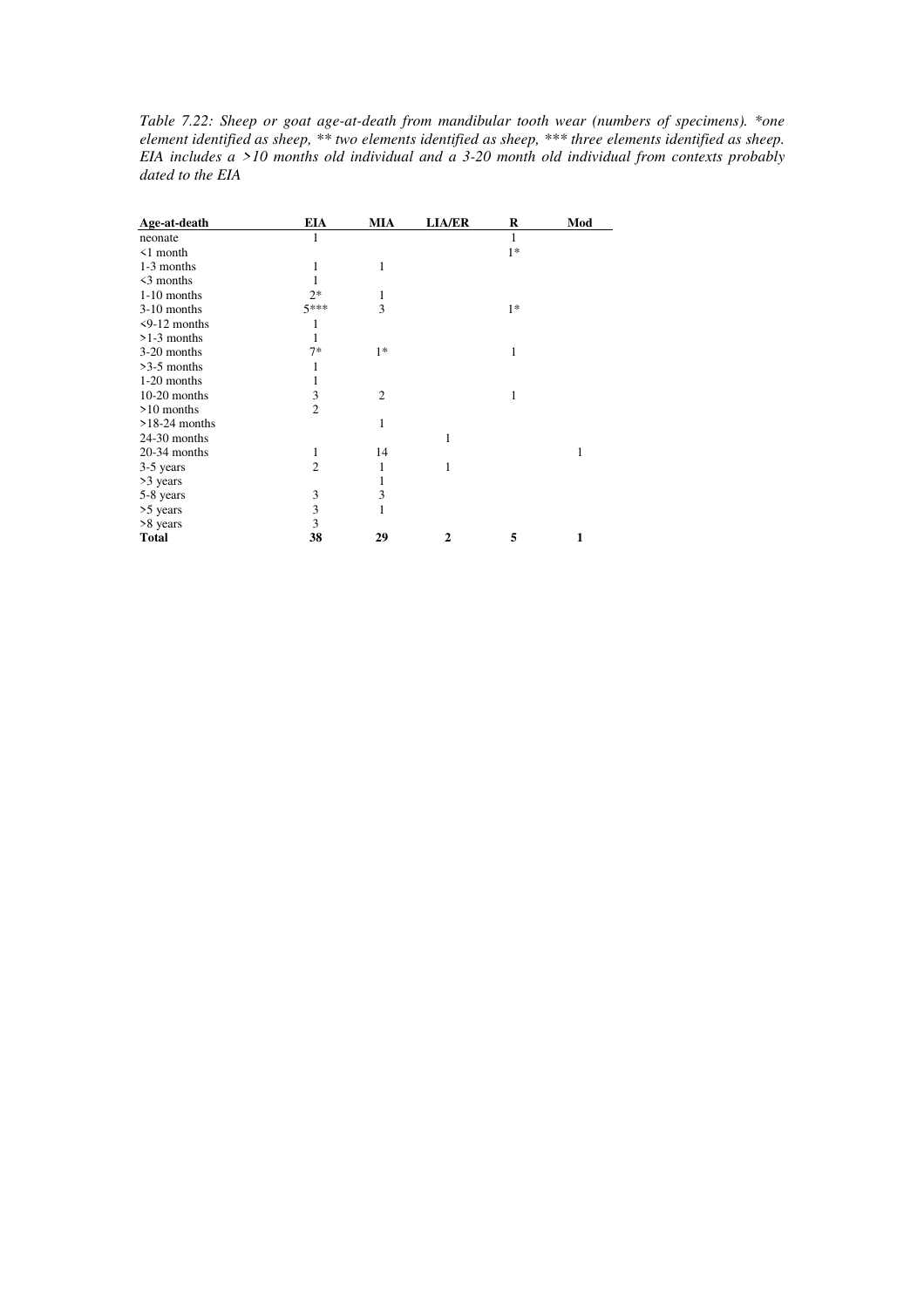# *Table 7.23: Epiphyseal fusion of pig bones*

| Approx.             |                       |                         |                         | Phase        |                |                        |              |
|---------------------|-----------------------|-------------------------|-------------------------|--------------|----------------|------------------------|--------------|
| age of              | <b>Element</b>        |                         | <b>Early Iron Age</b>   |              |                | <b>Middle Iron Age</b> |              |
| fusion              |                       | F                       | UF                      | $\%$ F       | F              | UF                     | $\%$ F       |
|                     | scapula d             | $\mathbf{1}$            | $\overline{c}$          |              | $\overline{2}$ |                        |              |
|                     | humerus d             |                         | $\overline{2}$          |              |                | 1                      |              |
| 1yr                 | radius p              | $\overline{c}$          |                         |              | 1              |                        |              |
|                     | ph <sub>2</sub> p     | $\overline{4}$          |                         |              | 3              |                        |              |
| <b>Total 1 year</b> |                       | 7                       | $\overline{\mathbf{4}}$ | 64           | 6              | $\mathbf{1}$           | 86           |
|                     | metacarpal d          | 1                       | $\mathfrak{2}$          |              |                |                        |              |
| $2-2.25$ yrs ph1 p  | metatarsal d          | 1                       |                         |              |                |                        |              |
|                     |                       | 1                       | $\overline{c}$          |              |                | $\mathbf{1}$           | $\mathbf{0}$ |
|                     | tibia d               | $\mathbf{1}$            | 1                       |              |                |                        |              |
|                     | calc p                |                         | 1                       |              |                |                        |              |
| Total 2-2.5 years   |                       | $\overline{\mathbf{4}}$ | 6                       | 40           | $\bf{0}$       | $\mathbf{1}$           | $\bf{0}$     |
|                     | humerus p<br>radius d |                         | 1                       | $\mathbf{0}$ |                |                        |              |
| $3.5$ yrs           | ulna p                |                         |                         |              |                |                        |              |
|                     | femur p               |                         |                         |              |                |                        |              |
|                     | femur d               |                         |                         |              |                |                        |              |
|                     | tibia p               |                         |                         |              |                |                        |              |
| Total 3.5 years     |                       |                         | 1                       |              |                |                        |              |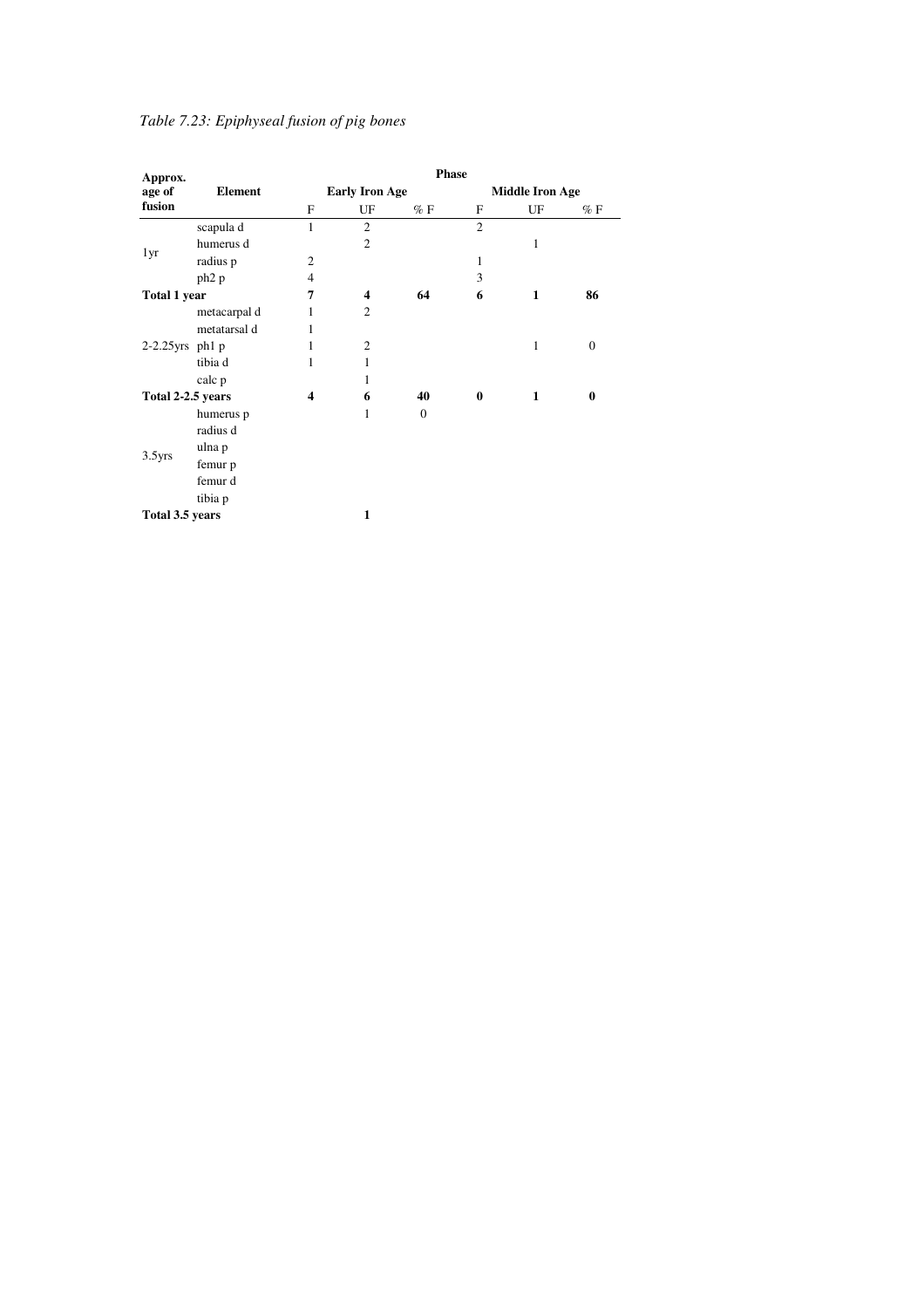*Table 7.24: Pig age-at-death from mandibular tooth wear (numbers of specimens)* 

| Age-at-death                 | LBA | <b>EIA</b> | MIA |
|------------------------------|-----|------------|-----|
| juvenile                     |     |            |     |
| juvenile - immature          |     |            |     |
| immature                     |     | っ          |     |
| $\ge$ juvenile (4-16 months) |     |            |     |
| sub-adult                    |     |            |     |
| adult                        |     |            |     |
| <b>Total</b>                 |     |            |     |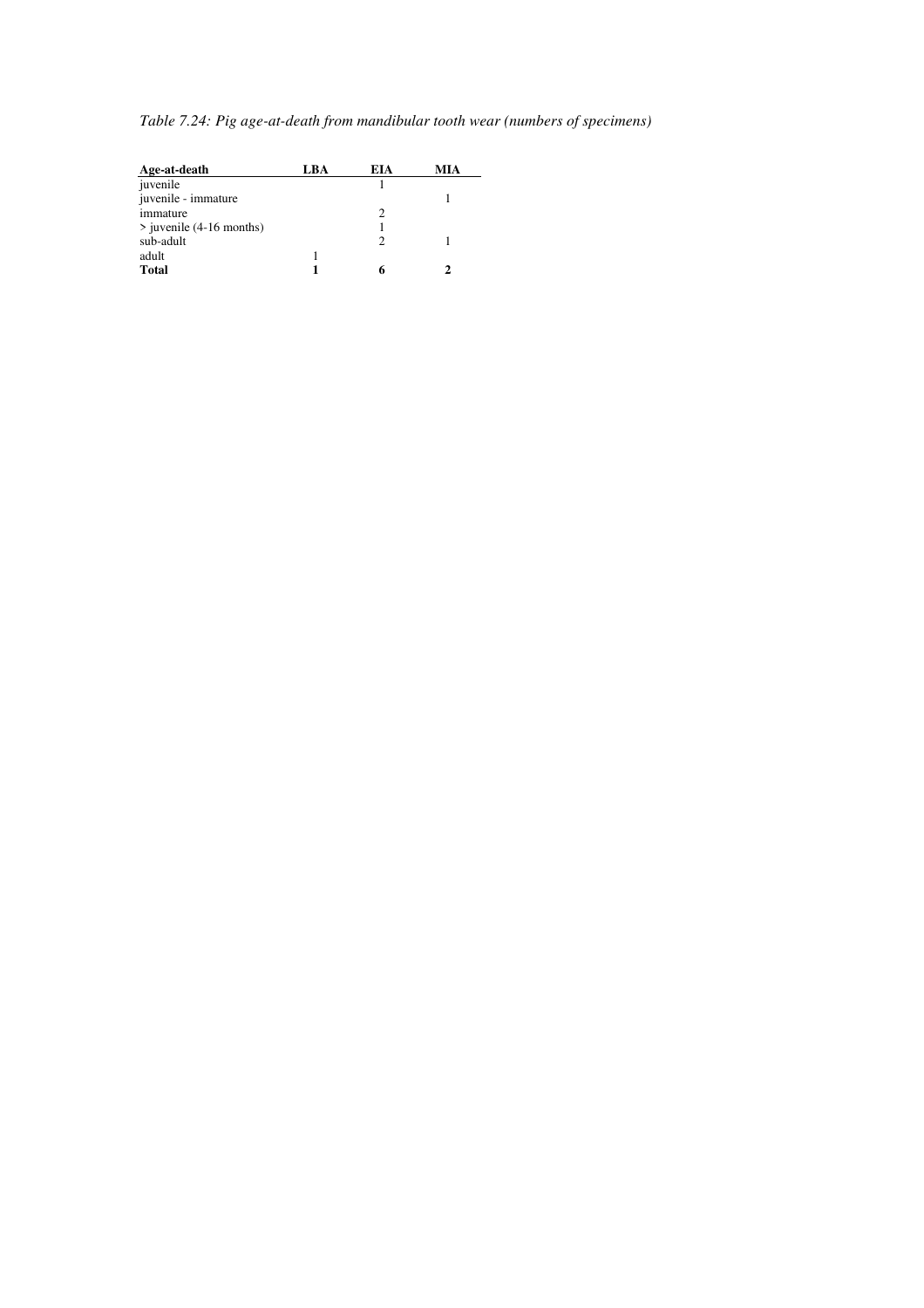|                             |       |                |                |                                     |                | <b>Trench 15</b> |                |                |                |                |                                                 |     | <b>Trench 19</b> |                |              |
|-----------------------------|-------|----------------|----------------|-------------------------------------|----------------|------------------|----------------|----------------|----------------|----------------|-------------------------------------------------|-----|------------------|----------------|--------------|
| <b>Species</b>              |       |                |                | 15010 15012 15018 15021 15069 15125 |                |                  |                |                |                |                | 15213 15231 15298 15301 15305 19002 19013 19128 |     |                  |                | <b>Total</b> |
| Cattle                      | 25    | 5              |                | 14                                  | 2              |                  |                | 6              |                | 2              |                                                 |     | 3                |                | 55           |
| Horse                       | 9     | $\overline{2}$ |                | $\overline{c}$                      |                |                  |                |                |                |                |                                                 |     |                  |                | 13           |
| bird                        |       |                |                |                                     |                |                  |                |                |                |                |                                                 |     |                  |                |              |
| Large mammal                | 25    | 17             |                | 36                                  | 4              |                  |                | 7              | $\overline{2}$ | 3              | 4                                               | 8   | 6                | ٠              | 108          |
| Large or medium mammal      |       |                |                | 2                                   |                | 2                |                |                |                |                |                                                 |     |                  |                | 4            |
| Sheep                       |       |                |                |                                     |                |                  |                |                |                |                |                                                 |     |                  |                |              |
| Sheep or goat               | 20    |                | $\overline{c}$ | 16                                  | $\overline{c}$ |                  |                | 2              | $\overline{2}$ | 6              | 3                                               |     | 3                |                | 61           |
| Pig                         |       | $\overline{c}$ |                | 5                                   |                |                  |                |                |                |                | 2                                               |     |                  |                | 10           |
| Dog                         |       |                |                |                                     |                |                  |                |                |                |                |                                                 |     |                  |                |              |
| Medium mammal               | 130   | 40             | 5              | 90                                  | 22             | 13               | 11             | 36             | 20             | 12             | 16                                              |     | 4                | $\overline{c}$ | 365          |
| Medium or small mammal      |       |                |                | 3                                   |                |                  |                |                |                |                |                                                 |     |                  |                | 4            |
| Rabbit                      |       |                |                |                                     |                |                  |                |                |                |                |                                                 |     |                  |                |              |
| Small mammal                |       |                |                |                                     |                |                  |                |                |                |                |                                                 |     |                  |                |              |
| Vole                        |       |                |                |                                     |                |                  |                |                | 33             |                | ٠                                               |     |                  |                | 33           |
| Rodent                      |       |                |                |                                     |                |                  |                |                |                |                |                                                 |     |                  |                |              |
| Frog or toad                |       |                | 12             |                                     |                |                  |                |                |                | $\overline{c}$ |                                                 |     |                  |                | 14           |
| Microfauna                  |       |                | 3              |                                     |                |                  |                |                |                |                |                                                 |     |                  |                | 4            |
| Mallard                     |       |                |                |                                     |                |                  |                |                |                |                | 3                                               |     |                  |                | 3            |
| Unidentified                | 25    | 27             | $\overline{c}$ | 28                                  | 3              | 62               |                |                |                | 15             |                                                 | 5   | 3                |                | 171          |
| Total                       | 238   | 100            | 26             | 198                                 | 34             | 78               | 13             | 53             | 58             | 42             | 31                                              | 14  | 20               | 2              | 852          |
| Total weight                | 1848g | 408g           | 17g            | 1390g                               | 147g           | 29g              | 114g           | 375g           | 69g            | 326g           | 194g                                            | 74g | 79g              | 2g             | 4701         |
| Includes bone from samples? | Yes   | No             | Yes            | Yes                                 | N <sub>o</sub> | Yes              | N <sub>0</sub> | N <sub>0</sub> | No             | Yes            | Yes                                             |     |                  |                |              |

# *Table 7.25: Animal bone from early Iron Age pits (number of fragments, listed by cut number)*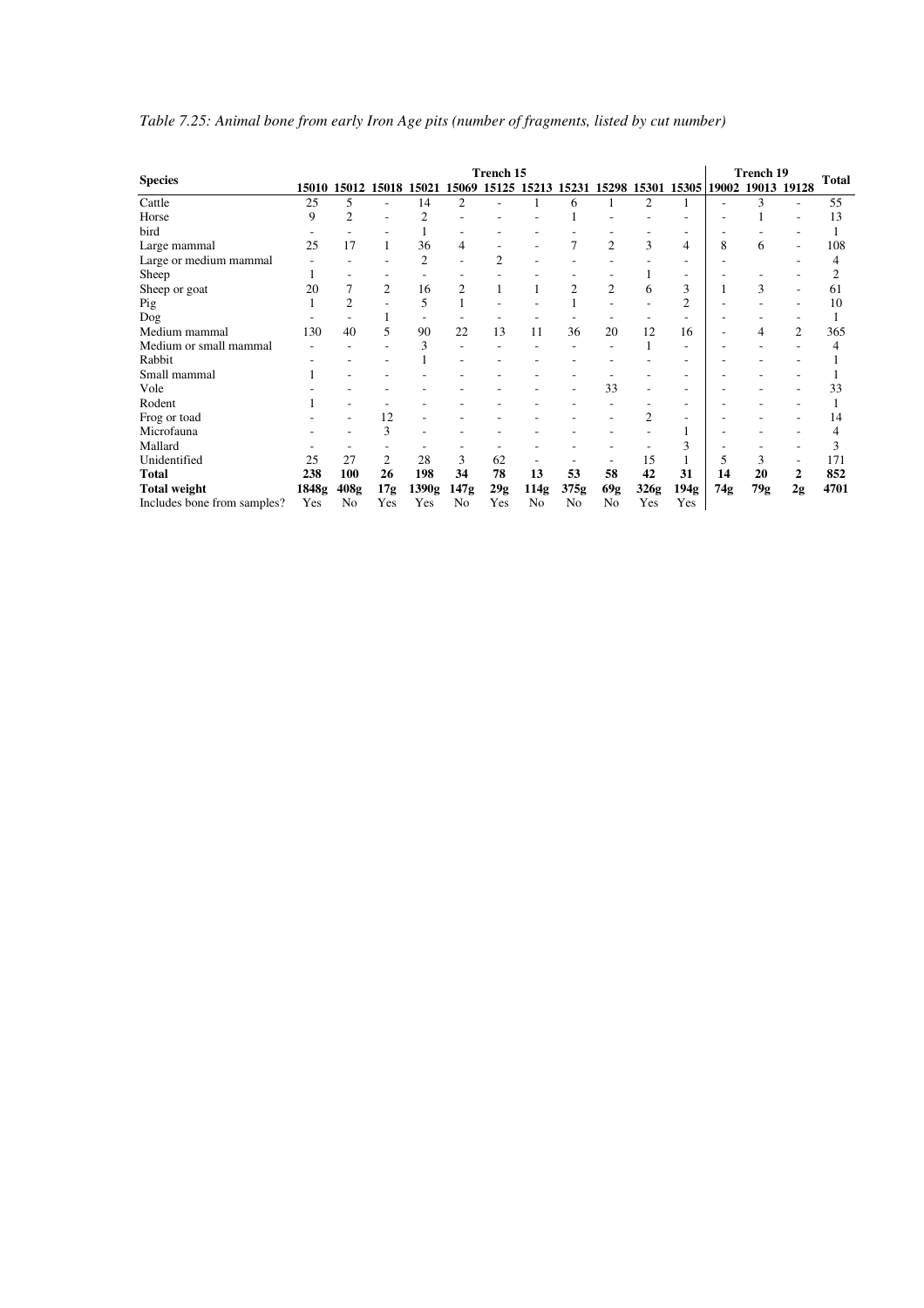|                           |                        | <b>Trench 14</b> |      |              |             | Trench 15 |    |                                     |     |                          | Trench 19 |     |                             |                   |     |    |              |
|---------------------------|------------------------|------------------|------|--------------|-------------|-----------|----|-------------------------------------|-----|--------------------------|-----------|-----|-----------------------------|-------------------|-----|----|--------------|
| <b>Species</b>            | 1416                   | 1419             | 1433 | 1436         | 15031 15091 |           |    | 19041 19042 19045 19047 19077 19079 |     |                          |           |     | 19081                       | 19083 19171 19177 |     |    | <b>Total</b> |
| Cattle                    |                        |                  |      |              | 6           |           |    |                                     |     |                          |           |     |                             |                   |     |    | 10           |
| Horse                     |                        |                  |      |              |             |           |    |                                     |     |                          |           |     |                             |                   |     |    |              |
| Large mammal              |                        |                  |      |              | 9           | 2         |    |                                     | 20  | $\overline{\phantom{a}}$ |           |     |                             |                   |     |    | 36           |
| Sheep or goat             |                        |                  |      |              | 3           |           |    |                                     |     |                          |           |     |                             |                   |     |    |              |
| Pig                       |                        |                  |      |              |             | -         |    |                                     |     |                          |           |     |                             |                   |     |    |              |
| Medium mammal             |                        | $\mathcal{L}$    | 3    |              | 26          | 5         |    |                                     |     | 10                       | 4         | 4   | $\mathcal{D}_{\mathcal{L}}$ |                   |     |    | 65           |
| Medium or small<br>mammal |                        |                  |      |              |             |           |    |                                     |     |                          |           |     |                             |                   |     |    |              |
| Small mammal              |                        |                  |      |              |             |           |    |                                     |     |                          |           |     |                             |                   |     |    |              |
| Unidentified              |                        |                  |      | $\mathbf{3}$ |             |           |    |                                     |     |                          |           |     |                             |                   |     |    |              |
| <b>Total</b>              | $\mathcal{D}_{\alpha}$ | 9                | 5    | 5            | 45          | 8         |    |                                     | 20  | 11                       | 5         | 6   | 5                           |                   |     |    | 135          |
| <b>Total Weight</b>       | 16g                    | 11g              | 6g   | 80g          | 161g        | 11g       | 1g | 2g                                  | 46g | 14g                      | 4g        | 24g | 155g                        | 23g               | 20g | 1g | 579          |

*Table 7.26: Animal bone from early Iron Age postholes (number of fragments, listed by cut number)*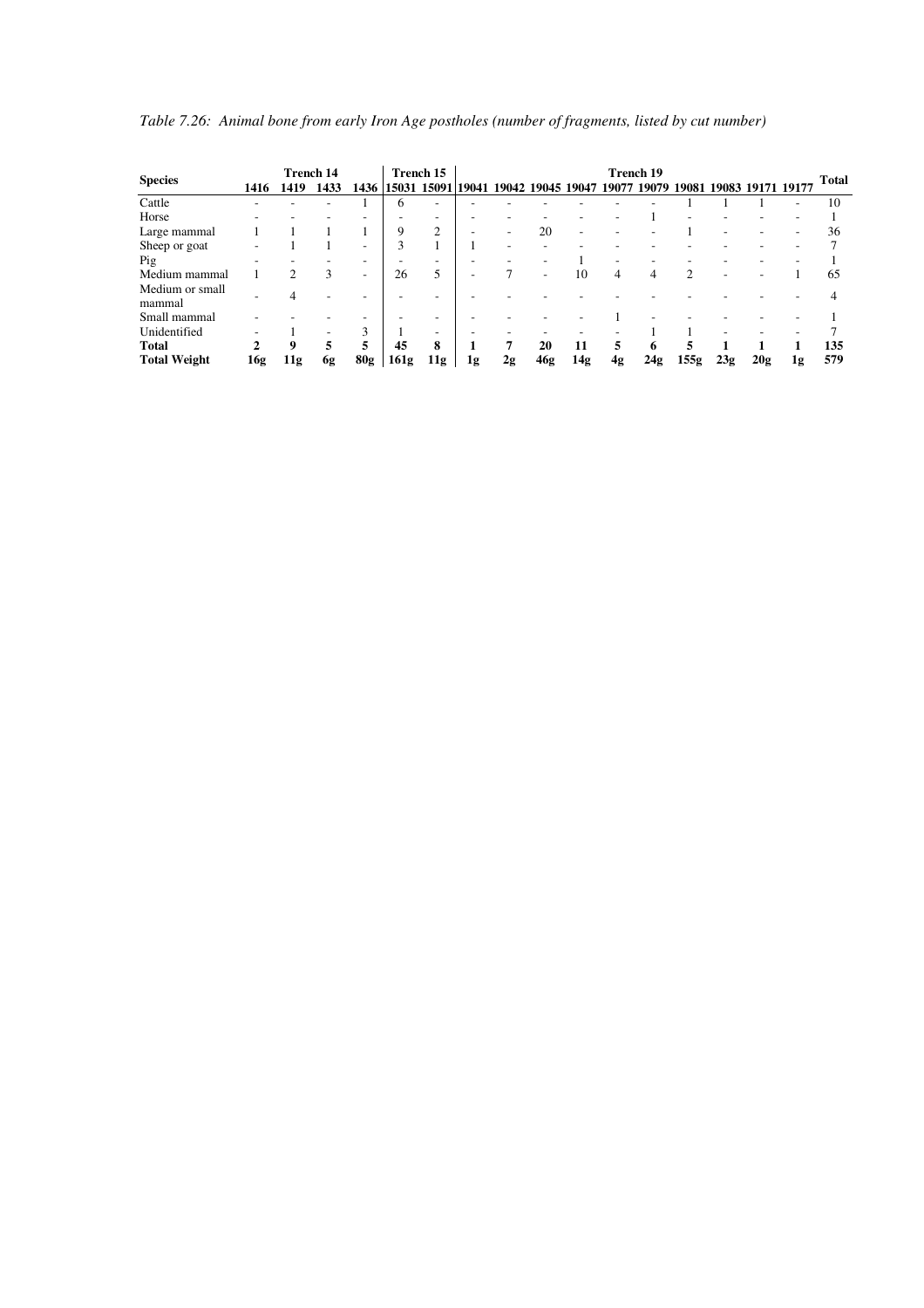| <b>Species</b>         |       |       | Trench 15 |       |                |                | Trench 19      |       |                | <b>Total</b> |
|------------------------|-------|-------|-----------|-------|----------------|----------------|----------------|-------|----------------|--------------|
|                        | 15330 | 15331 | 15332     | 15333 | Total          | 19011          | 19183          | 19184 | 19189          |              |
| Cattle                 | 6     | 6     | 16        | 1     | 29             | $\overline{c}$ | 3              |       |                | 5            |
| Horse                  |       |       |           |       | ш              | $\overline{c}$ |                |       |                | 3            |
| Large mammal           | 10    | 19    | 24        | 5     | 58             |                | 6              |       | 11             | 18           |
| Large or medium mammal |       |       |           |       |                |                | $\overline{c}$ | 2     |                |              |
| Sheep or goat          | 6     | 11    | 55        | 1     | 73             |                | 8              |       | 6              | 15           |
| Pig                    |       | ш     | 5         |       | 6              |                |                |       |                |              |
| Dog                    |       |       |           |       |                |                |                |       |                |              |
| Medium mammal          | 16    | 42    | 116       | 4     | 178            | 1              | 16             | 32    | 35             | 84           |
| Medium or small mammal | 5     |       |           |       | 5              |                | 5              |       |                | 5            |
| Small mammal           |       |       |           |       |                |                |                |       |                |              |
| Mammal                 |       |       |           |       | $\overline{c}$ |                |                |       |                |              |
| Vole                   |       |       |           |       |                |                | 2              |       |                |              |
| Frog or toad           |       | 2     |           |       | 2              |                |                |       |                |              |
| Microfauna             |       |       |           |       |                |                |                |       |                |              |
| Unidentified           |       | 6     | 23        |       | 30             |                | 274            |       | $\overline{c}$ | 276          |
| <b>Total</b>           | 43    | 90    | 240       | 12    | 385            | 7              | 325            | 34    | 55             | 421          |

*Table 7.27: Animal bone from early Iron Age gullies (number of fragments, listed by group number)*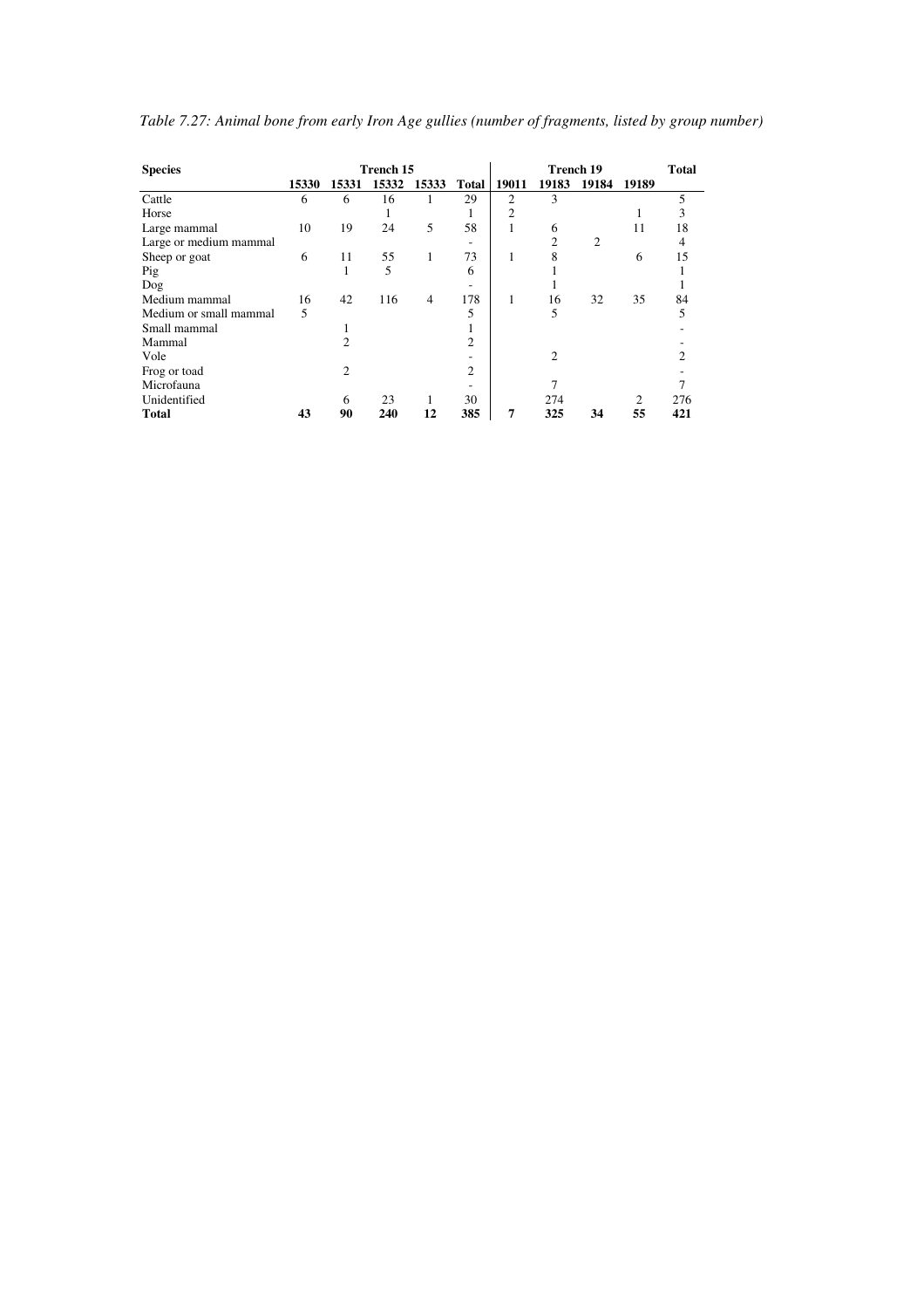*Table 7.28: Relative proportions of cattle, sheep or goat and pig in each trench and phase. Calculated using MNI (minimum number of individuals) and NISP (number of identified specimens). Phase totals also considered as a proportion sum for phase* 

|                        |              | Cattle      |                |                 | Sheep or goat  | Pig            |                | <b>Total</b> |            |
|------------------------|--------------|-------------|----------------|-----------------|----------------|----------------|----------------|--------------|------------|
| <b>Phase</b>           | Trench       | <b>NISP</b> | <b>MNI</b>     | <b>NISP</b>     | <b>MNI</b>     | <b>NISP</b>    | <b>MNI</b>     | <b>NISP</b>  | <b>MNI</b> |
| Late Bronze Age        | 14           | 47          | 2              | 38              | $\overline{c}$ | $\overline{7}$ | $\overline{2}$ | 92           | 6          |
| Late Bronze Age        | 15           |             |                | $\Omega$        | $\Omega$       |                |                | 2            |            |
| Late Bronze Age        | <b>Total</b> | 48 (51%)    | 3(38%)         | 38 (40%)        | 2(25%)         | $8(9\%)$       | 3(38%)         | 94           | 8          |
| Early Iron Age         | 14           | 205         | 8              | 366             | 9              | 93             | 3              | 664          | 20         |
| Early Iron Age         | 15           | 111         | 4              | 168             | 4              | 21             |                | 300          | 9          |
| Early Iron Age         | 19           | 17          | $\overline{c}$ | 21              | $\overline{c}$ | $\overline{c}$ |                | 40           | 5          |
| <b>Early Iron Age</b>  | Total        | 333 (33%)   | $14(41\%)$     | 555<br>$(55\%)$ | $15(44\%)$     | 116 $(12\%)$   | 5(15%)         | 1004         | 34         |
| Middle Iron Age        | 13           | 105         | $\overline{c}$ | 6               | 3              | $\Omega$       | $\mathbf{0}$   | 111          | 5          |
| Middle Iron Age        | 15           | 93          | 4              | 133             | 6              | 16             | 2              | 242          | 12         |
| Middle Iron Age        | 19           | 76          | $\overline{c}$ | 119             | 5              | 31             | $\overline{c}$ | 226          | 9          |
| <b>Middle Iron Age</b> | Total        | 274 (47%)   | $8(31\%)$      | 258<br>(45%)    | 14 (54%)       | 47 (8%)        | 4(15%)         | 579          | 26         |
| Late Iron Age / early  | <b>Total</b> | $13(46\%)$  | $1(20\%)$      | 12(43%)         | $3(60\%)$      | $3(11\%)$      | $1(20\%)$      | 27           | 5          |
| Roman                  |              |             |                |                 |                |                |                |              |            |
| Roman                  | 12           |             |                | $\mathbf{0}$    | $\Omega$       | $\Omega$       | $\mathbf{0}$   |              |            |
| Roman                  | 13           | 8           |                | 9               |                | $\Omega$       | $\mathbf{0}$   | 17           |            |
| Roman                  | 15           | 29          |                | 54              | $\mathbf{3}$   | 8              |                | 91           |            |
| Roman                  | Total        | 38 (35%)    | 3(38%)         | 63(58%)         | $4(50\%)$      | 8(7%)          | 1(13%)         | 109          | 8          |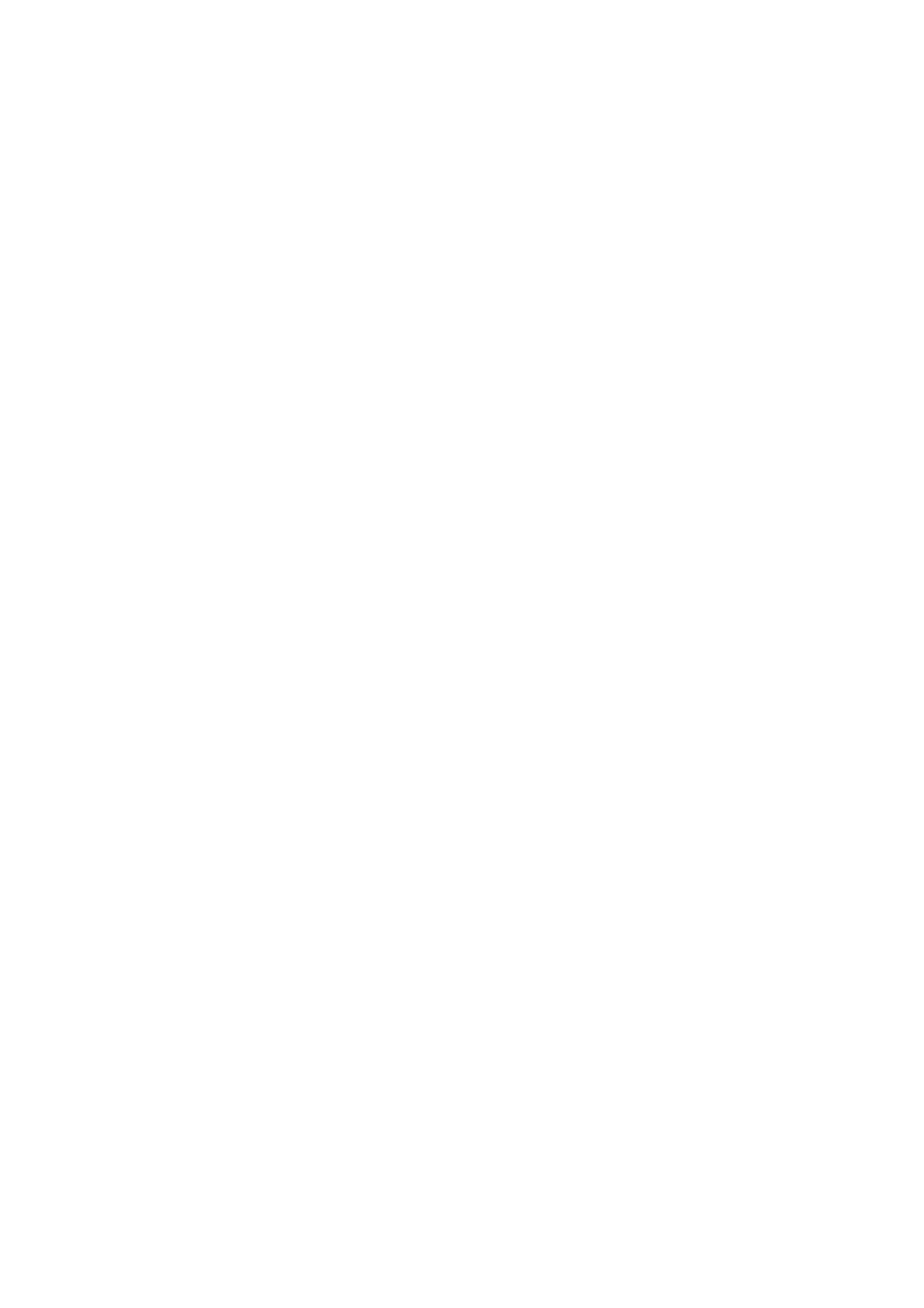| <b>Phase</b>             | Context | <b>Element</b> | GL   | Bp        | BFp  | Bd   | BТ   | SD   |           |      |      |      |    |      | SLC Glpe DD MBS DLS Ld GLm GLI |      | DI   | Dm   | GB | LG        | BG | LO   | DPA SDO BCP |      | Withers<br>height |
|--------------------------|---------|----------------|------|-----------|------|------|------|------|-----------|------|------|------|----|------|--------------------------------|------|------|------|----|-----------|----|------|-------------|------|-------------------|
| LBA                      | 1407    | astragalus     |      |           |      |      |      |      |           |      |      |      |    |      | 52                             |      |      |      |    |           |    |      |             |      |                   |
| LBA                      | 1435    | calcaneum      |      |           |      |      |      |      |           |      |      |      |    |      |                                |      |      |      | 33 |           |    |      |             |      |                   |
| LBA                      | 1435    | phalanx I      |      |           |      | 30.9 |      |      |           | 55.6 |      |      |    |      |                                |      |      |      |    |           |    |      |             |      |                   |
| LBA                      | 1435    | tibia          |      |           |      | 52.4 |      |      |           |      |      |      |    |      |                                |      |      |      |    |           |    |      |             |      |                   |
| EIA                      | 1401    | astragalus     |      |           |      | 40.4 |      |      |           |      |      |      |    |      | 55.8                           | 60.1 | 34.5 |      |    |           |    |      |             |      |                   |
| EIA                      | 1413    | astragalus     |      |           |      | 42.4 |      |      |           |      |      |      |    |      | 57.4                           | 61.7 | 36.3 | 31.9 |    |           |    |      |             |      |                   |
| EIA                      | 1413    | astragalus     |      |           |      | 36.3 |      |      |           |      |      |      |    |      | 51.2                           | 55.1 | 32.2 | 30.3 |    |           |    |      |             |      |                   |
| EIA                      | 1413    | astragalus     |      |           |      | 36.3 |      |      |           |      |      |      |    |      | 50.6                           | 56.3 | 32.2 | 29   |    |           |    |      |             |      |                   |
| EIA                      | 15209   | humerus        |      |           |      | 81.5 | 72.9 |      |           |      |      |      |    |      |                                |      |      |      |    |           |    |      |             |      |                   |
| EIA                      | 1401    | metacarpal     |      |           |      | 53.7 |      |      |           |      |      |      |    |      |                                |      |      |      |    |           |    |      |             |      |                   |
| EIA                      | 1401    | metacarpal     |      | 52.9      |      |      |      | 28.8 |           |      | 18.8 |      |    |      |                                |      |      |      |    |           |    |      |             |      |                   |
| EIA                      | 15209   | metatarsal     |      |           |      | 46.6 |      |      |           |      |      |      |    |      |                                |      |      |      |    |           |    |      |             |      |                   |
| EIA                      | 15163   | phalanx I      |      | 25.1      |      | 22.3 |      | 21.7 |           | 49   |      |      |    |      |                                |      |      |      |    |           |    |      |             |      |                   |
| EIA                      | 15003   | phalanx I      |      | 25.2      |      |      |      | 21.3 |           |      |      |      |    |      |                                |      |      |      |    |           |    |      |             |      |                   |
| EIA                      | 15003   | phalanx I      |      | 26.5      |      |      |      | 22.5 |           |      |      |      |    |      |                                |      |      |      |    |           |    |      |             |      |                   |
| EIA                      | 1401    | phalanx I      |      | 25.7      |      | 23.8 |      | 21.4 |           | 52.8 |      |      |    |      |                                |      |      |      |    |           |    |      |             |      |                   |
| EIA                      | 1413    | phalanx I      |      | 30.1      |      | 29   |      | 26.4 |           | 54.3 |      |      |    |      |                                |      |      |      |    |           |    |      |             |      |                   |
| EIA                      | 1408    | phalanx I      |      | 28.7      |      |      |      |      |           |      |      |      |    |      |                                |      |      |      |    |           |    |      |             |      |                   |
| EIA                      | 1413    | phalanx II     | 34.7 | 29.4      |      |      |      | 22.6 |           |      |      |      |    |      |                                |      |      |      |    |           |    |      |             |      |                   |
| EIA                      | 1408    | phalanx III    |      |           |      |      |      |      |           |      |      | 17.4 | 52 | 39.2 |                                |      |      |      |    |           |    |      |             |      |                   |
| EIA                      | 1437    | radius         |      | 74.4      | 68.4 |      |      |      |           |      |      |      |    |      |                                |      |      |      |    |           |    |      |             |      |                   |
| EIA                      | 15061   | scapula        |      |           |      |      |      |      | 43.7 61.2 |      |      |      |    |      |                                |      |      |      |    | 51.4 42.7 |    |      |             |      |                   |
| EIA                      | 1401    | tibia          |      |           |      | 57.8 |      |      |           |      |      |      |    |      |                                |      |      |      |    |           |    |      |             |      |                   |
| <b>MIA</b>               | 1302    | humerus        |      |           |      |      | 65.1 |      |           |      |      |      |    |      |                                |      |      |      |    |           |    |      |             |      |                   |
| <b>MIA</b>               | 15149   | humerus        |      |           |      | 70.2 | 66.5 | 29.5 |           |      |      |      |    |      |                                |      |      |      |    |           |    |      |             |      |                   |
| MIA                      | 1309    | metacarpal     |      |           |      | 54.9 |      |      |           |      |      |      |    |      |                                |      |      |      |    |           |    |      |             |      |                   |
| MIA                      | 19021   | metacarpal     | 181  | 54.8      |      | 60.3 |      | 34.9 |           |      | 22.4 |      |    |      |                                |      |      |      |    |           |    |      |             |      | 1.10 <sub>m</sub> |
| MIA                      | 15230   | phalanx I      |      | 25.7      |      | 24.1 |      | 22.5 |           | 48.5 |      |      |    |      |                                |      |      |      |    |           |    |      |             |      |                   |
| MIA                      | 19021   | phalanx II     |      |           |      |      |      | 26.7 |           |      |      |      |    |      |                                |      |      |      |    |           |    |      |             |      |                   |
| MIA                      | 15062   | radius         |      | 77.4 72.7 |      |      |      |      |           |      |      |      |    |      |                                |      |      |      |    |           |    |      |             |      |                   |
| MIA                      | 15065   | tibia          |      |           |      | 55.7 |      |      |           |      |      |      |    |      |                                |      |      |      |    |           |    |      |             |      |                   |
| <b>MIA</b>               | 19021   | ulna           |      |           |      |      |      |      |           |      |      |      |    |      |                                |      |      |      |    |           |    | 81.4 | 52.6 43.4   | 40.5 |                   |
| LIA/ER                   | 15151   | radius         |      | 66.9      | 61.3 |      |      |      |           |      |      |      |    |      |                                |      |      |      |    |           |    |      |             |      |                   |
| R                        | 15153   | metacarpal     | 178  | 58.5      |      | 59.3 |      | 32.1 |           |      |      |      |    |      |                                |      |      |      |    |           |    |      |             |      | $1.08 \text{ m}$  |
| PM                       | 15009   | phalanx II     | 31.9 | 25.1      |      |      |      | 19.6 |           |      |      |      |    |      |                                |      |      |      |    |           |    |      |             |      |                   |
| Mod                      | 15000   | phalanx I      |      |           |      | 29.1 |      | 26.4 |           |      |      |      |    |      |                                |      |      |      |    |           |    |      |             |      |                   |
| Mod                      | 1301    | scapula        |      |           |      |      |      |      | 54.7      |      |      |      |    |      |                                |      |      |      |    |           |    |      |             |      |                   |
| Mod                      | 15000   | tibia          |      |           |      | 55.4 |      |      |           |      |      |      |    |      |                                |      |      |      |    |           |    |      |             |      |                   |
| $\overline{\phantom{0}}$ | 1304    | humerus        |      |           |      |      | 70.8 |      |           |      |      |      |    |      |                                |      |      |      |    |           |    |      |             |      |                   |
|                          |         |                |      |           |      |      |      |      |           |      |      |      |    |      |                                |      |      |      |    |           |    |      |             |      |                   |

*Table 7.29: Cattle bone measurement data following von den Driesch (1976). Measurements in mm. Withers height following Foch (1966)*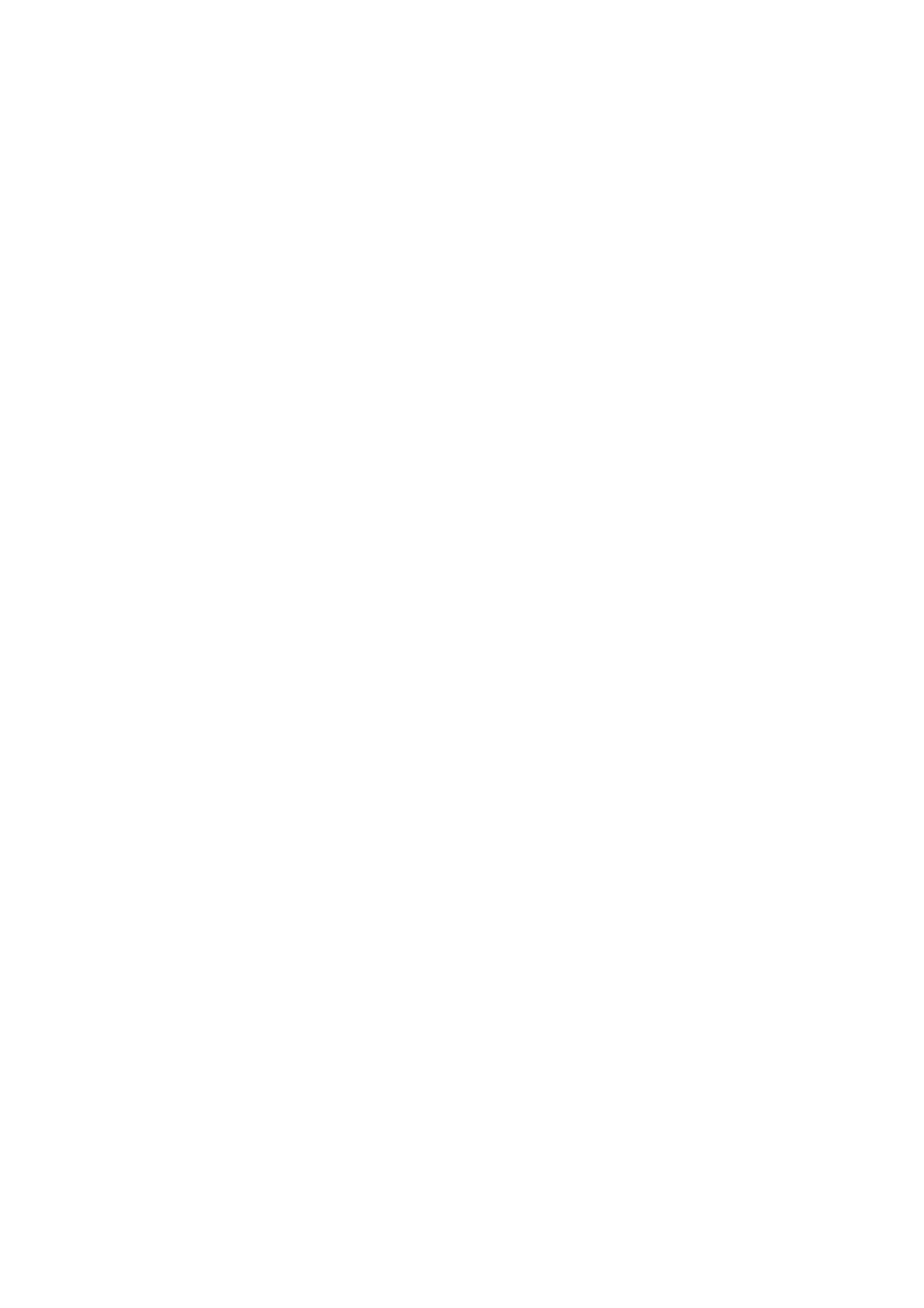| <b>Phase</b>             | <b>Context</b> | <b>Species</b> | <b>Element</b> | GL    | <b>Bp</b> | BFp  | Bd   | <b>SD</b> | <b>Glpe</b> | DD  | <b>MBS</b> | <b>DLS</b> | Ld   | GLm  | GLI  | Dl   | <b>BFd</b> | <b>LO</b> | <b>DPA</b> | <b>SDO</b> | <b>BCP</b> | <b>Withers</b><br>height |
|--------------------------|----------------|----------------|----------------|-------|-----------|------|------|-----------|-------------|-----|------------|------------|------|------|------|------|------------|-----------|------------|------------|------------|--------------------------|
| LBA                      | 1447           | sheep/goat     | astragalus     |       |           |      | 15.6 |           |             |     |            |            |      | 23.9 | 24.8 | 13.7 |            |           |            |            |            |                          |
| LBA                      | 1435           | sheep/goat     | metatarsal     |       | 19.7      |      |      |           |             |     |            |            |      |      |      |      |            |           |            |            |            |                          |
| LBA                      | 1435           | sheep/goat     | radius         |       | 27.3      | 24.2 |      |           |             |     |            |            |      |      |      |      |            |           |            |            |            |                          |
| EIA                      | 1413           | sheep/goat     | astragalus     |       |           |      | 16.9 |           |             |     |            |            |      |      | 25.5 | 15   |            |           |            |            |            |                          |
| EIA                      | 1401           | sheep/goat     | metacarpal     | 112.8 | 24.2      |      | 28.4 | 16.3      |             | 9.7 |            |            |      |      |      |      |            |           |            |            |            | $0.55 \text{ m}$         |
| EIA                      | 1401           | sheep/goat     | phalanx I      |       | 12.2      |      | 11.3 | 10.2      | 32.7        |     |            |            |      |      |      |      |            |           |            |            |            |                          |
| EIA                      | 1401           | sheep/goat     | phalanx I      |       | 11.1      |      | 10.2 | 9.3       | 31.6        |     |            |            |      |      |      |      |            |           |            |            |            |                          |
| EIA                      | 1408           | sheep/goat     | phalanx I      |       |           |      | 10.6 | 9.3       |             |     |            |            |      |      |      |      |            |           |            |            |            |                          |
| EIA                      | 15097          | sheep/goat     | phalanx I      |       | 11.3      |      |      | 9.6       |             |     |            |            |      |      |      |      |            |           |            |            |            |                          |
| EIA                      | 15141          | sheep/goat     | phalanx I      |       | 11.2      |      | 11.4 | 9.6       | 33          |     |            |            |      |      |      |      |            |           |            |            |            |                          |
| EIA                      | 1401           | sheep/goat     | phalanx II     | 19.1  | 10        |      |      | 7.3       | 17.4        |     |            |            |      |      |      |      |            |           |            |            |            |                          |
| EIA                      | 1401           | sheep/goat     | phalanx II     | 18.9  | 9.2       |      | 7.4  |           |             |     |            |            |      |      |      |      |            |           |            |            |            |                          |
| EIA                      | 1413           | sheep/goat     | phalanx II     | 19.4  | 10.2      |      | 8.4  | 8.2       | 19.8        |     |            |            |      |      |      |      |            |           |            |            |            |                          |
| EIA                      | 15096          | sheep/goat     | phalanx II     | 18.9  | 9.6       |      | 7.8  | 7.9       | 18.3        |     |            |            |      |      |      |      |            |           |            |            |            |                          |
| EIA                      | 15186          | sheep/goat     | phalanx II     |       | 10.5      |      |      | 7.9       |             |     |            |            |      |      |      |      |            |           |            |            |            |                          |
| EIA                      | 1401           | sheep/goat     | phalanx III    |       |           |      |      |           |             |     | 4.6        |            |      |      |      |      |            |           |            |            |            |                          |
| EIA                      | 15096          | sheep/goat     | phalanx III    |       |           |      |      |           |             |     | 4.7        | 26.2       |      |      |      |      |            |           |            |            |            |                          |
| EIA                      | 15186          | sheep/goat     | phalanx III    |       |           |      |      |           |             |     | 4.5        | 20.3       | 15.5 |      |      |      |            |           |            |            |            |                          |
| <b>MIA</b>               | 15272          | sheep/goat     | astragalus     | 22.3  |           |      |      |           |             |     |            |            |      | 21.9 |      | 12.8 |            |           |            |            |            |                          |
| MIA                      | 15224          | sheep          | metacarpal     | 113.1 | 19.1      |      | 22.1 | 8.76      |             | 8.2 |            |            |      |      |      |      |            |           |            |            |            | $0.55 \text{ m}$         |
| MIA                      | 15123          | sheep/goat     | phalanx II     | 20.6  | 10.4      |      | 8.7  | 7.6       | 18.8        |     |            |            |      |      |      |      |            |           |            |            |            |                          |
| MIA                      | 15149          | sheep/goat     | phalanx II     | 22.4  | 11.3      |      | 8.6  | 7.7       |             |     |            |            |      |      |      |      |            |           |            |            |            |                          |
| <b>MIA</b>               | 15123          | sheep/goat     | phalanx III    |       |           |      |      |           |             |     | 4.9        | 26.7       |      |      |      |      |            |           |            |            |            |                          |
| R                        | 15075          | sheep/goat     | phalanx I      |       | 9.3       |      | 8.9  | 7.6       | 30.1        |     |            |            |      |      |      |      |            |           |            |            |            |                          |
| R                        | 15072          | sheep/goat     | radius         |       |           |      | 23.4 |           |             |     |            |            |      |      |      |      | 20         |           |            |            |            |                          |
| R                        | 15075          | sheep/goat     | ulna           |       |           |      |      |           |             |     |            |            |      |      |      |      |            | 33.6      | 24.1       | 20.5       | 16.9       |                          |
| $\overline{\phantom{a}}$ | 15073          | sheep/goat     | phalanx I      |       | 11.9      |      |      |           |             |     |            |            |      |      |      |      |            |           |            |            |            |                          |
|                          | 15194          | sheep/goat     | phalanx II     |       | 8.6       |      | 7.4  | 6.4       | 17.5        |     |            |            |      |      |      |      |            |           |            |            |            |                          |

*Table 7.30: Sheep and sheep or goat bone measurement data following von den Driesch (1976). Measurements in mm. Withers heights following Tiechert (1975)*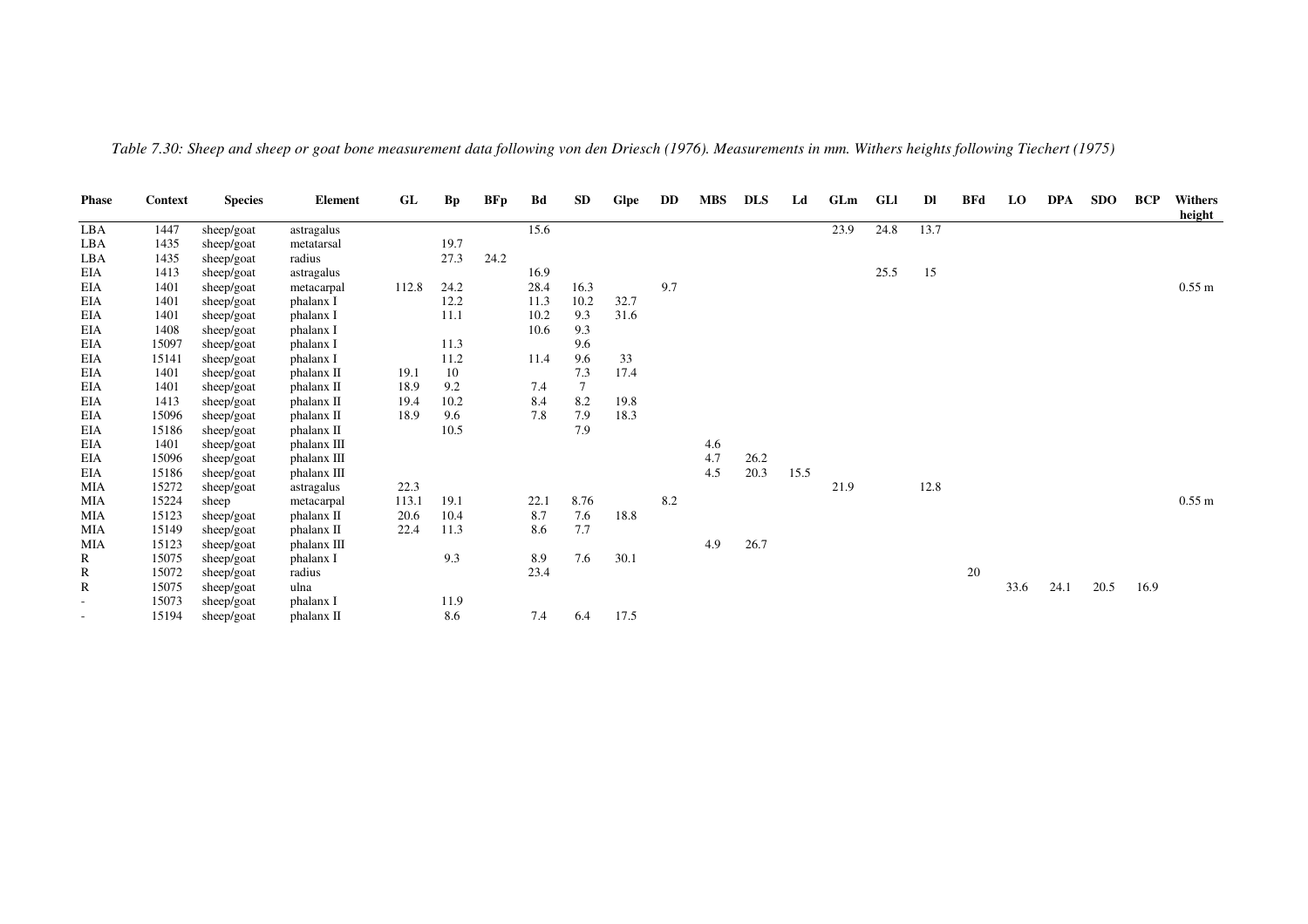*Table 7.31: Pig bone measurement data following von den Driesch (1976). Measurements in mm* 

| <b>Phase</b> |       | <b>Context</b> Element | GL   | Вp   | Bd   | <b>SD</b> | Glpe | B    | LeP  | <b>MBS</b> | <b>DLS</b> | Ld   |
|--------------|-------|------------------------|------|------|------|-----------|------|------|------|------------|------------|------|
| EIA          | 1401  | metatarsal IV          |      | 14.6 |      |           |      | 10.8 | 80.8 |            |            |      |
| EIA          | 1401  | phalanx II             | 21.8 | 9    | 6.3  | 6.1       |      |      |      |            |            |      |
| EIA          | 1408  | phalanx II             | 19.2 | 10   | 7.9  | 8.1       |      |      |      |            |            |      |
| EIA          | 1408  | phalanx II             | 24.2 | 16.2 | 13.4 | 14        |      |      |      |            |            |      |
| EIA          | 1412  | phalanx II             | 17.6 | 9.6  | 8    | 7.2       |      |      |      |            |            |      |
| EIA          | 1401  | phalanx III            |      |      |      |           |      |      |      | 11.6       | 26.9       | 24.7 |
| EIA?         | 15304 | lateral phalanx I      |      | 8.5  | 5.9  | 5.9       | 18.8 |      |      |            |            |      |
| MIA          | 15065 | phalanx $\Pi$ (lat)    |      | 8.2  | 5.9  | 5.9       | 18.5 |      |      |            |            |      |
| MIA          | 19114 | phalanx III            |      |      |      |           |      |      |      | 10.6       | 25.3       | 24.8 |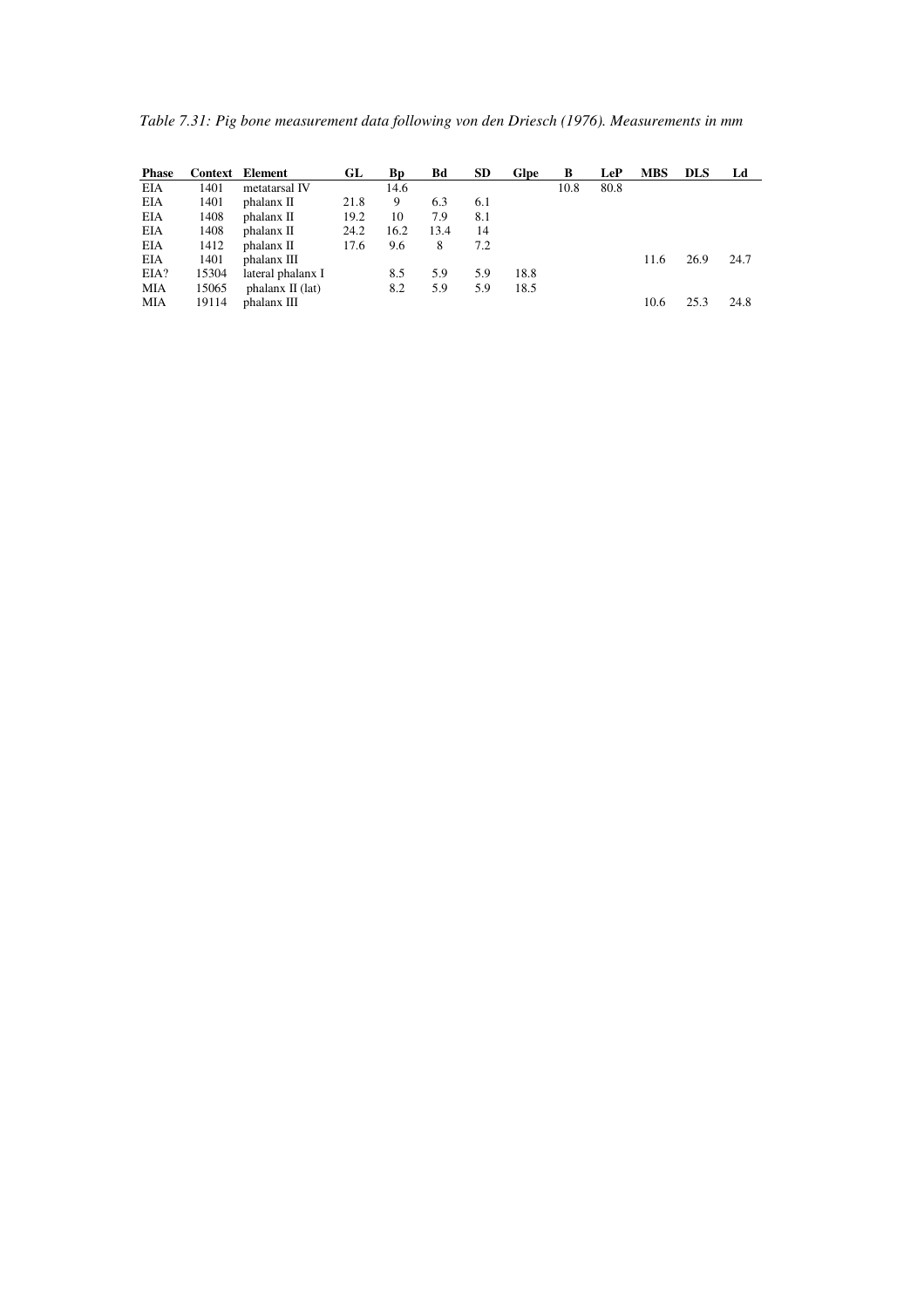*Table 7.32: Horse bone measurement data following von den Driesch (1976). Measurements in mm* 

| <b>Phase</b> | Context | Element | Вp   | BF <sub>D</sub> | Bd   |  |
|--------------|---------|---------|------|-----------------|------|--|
| LBA          | 1435    | femur   |      |                 | 81.6 |  |
| <b>MIA</b>   | 15023   | radius  | 69.3 | 63.5            |      |  |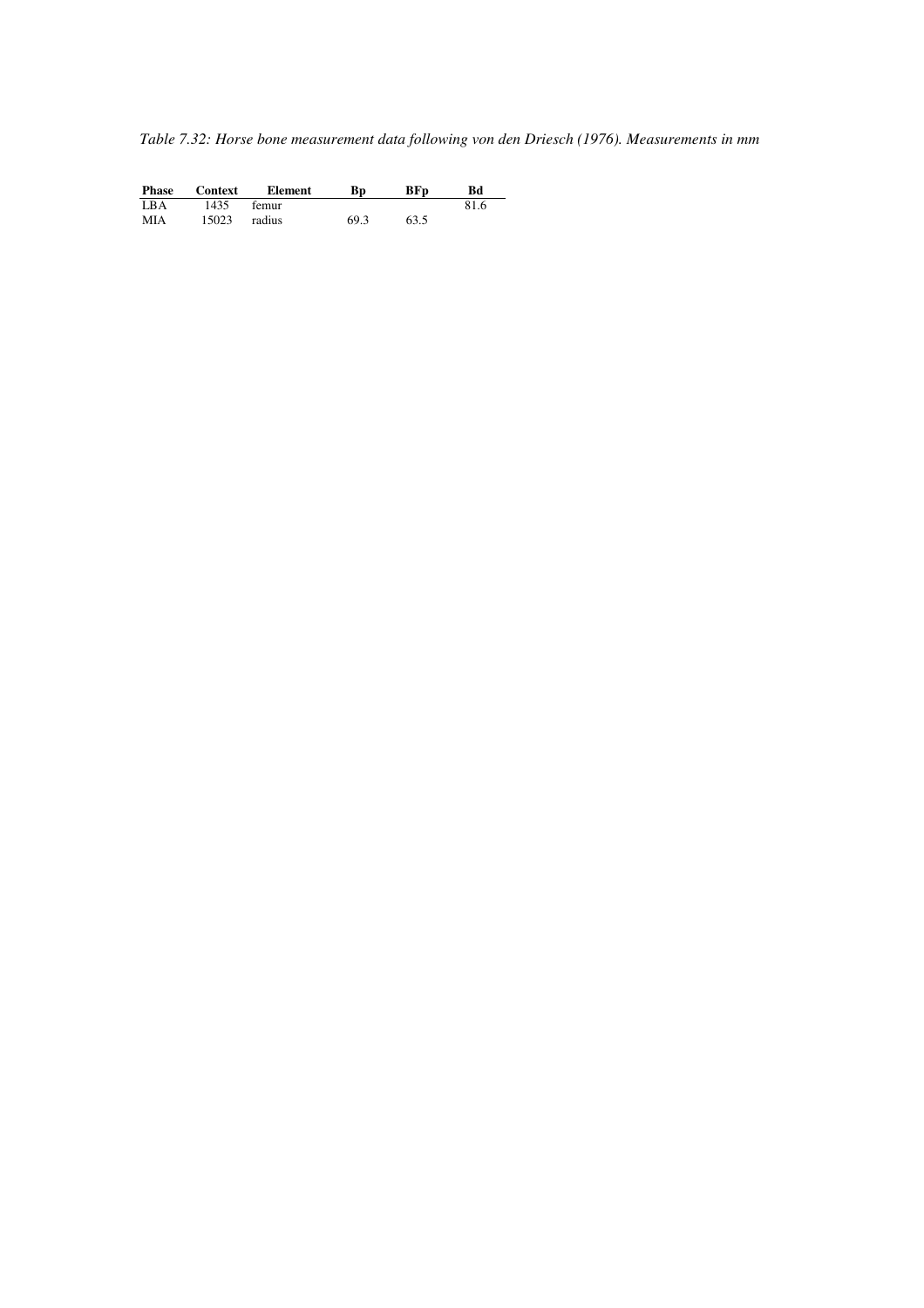*Table 7.33: Canid measurement data following von den Driesch (1976). Measurements in mm. Withers height following Clark (1995)* 

| Phase |             |      | <b>Context Species Element</b> |      |      |     | GL Bp Bd LAR SB GB 9 10 11 12 14a 14 |     |      |  |                     |  |                  | <b>16</b> | <b>Withers</b><br>height |
|-------|-------------|------|--------------------------------|------|------|-----|--------------------------------------|-----|------|--|---------------------|--|------------------|-----------|--------------------------|
| LBA   | 1435        | dog  | radius                         |      | 16.9 |     |                                      |     |      |  |                     |  |                  |           |                          |
| LBA   | 1435        | wolf | calcaneum                      | 61.1 |      |     |                                      |     | 24.3 |  |                     |  |                  |           |                          |
| EIA   | $15211$ dog |      | cranium                        |      |      |     |                                      |     |      |  |                     |  | 26.5 29.63 21.36 |           |                          |
| EIA   | $1413$ dog  |      | pelvis                         |      |      |     | 20.9                                 | 7.3 |      |  |                     |  |                  |           |                          |
| MIA   | $19114$ dog |      | mandible                       |      |      |     |                                      |     |      |  | 70.5 37.3 40.6 34.7 |  | 21.9             |           |                          |
| MIA   | $15015$ dog |      | metatarsal III 63.8            |      |      | 8.9 |                                      |     |      |  |                     |  |                  |           | 0.47 <sub>m</sub>        |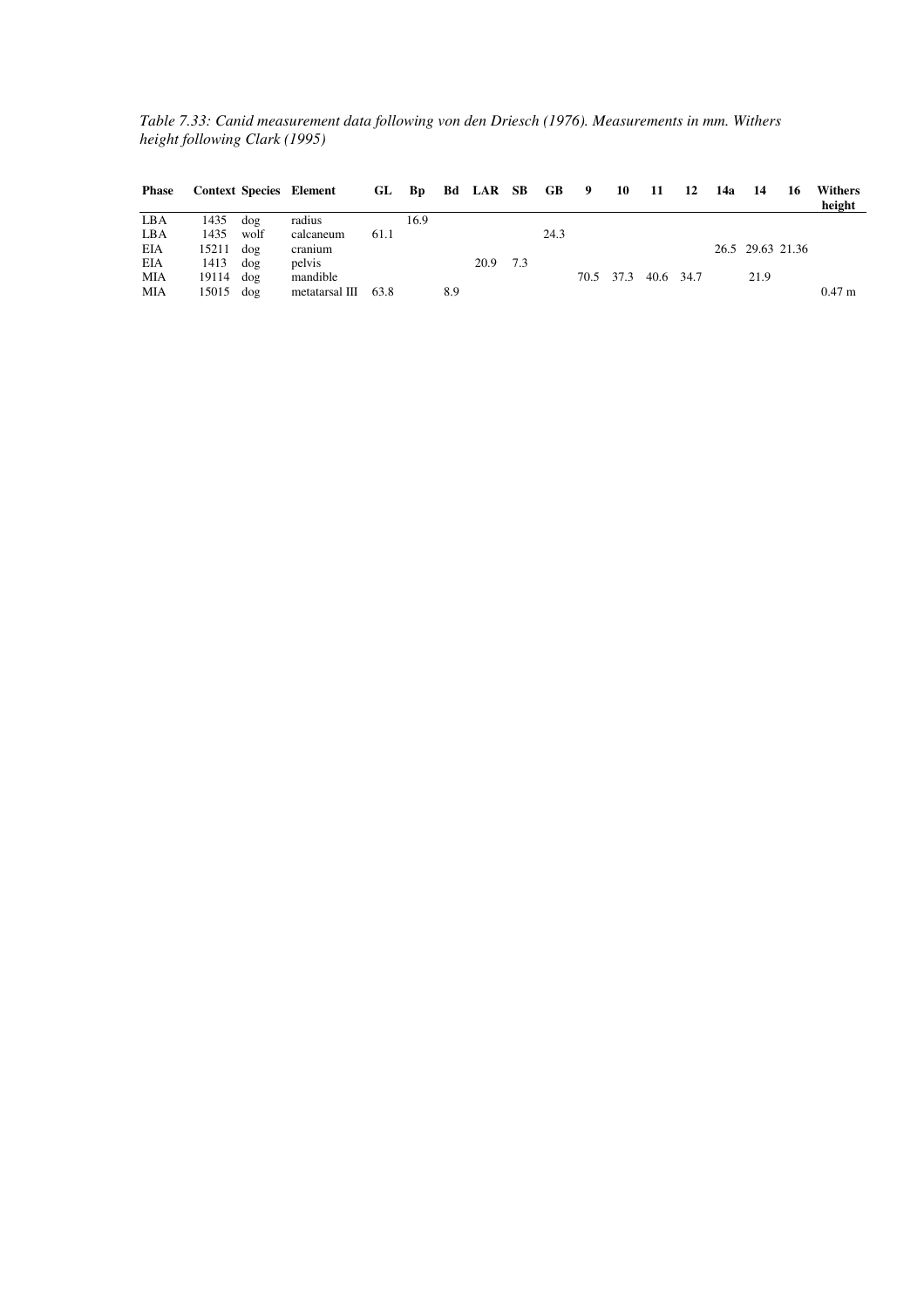*Table 7.34: Mallard bone measurement data following von den Driesch (1976). All bones unphased Measurements in mm* 

| <b>Phase</b> | Context | Element          | GL   | Вp   | Bd  | DiD |
|--------------|---------|------------------|------|------|-----|-----|
| EIA?         | 15304   | carpo-metacarpus | 53.8 | 12.7 |     |     |
| EIA?         | 15304   | radius           |      |      | 6.9 |     |
| EIA?         | 15304   | ulna             |      |      |     | 9.8 |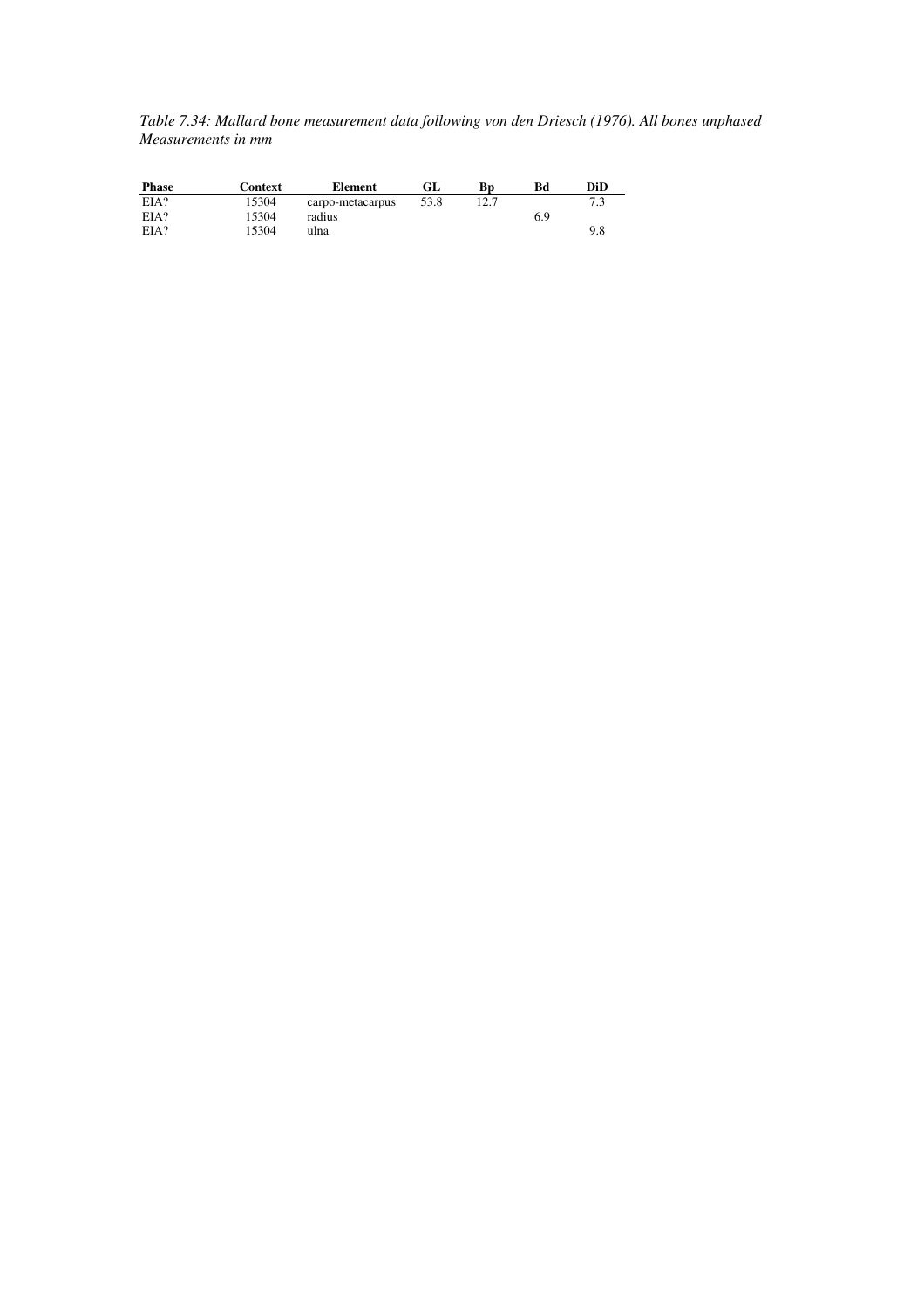| Context      | SF No | Count | Weight(gr)     | <b>Phase</b> | <b>Comments</b>                    |
|--------------|-------|-------|----------------|--------------|------------------------------------|
| 1401         | 3104  |       |                | EIA          | Bivalve shell. Unworked.           |
| 1401         | 3151  | 1     | 2              | EIA          | Bivalve shell. Unworked.           |
| 1401         | 4112  | 1     | $\overline{c}$ | <b>EIA</b>   | Oyster shell. Unworked.            |
| 1401         | 4175  | 1     | 2              | <b>EIA</b>   | Oyster shell. Unworked.            |
| 1401         |       | 1     | $\overline{4}$ | EIA          | Bivalve shell. Unworked.           |
| 1401         |       | 1     | 1              | EIA          | Oyster shell. Unworked.            |
| 1404         |       | 1     | 1              | EIA          | Oyster shell. Unworked.            |
| 1500         |       | 1     | 8              | Topsoil      | Oyster shell. Unworked.            |
| 15000        |       | 1     | 2              | Topsoil      | Oyster shell. Unworked.            |
| 15000        |       | 1     | 4              | Topsoil      | Oyster shell. Unworked.            |
| 15036        |       | 1     | 2              | E/MIA        | Bivalve shell. Unworked.           |
| 15037        |       | 3     | 7              | E/MIA        | Bivalve shells. Unworked.          |
| 15072        |       | 1     | 1              | E/MIA        | Oyster shell. Unworked.            |
| 15077        |       | 1     | 6              | E/MIA        | Oyster shell. Unworked.            |
| 15106        |       | 1     | 1              | IA           | Oyster shell. Unworked.            |
| 15160        |       | 1     | 6              | Topsoil      | Oyster shell. Unworked.            |
| 15160        |       | 1     | 3              | Topsoil      | Oyster shell. Unworked.            |
| 15163        |       | 1     | 5              | E/MIA        | Oyster shell. Unworked.            |
| 15300        |       | 1     | 8              | E/MIA        | Freshwater Mussel shell. Unworked. |
| <b>Total</b> |       | 21    | 66             |              |                                    |

### *Table 7.35: Oyster shell*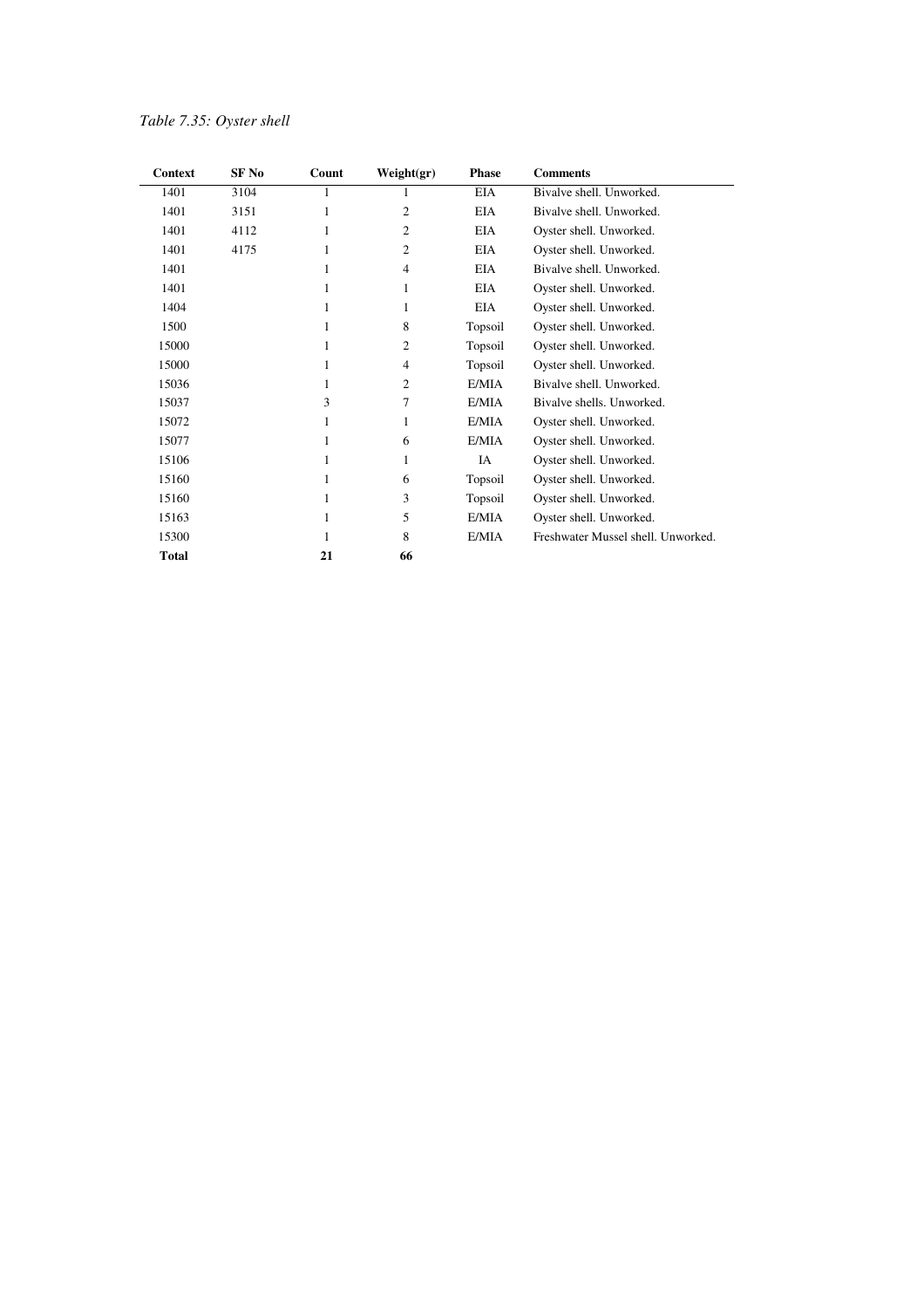*Table 7.36: Pit samples by phase from Trench 15* 

**Period Trench 15 pit samples** Early Iron Age 15001, 15006, 15010, 15018 and 15019 **Period**<br>Early Iron Age<br>Middle Iron Age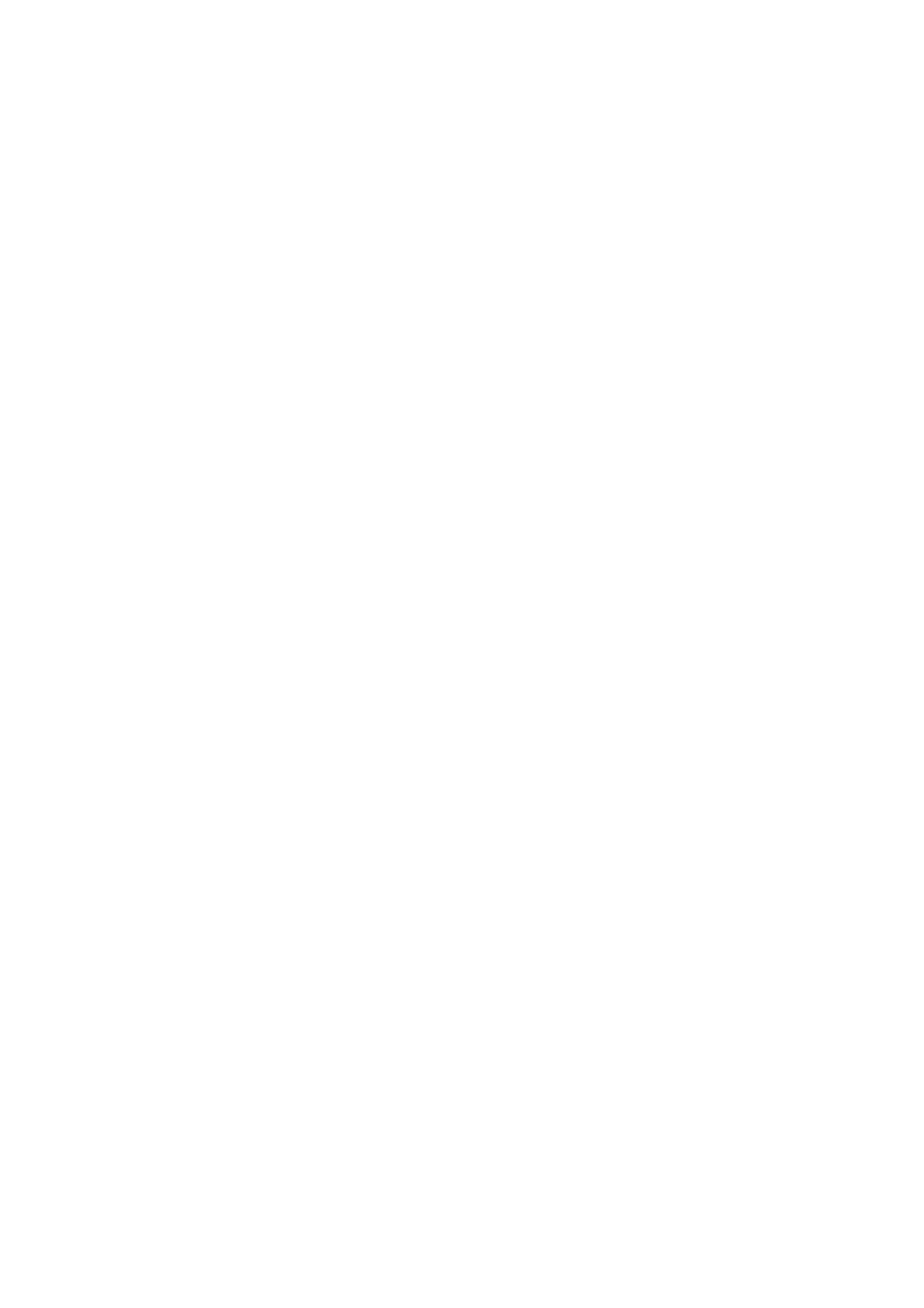### *Table 7.37: Charred plant remains from Trench 15*

| <b>Sample</b>                                  |              | 15001          | 15006                    | 15010                    | 15018†         | 15019†                   | 15002          |                                     |
|------------------------------------------------|--------------|----------------|--------------------------|--------------------------|----------------|--------------------------|----------------|-------------------------------------|
| Context                                        |              | 15022          | 15124                    | 15088                    | 15297          | 15300                    | 15067          |                                     |
| <b>Feature</b>                                 | HABITAT CODE | 15021          | 15125                    | 15010                    | 15298          | 15301                    | 15006          |                                     |
| <b>Feature Type</b>                            |              | Pit            | Pit                      | Pit                      | Pit            | Pit                      | Pit            |                                     |
| <b>Period</b>                                  |              | <b>EIA</b>     | <b>EIA</b>               | <b>EIA</b>               | <b>EIA</b>     | <b>EIA</b>               | <b>MIA</b>     |                                     |
| <b>Sample Volume (litres)</b>                  |              | 40             | 40                       | 20                       | 40             | 40                       | $\overline{2}$ |                                     |
| Seeds per litre                                |              | 1.8            | 3.2                      | 15.8                     | 1.7            | 6.4                      | 251.5          |                                     |
| Latin Binomial                                 |              |                |                          |                          |                |                          |                | English Common Name                 |
| <b>CEREAL GRAIN</b>                            |              |                |                          |                          |                |                          |                |                                     |
| Hordeum sp. - hulled, twisted                  | C            |                | 1                        | 1                        |                | $\mathbf{1}$             |                | Hulled, twisted barley              |
| Hordeum sp. - hulled, straight                 | $\mathsf{C}$ |                |                          |                          |                |                          | -1             | Hulled, straight                    |
| Hordeum sp. - hulled                           | C            | 3              | 2                        | 6                        | $\overline{c}$ | $\tau$                   |                | Hulled barley                       |
| Hordeum sp.                                    | $\mathbf C$  | $\overline{2}$ | $\mathbf{1}$             | $\mathbf{1}$             | L,             | $\tau$                   |                | <b>Barley</b>                       |
| Triticum cf. dicoccum Schübl.                  | C            | $\overline{a}$ | $\overline{a}$           | 1                        | ٠              | $\sim$                   |                | Possible emmer wheat                |
| Triticum dicoccum Schübl./ spelta L.           | $\mathbf C$  | 17             | 10                       | 46                       | 5              | 19                       | 4              | Emmer or spelt wheat                |
| Triticum spelta L.                             | C            | 3              | 6                        | 18                       | $\overline{c}$ | 5                        | $\overline{4}$ | Spelt wheat                         |
| Triticum sp. - indeterminate                   | $\mathsf{C}$ | ÷,             | $\overline{\phantom{a}}$ | $\overline{\phantom{a}}$ | ÷,             | $\overline{\phantom{a}}$ |                | Indeterminate wheat                 |
| Cereal - Indeterminate                         | $\mathbf C$  | 15             | 20                       | 25                       | 12             | 48                       | 5              | Indeterminate cereal                |
| <b>CEREAL CHAFF</b>                            |              |                |                          |                          |                |                          |                |                                     |
| Hordeum vulgare L. - rachis node               | C            |                |                          |                          |                | $\overline{\phantom{a}}$ | $\overline{2}$ | Six-row hulled barley               |
| Triticum dicoccum Schübl./ spelta L. – glume** | $\mathbf C$  | 11             | 27                       | 118                      | 20             | 43                       | 284            | Emmer or spelt                      |
| Triticum spelta $L - g$ lume                   | $\mathbf C$  | $\overline{4}$ | 11                       | 33                       | 4              | 36                       | 132            | Spelt wheat                         |
| Triticum spp. - hexaploid basal rachis node    | $\mathbf C$  |                |                          |                          |                | $\overline{a}$           | -1             | Bread or spelt                      |
| <b>WEED/WILD PLANTS</b>                        |              |                |                          |                          |                |                          |                |                                     |
| Ranunculus acris L./ repens L./ bulbosus L.    | G            |                |                          |                          |                | 1                        |                | Meadow/ creeping/ bulbous buttercup |
| Ranunculus parviflorus L.                      | $\mathbf{o}$ |                | $\mathbf{1}$             |                          |                |                          |                | Small-flowered buttercup            |
| Chenopodium album L.                           | c/d Wa       | $\overline{1}$ |                          |                          | $\overline{c}$ |                          |                | Fat-hen                             |
| Montia fontana L. agg.                         | M            |                |                          |                          | 1              |                          |                | <b>Blinks</b>                       |
| Polygonum aviculare L.                         | A            |                | 1                        |                          | 1              |                          |                | Knotgrass                           |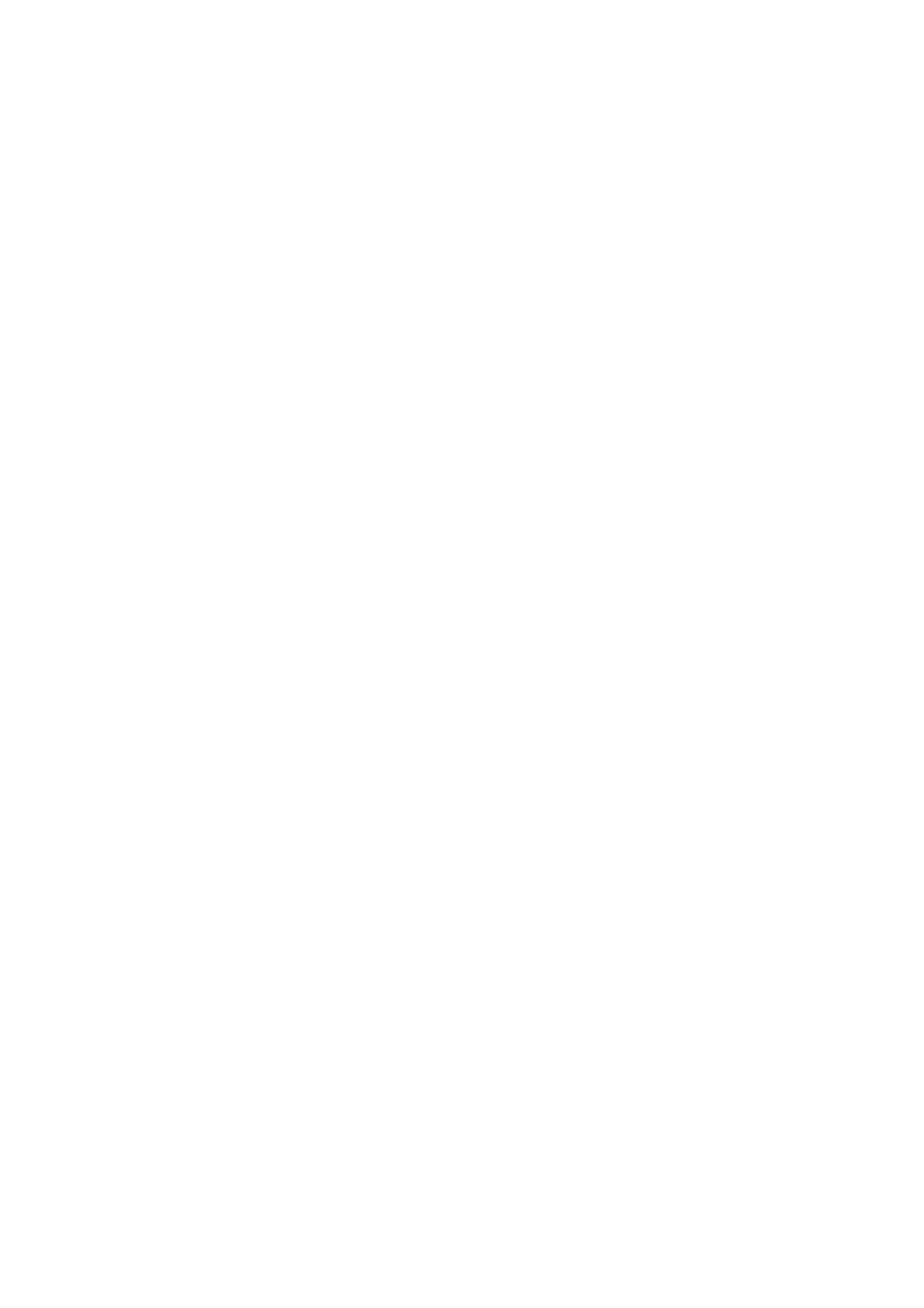#### *Table 7.37 (continued)*

| <b>Sample</b>                            |                          | 15001          | 15006                    | 15010          | 15018†                   | 15019†                   | 15002          |                        |
|------------------------------------------|--------------------------|----------------|--------------------------|----------------|--------------------------|--------------------------|----------------|------------------------|
| <b>Context</b>                           | $COM$                    | 15022          | 15124                    | 15088          | 15297                    | 15300                    | 15067          |                        |
| <b>Feature</b>                           |                          | 15021          | 15125                    | 15010          | 15298                    | 15301                    | 15006          |                        |
| <b>Feature Type</b>                      |                          | Pit            | Pit                      | Pit            | Pit                      | Pit                      | Pit            |                        |
| Peroid                                   | HABITAT                  | <b>EIA</b>     | <b>EIA</b>               | <b>EIA</b>     | <b>EIA</b>               | <b>EIA</b>               | <b>MIA</b>     |                        |
| <b>Sample Volume (litres)</b>            |                          | 40             | 40                       | 20             | 40                       | 40                       | 2              |                        |
| Seeds per litre                          |                          | 1.8            | 3.2                      | 15.8           | 1.7                      | 6.4                      | 251.5          |                        |
| <b>WEED/ WILD PLANTS continued</b>       |                          |                |                          |                |                          |                          |                |                        |
| Rumex spp.                               |                          |                | 9                        | 6              | 2                        |                          |                | Dock                   |
| Crataegus monogyna Jacq.                 | Wb SH                    |                |                          |                |                          |                          |                | Hawthorn               |
| Vicia spp./ Lathyrus spp.                |                          | ٠              | 11                       | 24             |                          | 5                        |                | Vetch or tare          |
| cf. Medicago lupulina L.                 | G r                      |                |                          |                |                          |                          |                | Possible black medick  |
| Galium aparine L.                        | А                        | ٠              | 8                        | 8              |                          | $\overline{\phantom{a}}$ |                | Cleaver                |
| Tripleurospermum inodorum (L.) Sch. Bip. | A c/d                    |                |                          |                |                          |                          |                | Scentless mayweed      |
| Carex spp. $-3$ -sided                   | M                        | ٠              |                          |                |                          | $\overline{\phantom{a}}$ |                | Sedge                  |
| Avena sp.                                | A                        |                |                          |                |                          |                          |                | Wild or cultivated oat |
| <i>Bromus</i> spp.*                      | $\overline{\phantom{a}}$ | 8              | 9                        | 5              | 4                        | 59                       | 45             | Brome grass            |
| cf. Bromus spp.                          |                          | $\overline{7}$ | 9                        | 18             | 8                        | 22                       | 22             | Brome grass            |
| POACEAE - indetermiante                  |                          |                | $\overline{\phantom{a}}$ | $\overline{2}$ | $\overline{\phantom{a}}$ | $\mathbf{1}$             | $\mathfrak{2}$ | <b>Grass Family</b>    |
| Indeterminate                            |                          | 2              |                          | 2              | $\overline{\phantom{a}}$ |                          |                |                        |
| <b>Total Identifications</b>             |                          | 73             | 128                      | 315            | 67                       | 255                      | 503            |                        |

† Sample contains some mineralised items. \**Bromus* spp. = *Bromus* Section Eubromus, but reflects nomenclature changes in Stace (1997). \*\* glume can indicate glume/ glume base or spikelet fork - however 2 glumes per spikelet fork are counted (pers. comm. M. Robinson).

Habitat Codes based on Stace (1997) and modified from M. Jones (1978) and Carruthers (1990):

| $A =$ weed of arable cultivation                       | $\Gamma = \text{cultivar}$                     | $G =$ plant of grassland                                 |
|--------------------------------------------------------|------------------------------------------------|----------------------------------------------------------|
| $H =$ plant of hedgerows                               | $M =$ plant of marshy or very damp ground      | $S =$ plant of scrub                                     |
| $Wb =$ plant of woodland borders                       | $Wa = plant of waste ground$                   | $We = plant of shallow water, lakes, bonds, slow rivers$ |
| $c/d$ = preference for cultivated and disturbed ground | $o =$ preference for open, unshaded conditions | $r =$ preference for rough ground                        |
| - = unassigned                                         |                                                |                                                          |

 $h = \text{p}$  around  $\text{S} = \text{plant of scrub}$  $\alpha$  = preference for rough ground  $\alpha$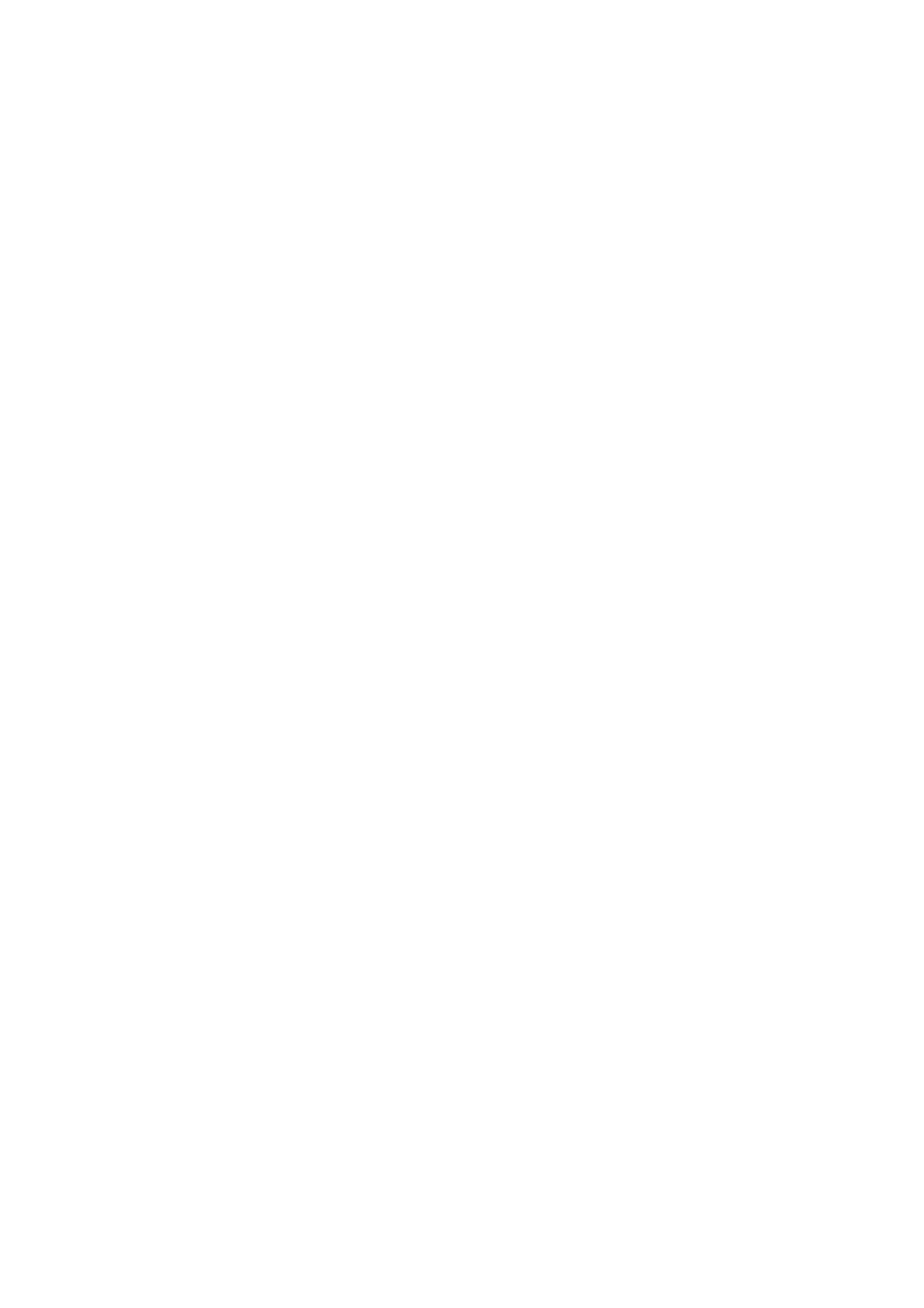*Table 7.38: The relative proportion of charred plant remains from early Iron Age – middle Iron Age deposits in Trench 15* 

| <b>TRENCH 15 SAMPLES</b>     |                |            |                |          |              |            |
|------------------------------|----------------|------------|----------------|----------|--------------|------------|
| Sample                       | 15001          | 15006      | 15010          | 15018    | 15019        | 15002      |
| Context                      | 15022          | 15124      | 15088          | 15297    | 15300        | 15067      |
| Feature                      | 15021          | 15125      | 15010          | 15298    | 15301        | 15006      |
| Feature Type                 | pit            | pit        | pit            | pit      | pit          | pit        |
| Period                       | <b>EIA</b>     | <b>EIA</b> | <b>EIA</b>     | EIA      | <b>EIA</b>   | <b>MIA</b> |
| <b>TOTAL COUNT</b>           |                |            |                |          |              |            |
| Cereal Grain                 | 40             | 40         | 98             | 21       | 87           | 14         |
| Cereal Chaff                 | 15             | 38         | 151            | 24       | 79           | 419        |
| Weed/ Wild Plants            | 16             | 49         | 64             | 22       | 89           | 70         |
| Indeterminate                | $\overline{2}$ | 1          | $\overline{c}$ | $\Omega$ | $\mathbf{0}$ | $\theta$   |
| <b>Total Identifications</b> | 73             | 128        | 315            | 67       | 255          | 503        |
| <b>PROPORTION</b>            |                |            |                |          |              |            |
| Cereal Grain                 | 54.8%          | 31.3%      | 31.1%          | 31.3%    | 34.1%        | 2.8%       |
| Cereal Chaff                 | 20.5%          | 29.7%      | 47.9%          | 35.8%    | 31.0%        | 83.3%      |
| Weed/ Wild Plants            | 21.9%          | 38.3%      | 20.3%          | 32.8%    | 34.9%        | 13.9%      |
| Indeterminate                | 2.7%           | 0.8%       | 0.6%           | 0.0%     | 0.0%         | $0.0\%$    |

 $=$  dominant plant category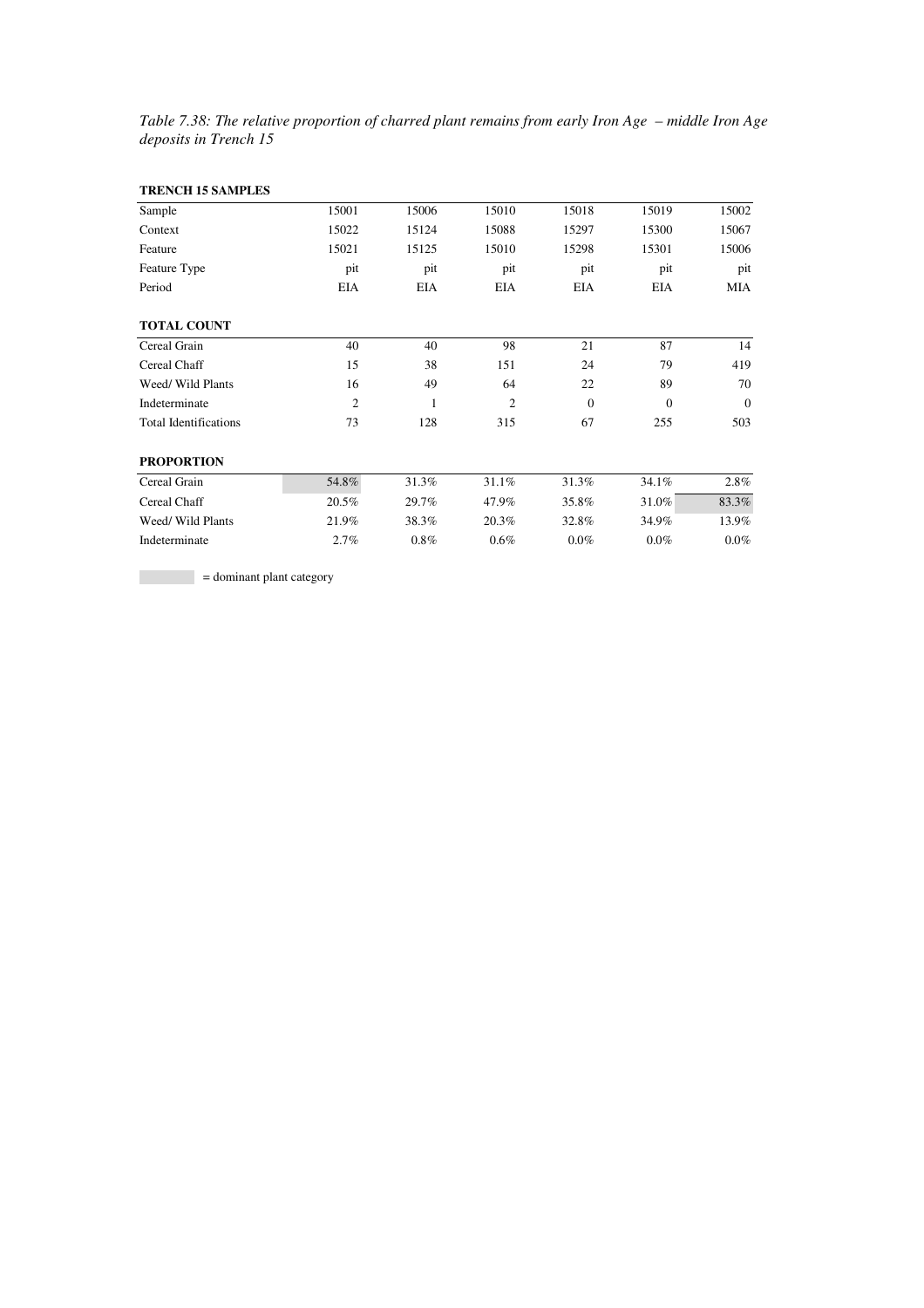| Depth (cm)              | Laver | Round, Square,<br>Oblong | <b>Dumbell</b> and<br>Crosses | <b>Saddle</b> | Other grasses | Lig dicots | Cvperaceae | Corklike | <b>Grass</b> long<br>cells | <b>Dendriform</b> | Other long<br>cells | <b>Hairs</b> | Number |
|-------------------------|-------|--------------------------|-------------------------------|---------------|---------------|------------|------------|----------|----------------------------|-------------------|---------------------|--------------|--------|
| 20                      | 1413  |                          |                               |               |               |            |            |          |                            |                   |                     |              | 32     |
| 30                      | 1406  | 35                       | 10                            |               |               |            |            |          | "                          | 10                |                     |              | 315    |
| $\sim$<br>$\mathcal{I}$ | 1407  | 29                       |                               |               |               |            |            |          | 30                         |                   |                     |              | 300    |
| 50                      | 1409  | 40                       |                               |               |               |            |            |          | 28                         |                   |                     |              | 127    |

*Table 7.39: Percentage phytolith counts from Trench 14, section 2, Wittenham. Crosses denote the presence of morphotypes but counts yielded insufficient number for reliable percentage calculations*